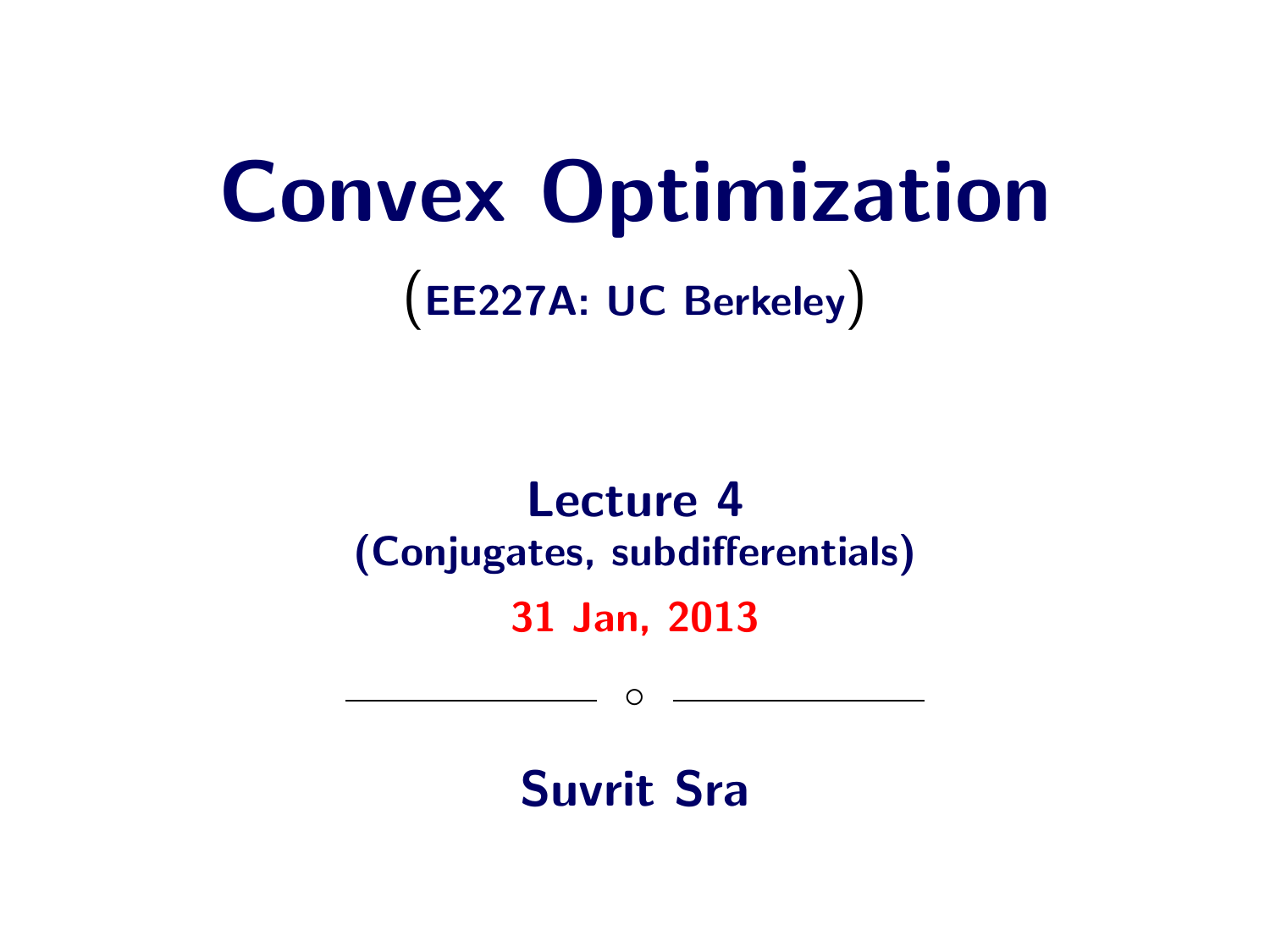# **Organizational**

- $\heartsuit$  HW1 due: 14th Feb 2013 in class.
- $\heartsuit$  Please LAT<sub>F</sub>X your solutions (contact TA if this is an issue)
- $\heartsuit$  Discussion with classmates is ok
- $\heartsuit$  Each person must submit his/her individual solutions
- $\heartsuit$  Acknowledge any help you receive
- $\heartsuit$  Do not copy!
- $\heartsuit$  Make sure you understand the solution you submit
- $\heartsuit$  Cite any source that you use
- $\heartsuit$  Have fun solving problems!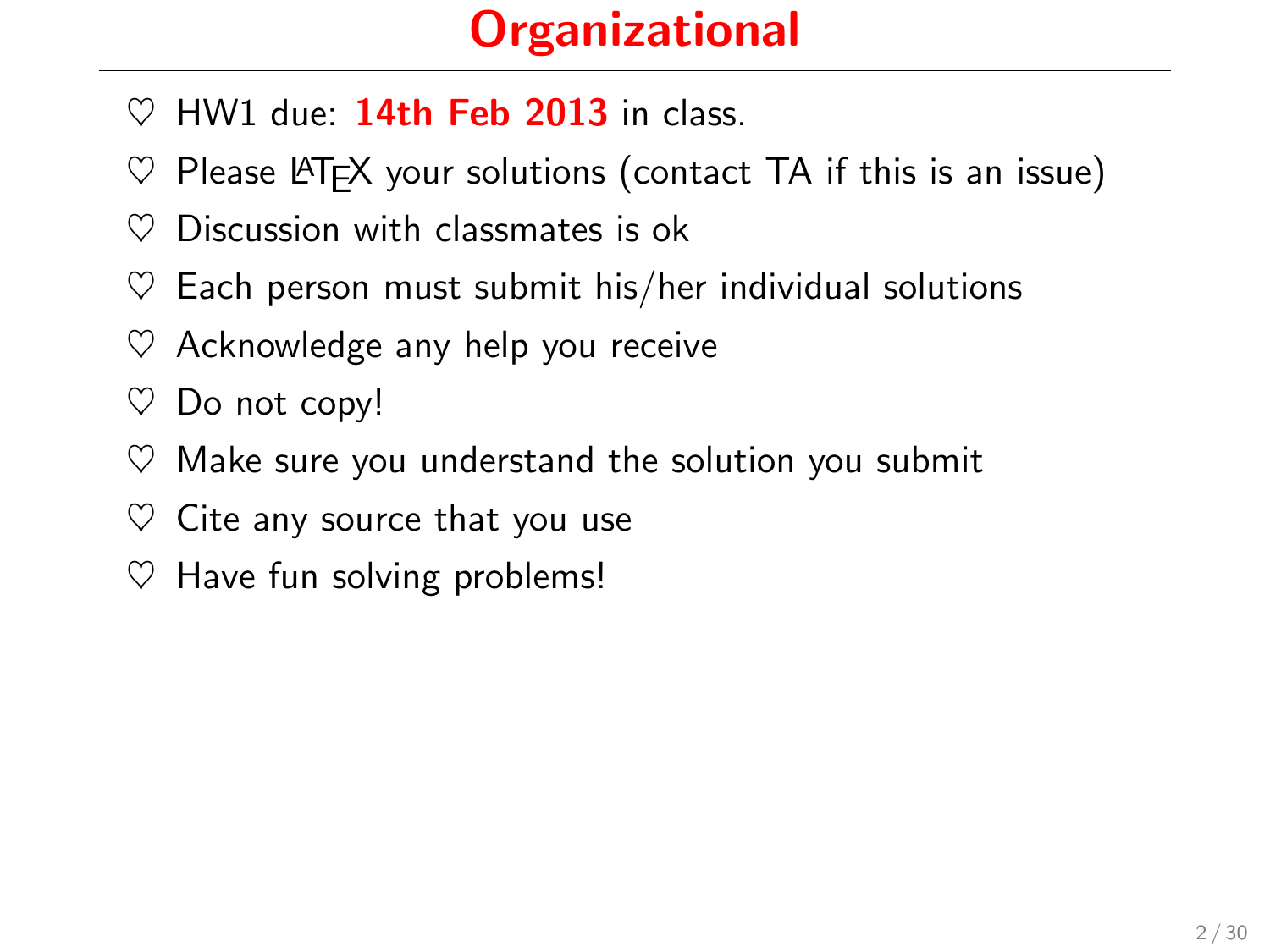#### Recap

- $\blacktriangleright$  Eigenvalues, singular values, positive definiteness
- ► Convex sets,  $\theta_1 x + \theta_2 y \in C$ ,  $\theta_1 + \theta_2 = 1$ ,  $\theta_i > 0$
- $\triangleright$  Convex functions, midpoint convex, recognizing convexity
- $\blacktriangleright$  Norms, mixed-norms, matrix norms, dual norms
- $\blacktriangleright$  Indicator, distance function, minimum of jointly convex
- $\blacktriangleright$  Brief mention of other forms of convexity

 $f\left(\frac{x+y}{2}\right)$  $(\frac{+y}{2}) \leq \frac{1}{2}$  $\frac{1}{2}[f(x)+f(y)]$  + continuity  $\implies$  f is cvx  $\nabla^2 f(x) \succeq 0$  implies f is cvx.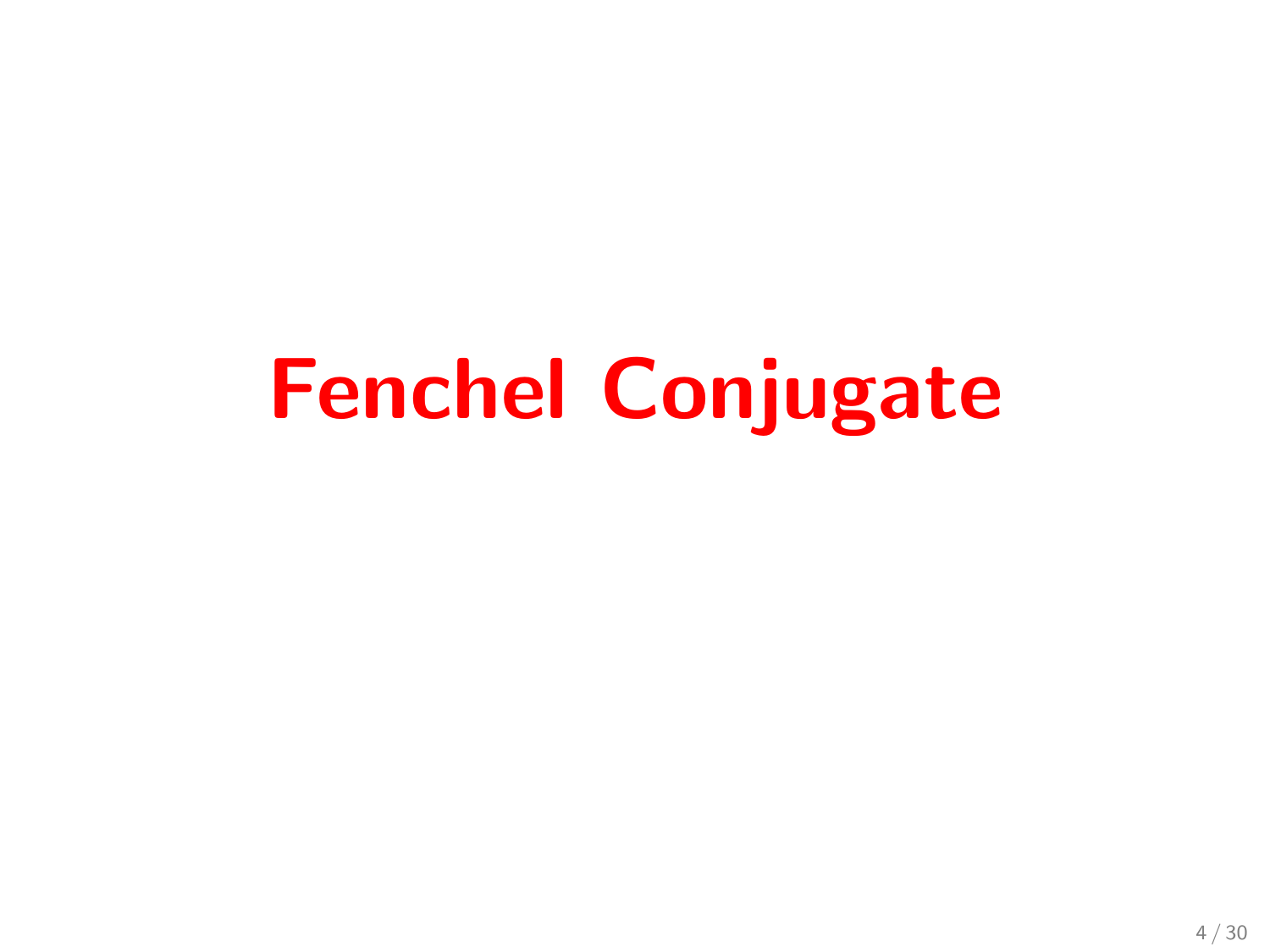**Def.** Let  $\|\cdot\|$  be a norm on  $\mathbb{R}^n$ . Its **dual norm** is  $||u||_* := \sup \{u^T x \mid ||x|| \leq 1\}.$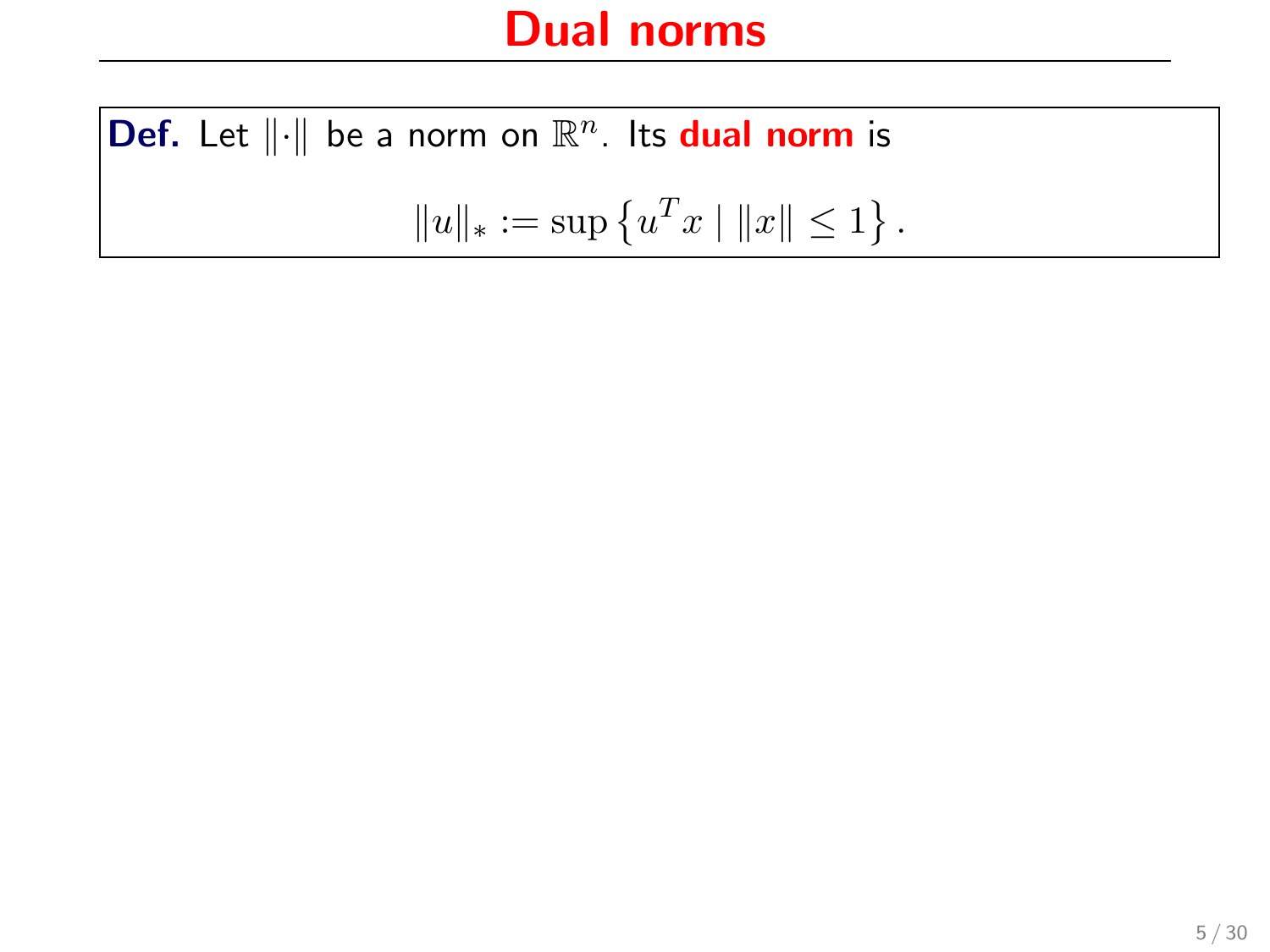**Def.** Let  $\|\cdot\|$  be a norm on  $\mathbb{R}^n$ . Its **dual norm** is  $||u||_* := \sup \{u^T x \mid ||x|| \leq 1\}.$ 

**Exercise:** Verify that we may write $\|u\|_* = \sup_{x\neq 0} \frac{u^T x}{\|x\|}$  $\Vert x \Vert$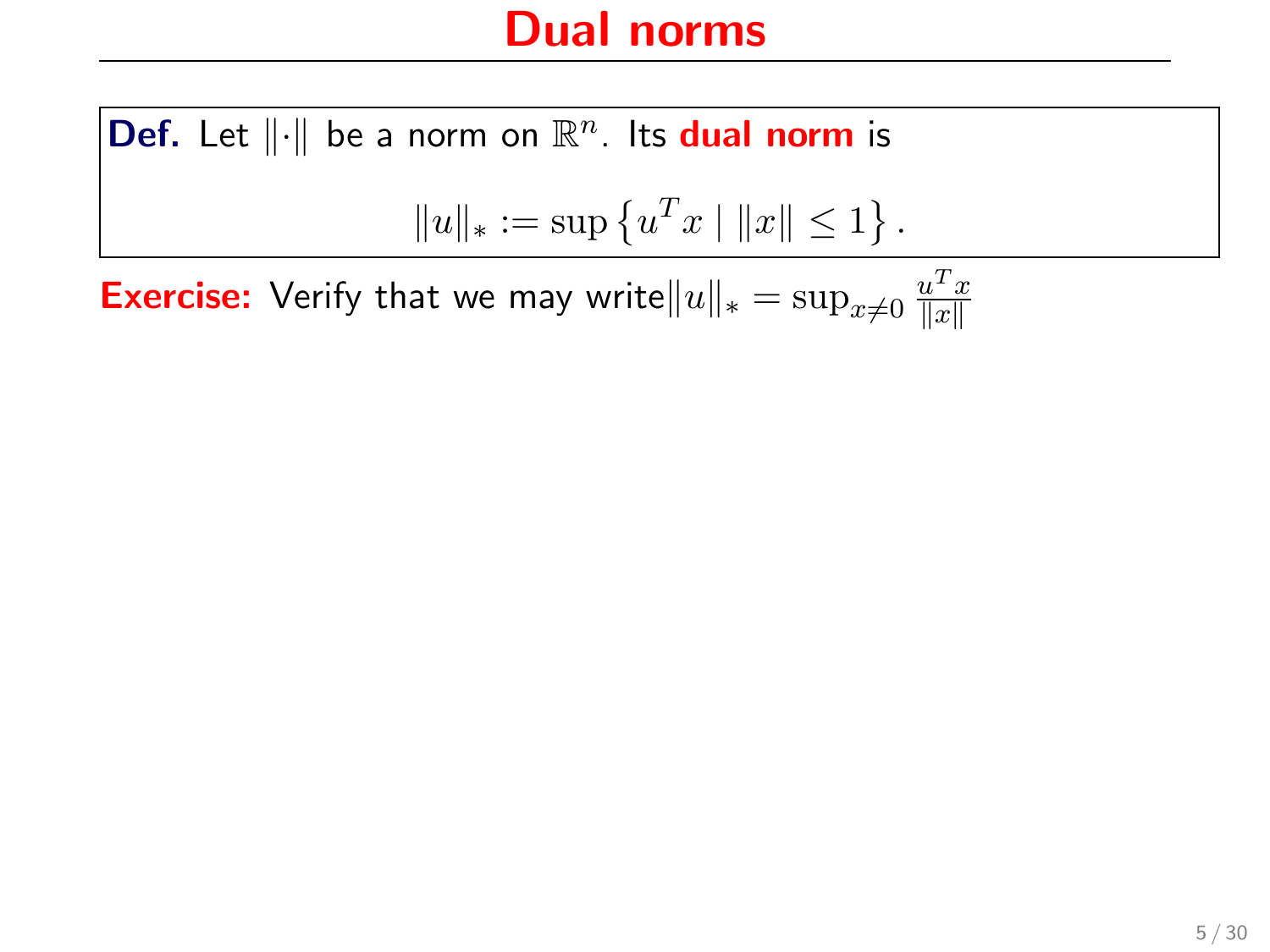**Def.** Let  $\|\cdot\|$  be a norm on  $\mathbb{R}^n$ . Its **dual norm** is  $||u||_* := \sup \{u^T x \mid ||x|| \leq 1\}.$ **Exercise:** Verify that we may write  $||u||_* = \sup_{x\neq 0} \frac{u^T x}{||x||}$  $\Vert x \Vert$ 

Exercise: Verify that  $||u||_*$  is a norm.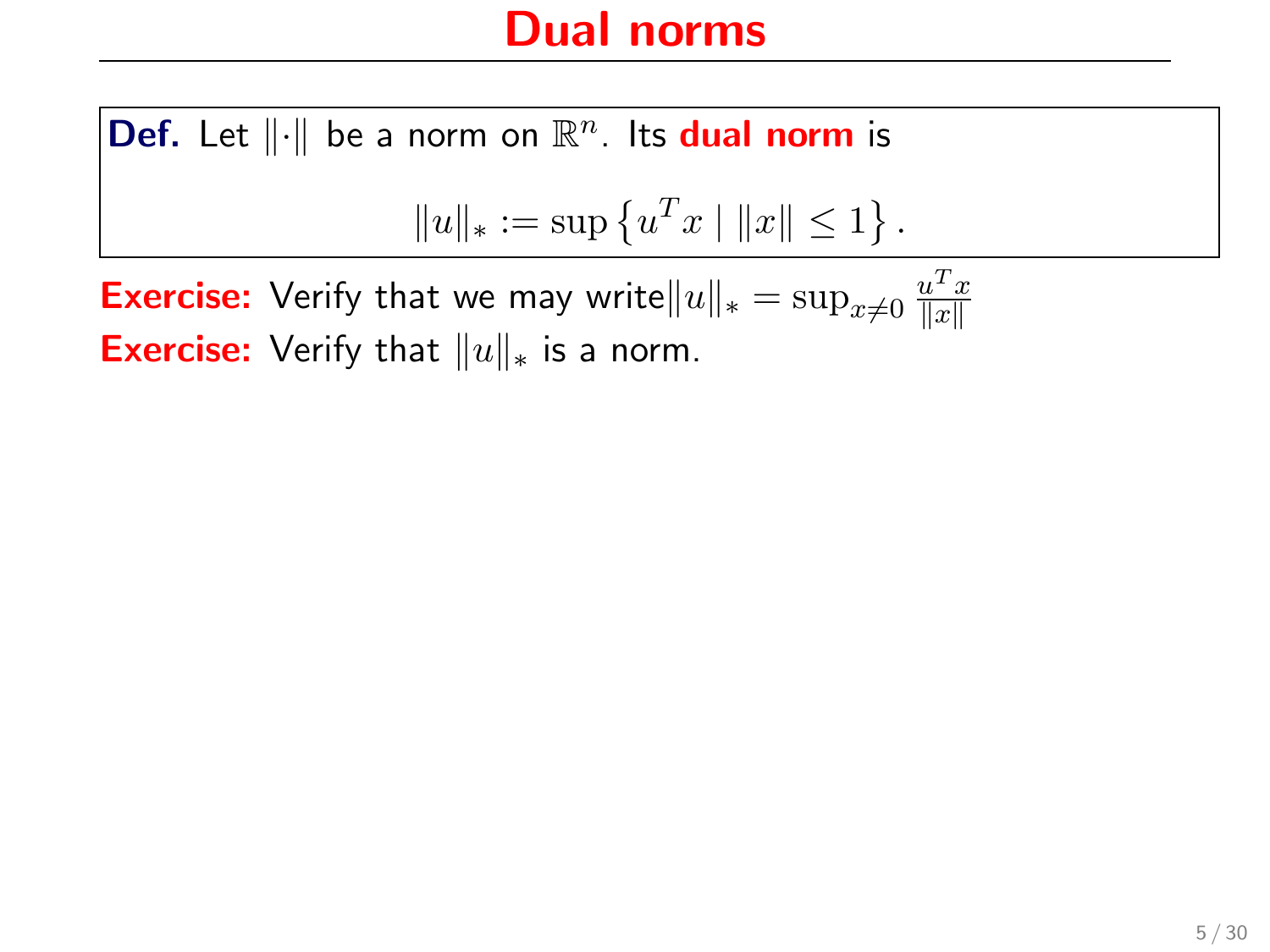**Def.** Let  $\|\cdot\|$  be a norm on  $\mathbb{R}^n$ . Its **dual norm** is  $||u||_* := \sup \{u^T x \mid ||x|| \leq 1\}.$ **Exercise:** Verify that we may write  $||u||_* = \sup_{x\neq 0} \frac{u^T x}{||x||}$  $\Vert x \Vert$ 

**Exercise:** Verify that  $||u||_*$  is a norm.

- $\blacktriangleright \|u + v\|_{*} = \sup \{(u + v)^{T}x \mid ||x|| \leq 1\}$
- $\blacktriangleright$  But sup  $(A + B) \leq \sup A + \sup B$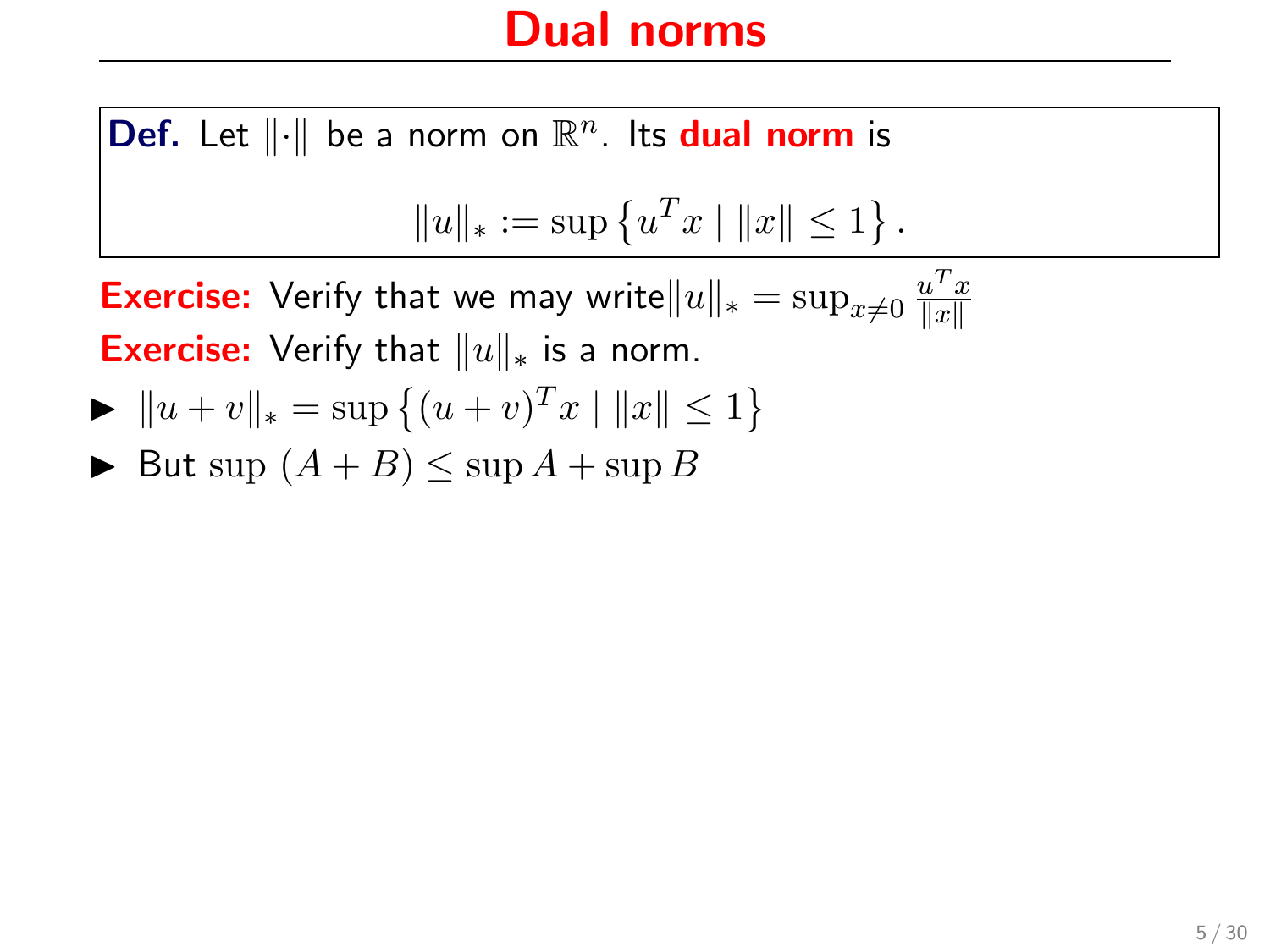**Def.** Let  $\|\cdot\|$  be a norm on  $\mathbb{R}^n$ . Its **dual norm** is  $||u||_* := \sup \{u^T x \mid ||x|| \leq 1\}.$ 

**Exercise:** Verify that we may write  $||u||_* = \sup_{x\neq 0} \frac{u^T x}{||x||}$  $\Vert x \Vert$ **Exercise:** Verify that  $||u||_*$  is a norm.

$$
\blacktriangleright \|u + v\|_{*} = \sup \left\{ (u + v)^{T} x \mid \|x\| \le 1 \right\}
$$

$$
\blacktriangleright \text{ But sup } (A + B) \le \sup A + \sup B
$$

**Exercise:** Let  $1/p + 1/q = 1$ , where  $p, q \ge 1$ . Show that  $\lVert \cdot \rVert_q$  is dual to  $\lVert \cdot \rVert_p$ . In particular, the  $\ell_2$ -norm is self-dual.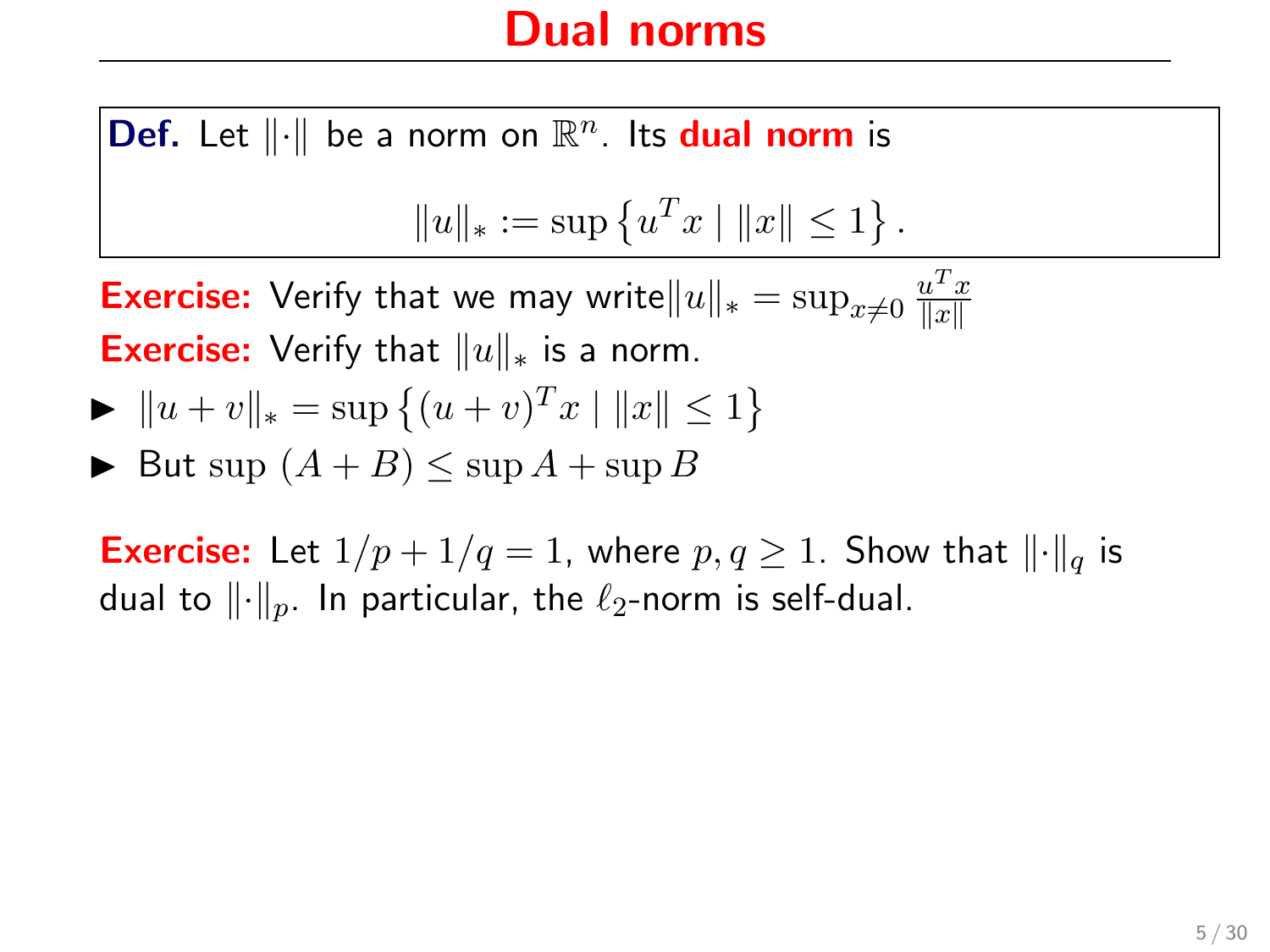**Def.** Let  $\|\cdot\|$  be a norm on  $\mathbb{R}^n$ . Its **dual norm** is  $||u||_* := \sup \{u^T x \mid ||x|| \leq 1\}.$ 

**Exercise:** Verify that we may write  $||u||_* = \sup_{x\neq 0} \frac{u^T x}{||x||}$  $\Vert x \Vert$ **Exercise:** Verify that  $||u||_*$  is a norm.

$$
\blacktriangleright \|u + v\|_{*} = \sup \left\{ (u + v)^{T} x \mid \|x\| \le 1 \right\}
$$

$$
\blacktriangleright \text{ But sup } (A + B) \le \sup A + \sup B
$$

**Exercise:** Let  $1/p + 1/q = 1$ , where  $p, q \ge 1$ . Show that  $\lVert \cdot \rVert_q$  is dual to  $\lVert \cdot \rVert_p$ . In particular, the  $\ell_2$ -norm is self-dual.

Hint: Use Hölder's inequality:  $u^T v \leq ||u||_p ||v||_q$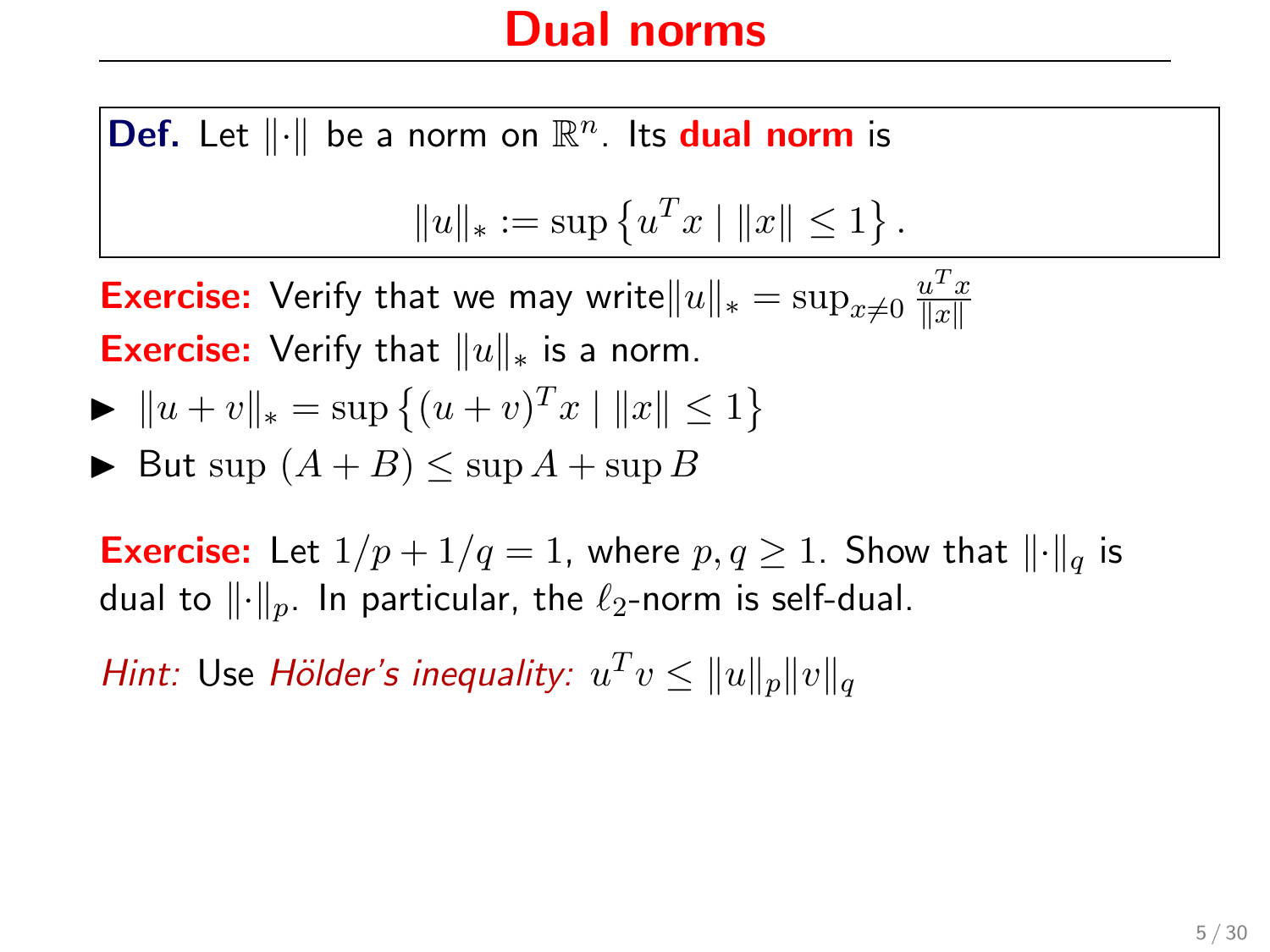**Def.** The Fenchel conjugate of a function  $f$  is

$$
f^*(z) := \sup_{x \in \text{dom } f} x^T z - f(x).
$$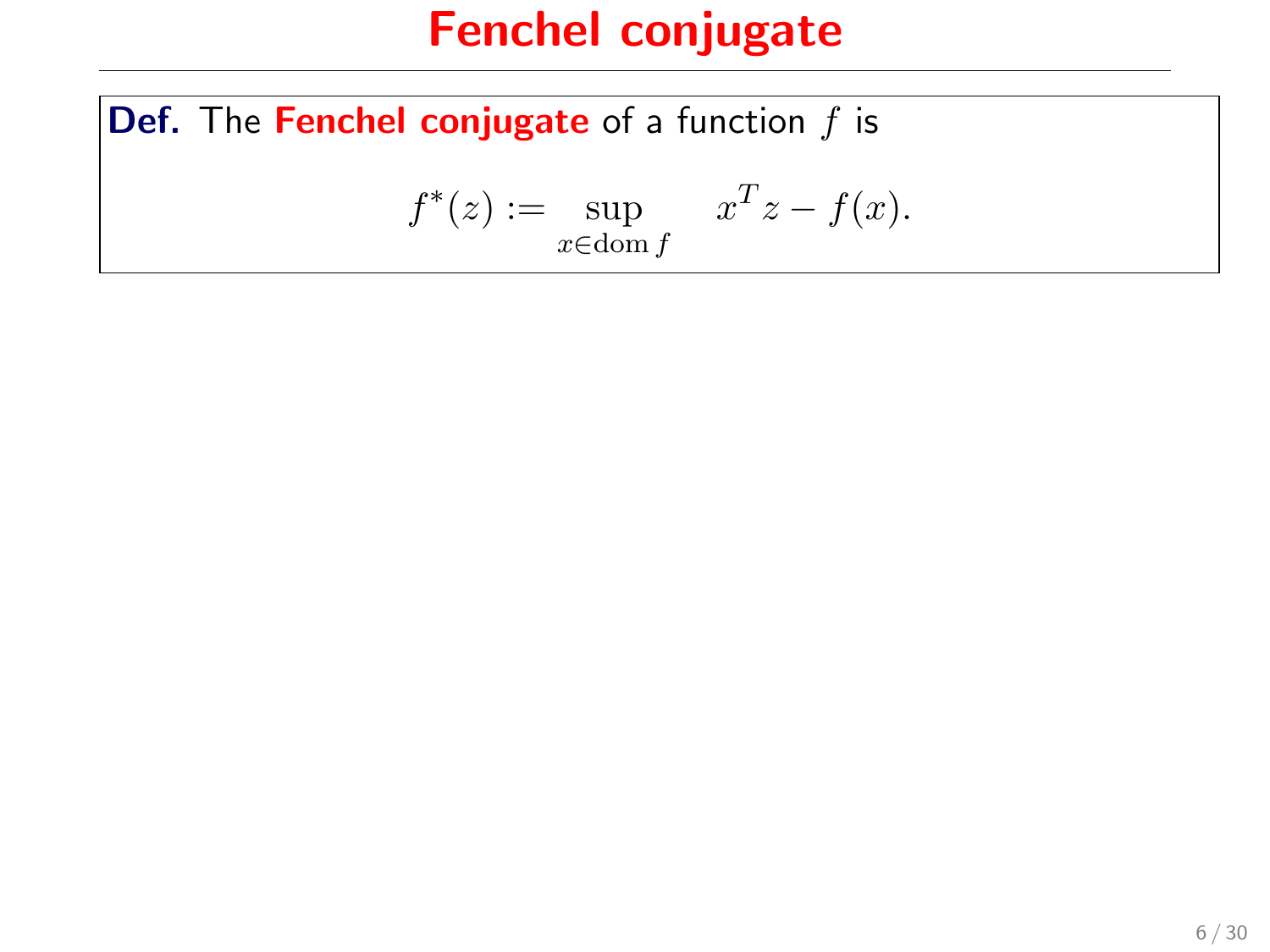**Def.** The Fenchel conjugate of a function  $f$  is

$$
f^*(z) := \sup_{x \in \text{dom } f} x^T z - f(x).
$$

**Note:**  $f^*$  pointwise (over  $x$ ) sup of linear functions of  $z$ , so cvx!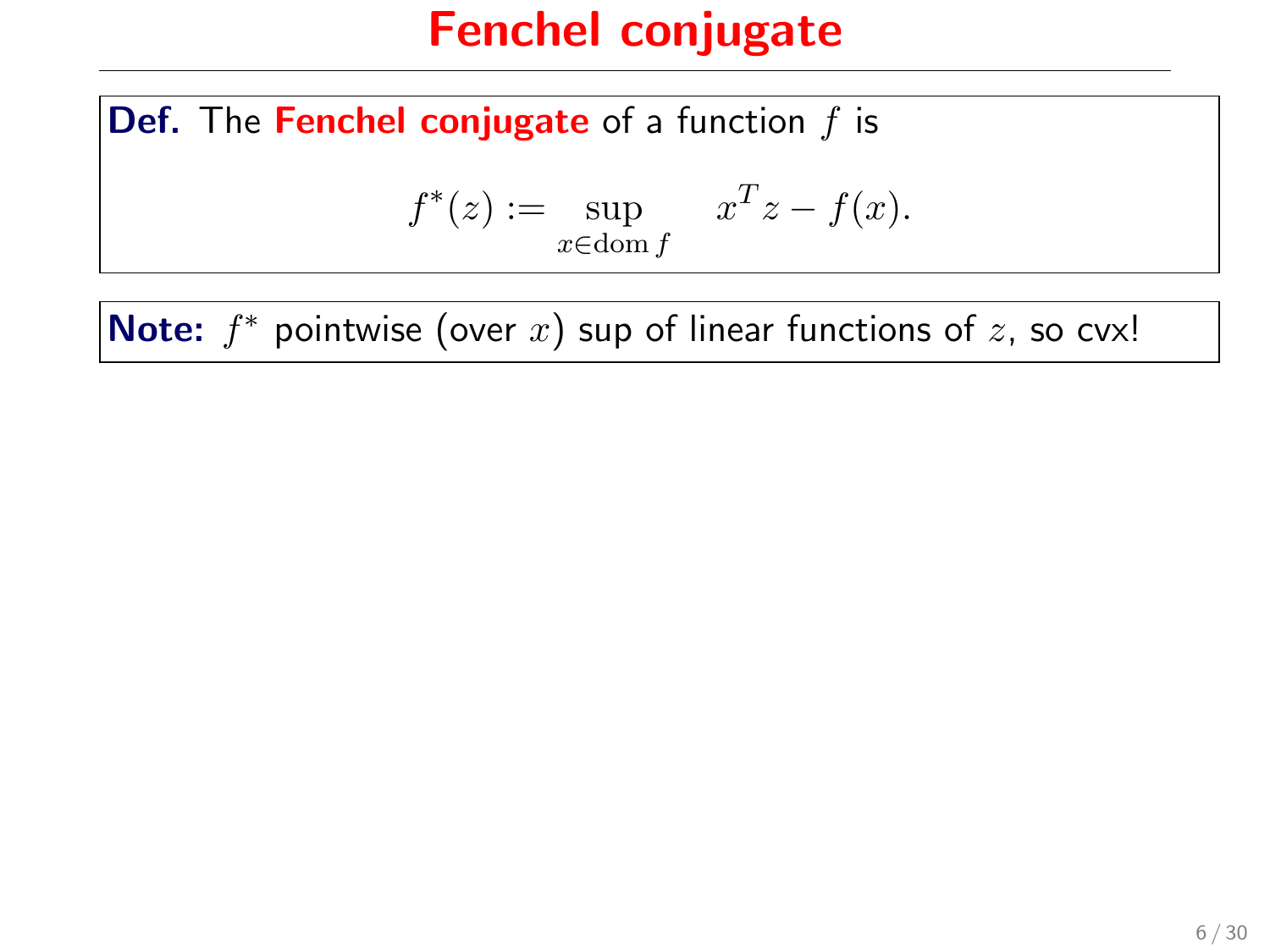**Def.** The Fenchel conjugate of a function  $f$  is

$$
f^*(z) := \sup_{x \in \text{dom } f} x^T z - f(x).
$$

**Note:**  $f^*$  pointwise (over  $x$ ) sup of linear functions of  $z$ , so cvx!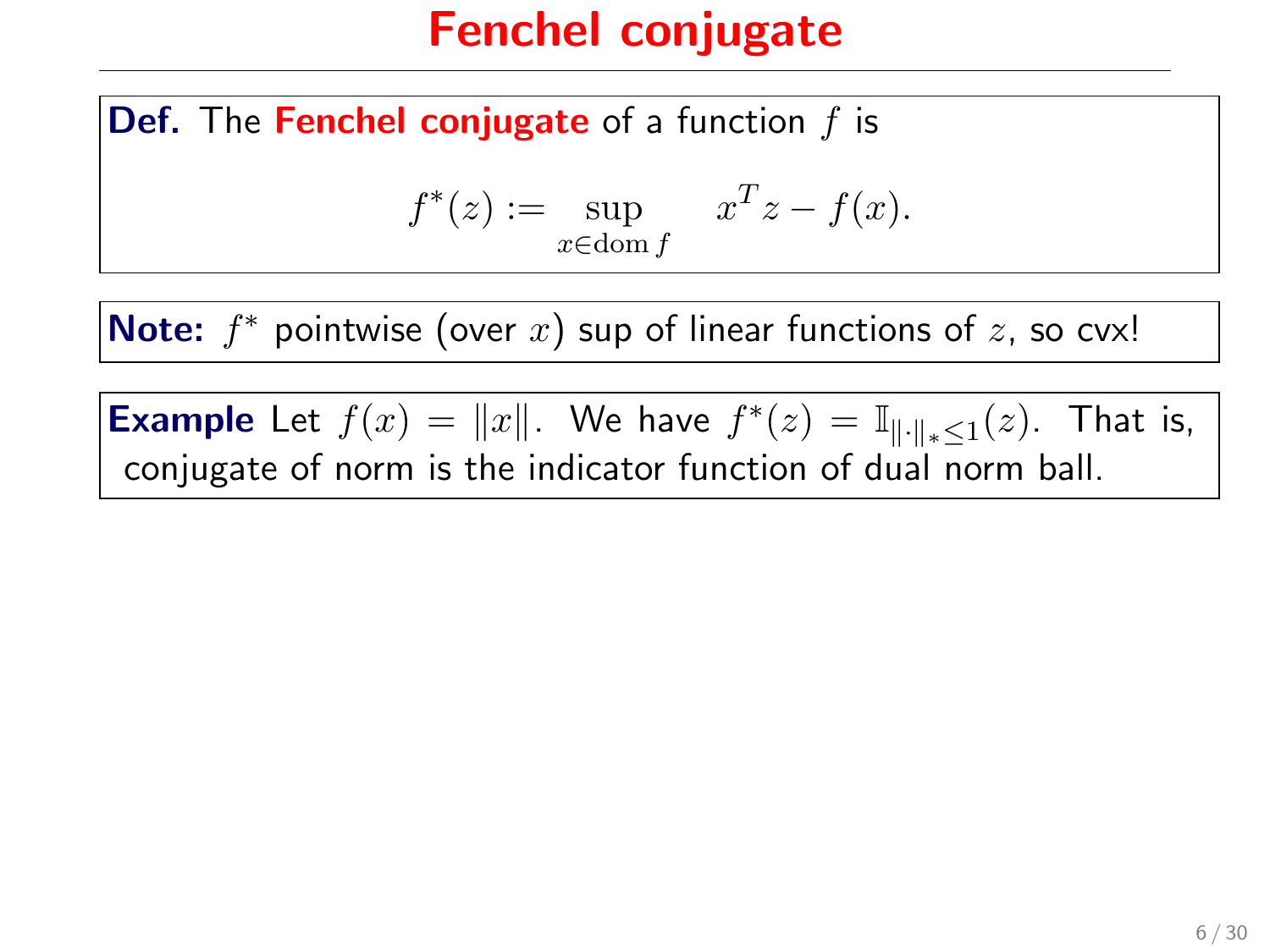**Def.** The Fenchel conjugate of a function  $f$  is

$$
f^*(z) := \sup_{x \in \text{dom } f} x^T z - f(x).
$$

**Note:**  $f^*$  pointwise (over  $x$ ) sup of linear functions of  $z$ , so cvx!

**Example** Let  $f(x) = ||x||$ . We have  $f^*(z) = \mathbb{I}_{\|\cdot\|_* \leq 1}(z)$ . That is, conjugate of norm is the indicator function of dual norm ball.

► Consider two cases: (i)  $||z||_* > 1$ ; (ii)  $||z||_* \leq 1$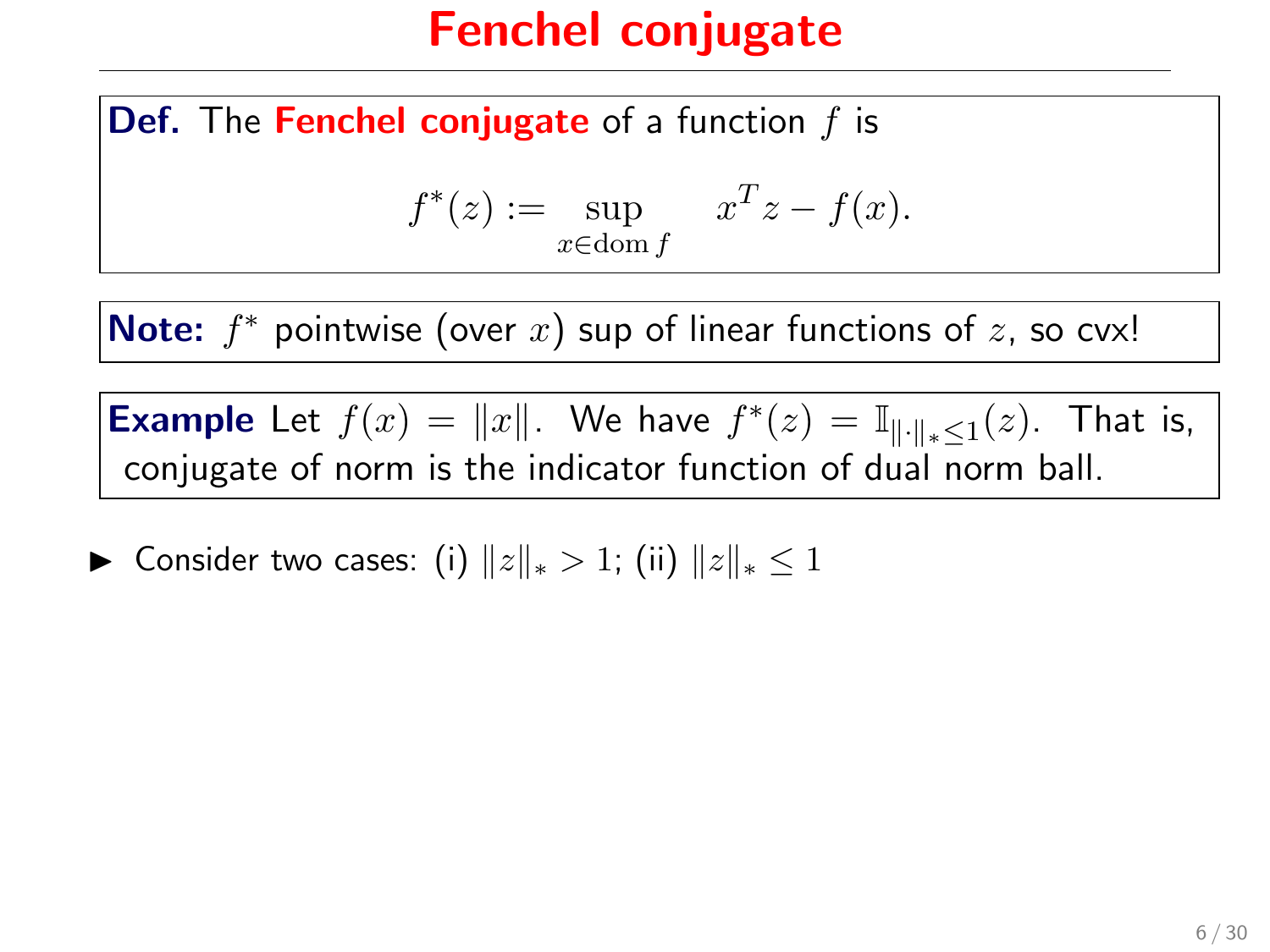**Def.** The Fenchel conjugate of a function  $f$  is

$$
f^*(z) := \sup_{x \in \text{dom } f} x^T z - f(x).
$$

**Note:**  $f^*$  pointwise (over  $x$ ) sup of linear functions of  $z$ , so cvx!

- ► Consider two cases: (i)  $||z||_* > 1$ ; (ii)  $||z||_* \leq 1$
- $\blacktriangleright$  Case (i), by definition of dual norm (sup over  $z^T u$ ) there is a  $u$  s.t.  $||u|| \leq 1$  and  $z^T u > 1$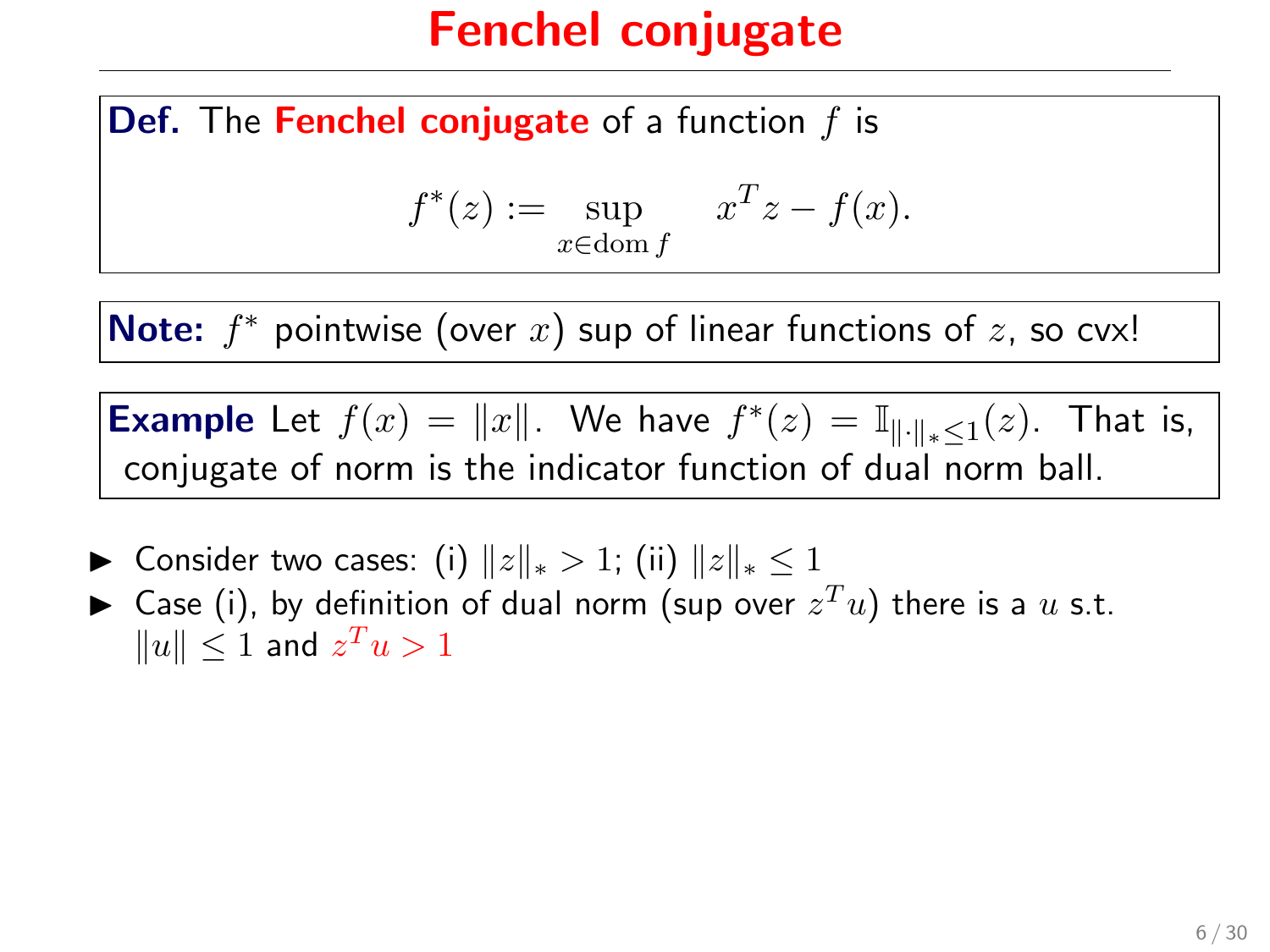**Def.** The Fenchel conjugate of a function  $f$  is

$$
f^*(z) := \sup_{x \in \text{dom } f} x^T z - f(x).
$$

**Note:**  $f^*$  pointwise (over  $x$ ) sup of linear functions of  $z$ , so cvx!

- ► Consider two cases: (i)  $||z||_* > 1$ ; (ii)  $||z||_* \leq 1$
- $\blacktriangleright$  Case (i), by definition of dual norm (sup over  $z^T u$ ) there is a  $u$  s.t.  $\|u\| \leq 1$  and  $z^T u > 1$
- $\blacktriangleright$   $f^*(z) = \sup_x x^T z f(x)$ . Rewrite  $x = \alpha u$ , and let  $\alpha \to \infty$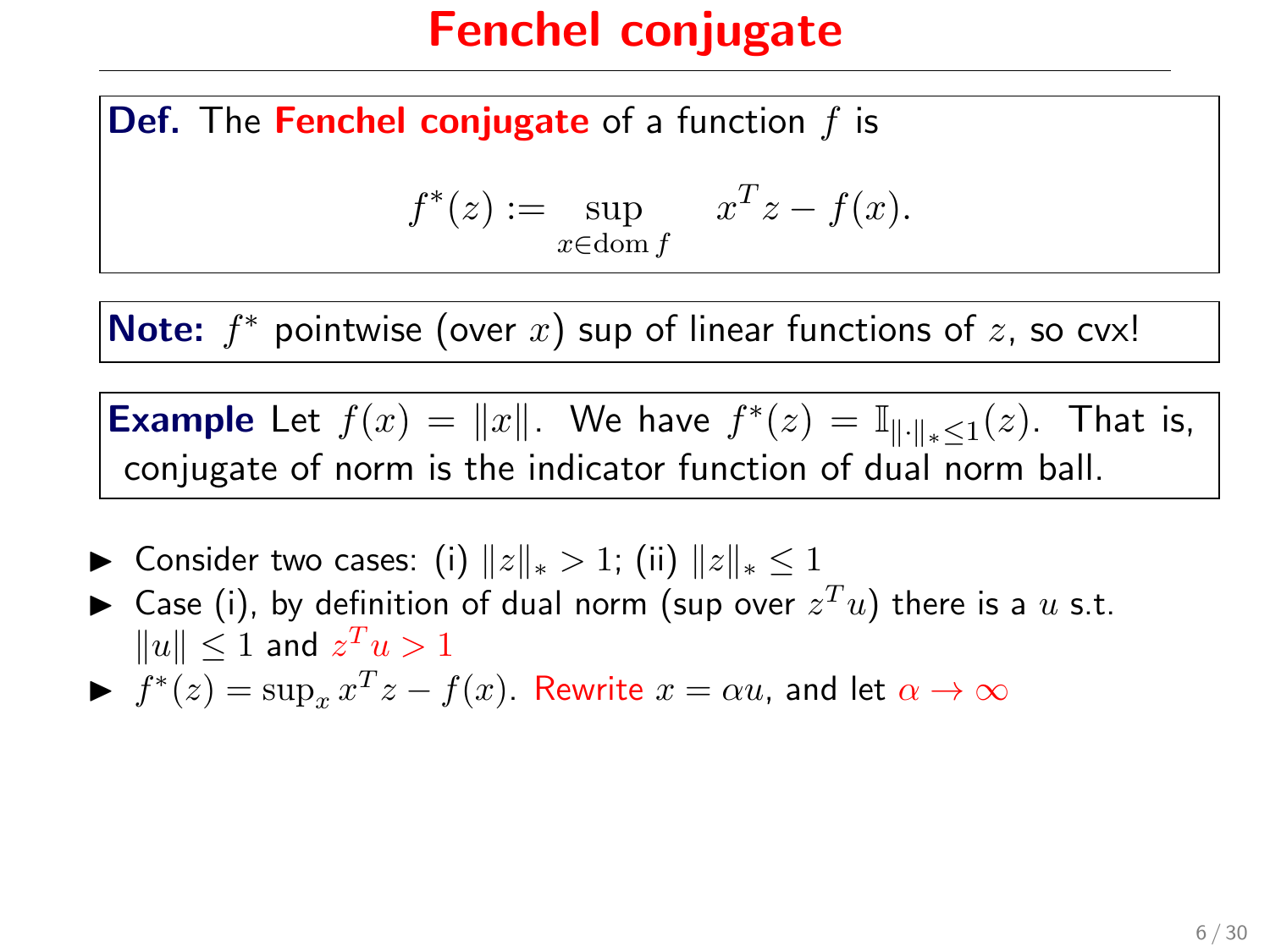**Def.** The Fenchel conjugate of a function  $f$  is

$$
f^*(z) := \sup_{x \in \text{dom } f} x^T z - f(x).
$$

**Note:**  $f^*$  pointwise (over  $x$ ) sup of linear functions of  $z$ , so cvx!

- ► Consider two cases: (i)  $||z||_* > 1$ ; (ii)  $||z||_* \leq 1$
- $\blacktriangleright$  Case (i), by definition of dual norm (sup over  $z^T u$ ) there is a  $u$  s.t.  $\|u\| \leq 1$  and  $z^T u > 1$
- $f^*(z) = \sup_x x^T z f(x)$ . Rewrite  $x = \alpha u$ , and let  $\alpha \to \infty$
- **►** Then,  $z^T x ||x|| = \alpha z^T u ||\alpha u|| = \alpha (z^T u ||u||);$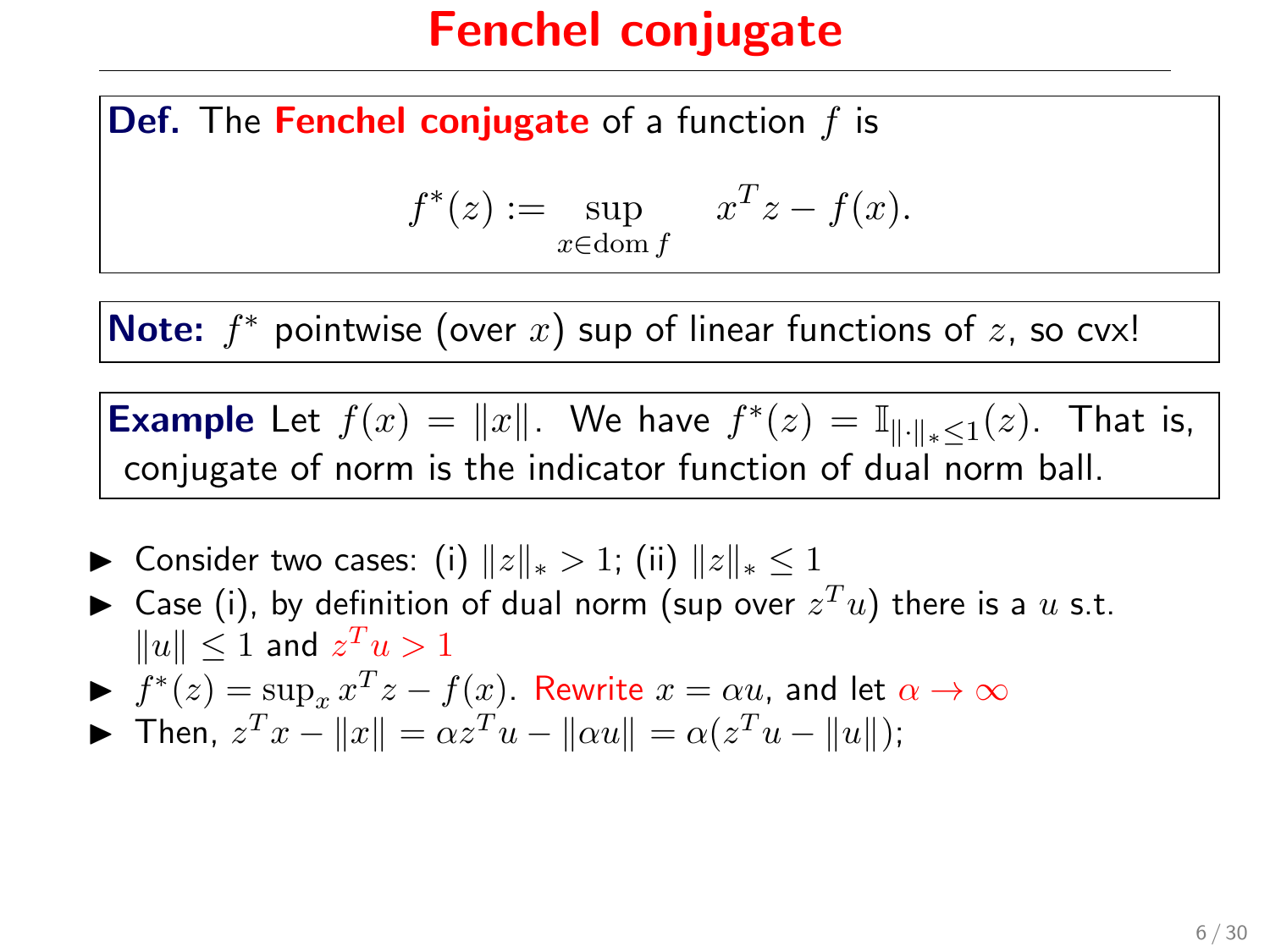**Def.** The Fenchel conjugate of a function  $f$  is

$$
f^*(z) := \sup_{x \in \text{dom } f} x^T z - f(x).
$$

**Note:**  $f^*$  pointwise (over  $x$ ) sup of linear functions of  $z$ , so cvx!

- ► Consider two cases: (i)  $||z||_* > 1$ ; (ii)  $||z||_* \leq 1$
- $\blacktriangleright$  Case (i), by definition of dual norm (sup over  $z^T u$ ) there is a  $u$  s.t.  $\|u\| \leq 1$  and  $z^T u > 1$
- $f^*(z) = \sup_x x^T z f(x)$ . Rewrite  $x = \alpha u$ , and let  $\alpha \to \infty$
- **►** Then,  $z^T x ||x|| = \alpha z^T u ||\alpha u|| = \alpha (z^T u ||u||); \ \rightarrow \infty$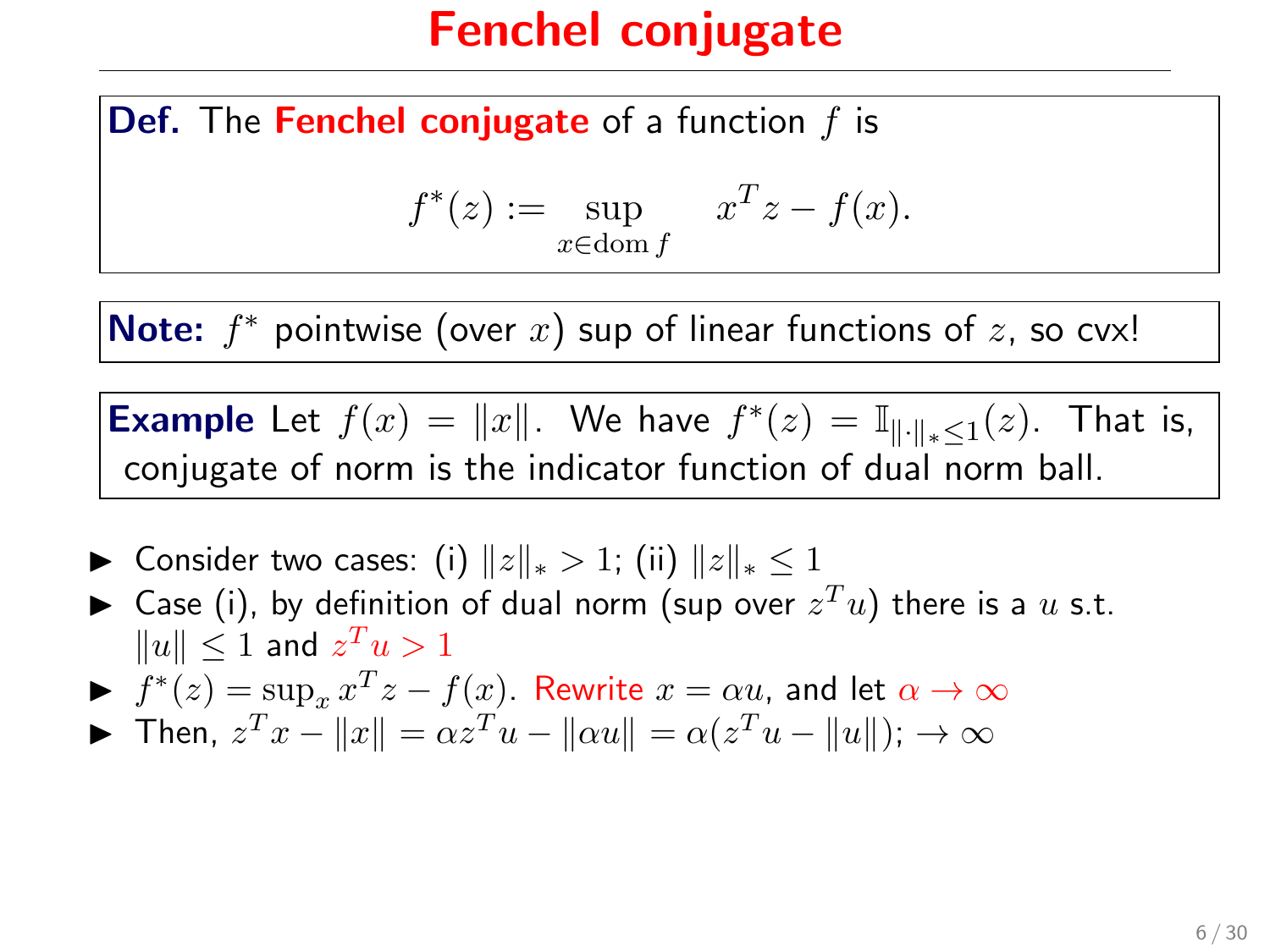**Def.** The Fenchel conjugate of a function  $f$  is

$$
f^*(z) := \sup_{x \in \text{dom } f} x^T z - f(x).
$$

**Note:**  $f^*$  pointwise (over  $x$ ) sup of linear functions of  $z$ , so cvx!

- ► Consider two cases: (i)  $||z||_* > 1$ ; (ii)  $||z||_* \leq 1$
- $\blacktriangleright$  Case (i), by definition of dual norm (sup over  $z^T u$ ) there is a  $u$  s.t.  $\|u\| \leq 1$  and  $z^T u > 1$
- $f^*(z) = \sup_x x^T z f(x)$ . Rewrite  $x = \alpha u$ , and let  $\alpha \to \infty$
- **►** Then,  $z^T x ||x|| = \alpha z^T u ||\alpha u|| = \alpha (z^T u ||u||); \ \rightarrow \infty$
- ► Case (ii): Since  $z^T x \le ||x|| ||z||_*$ ,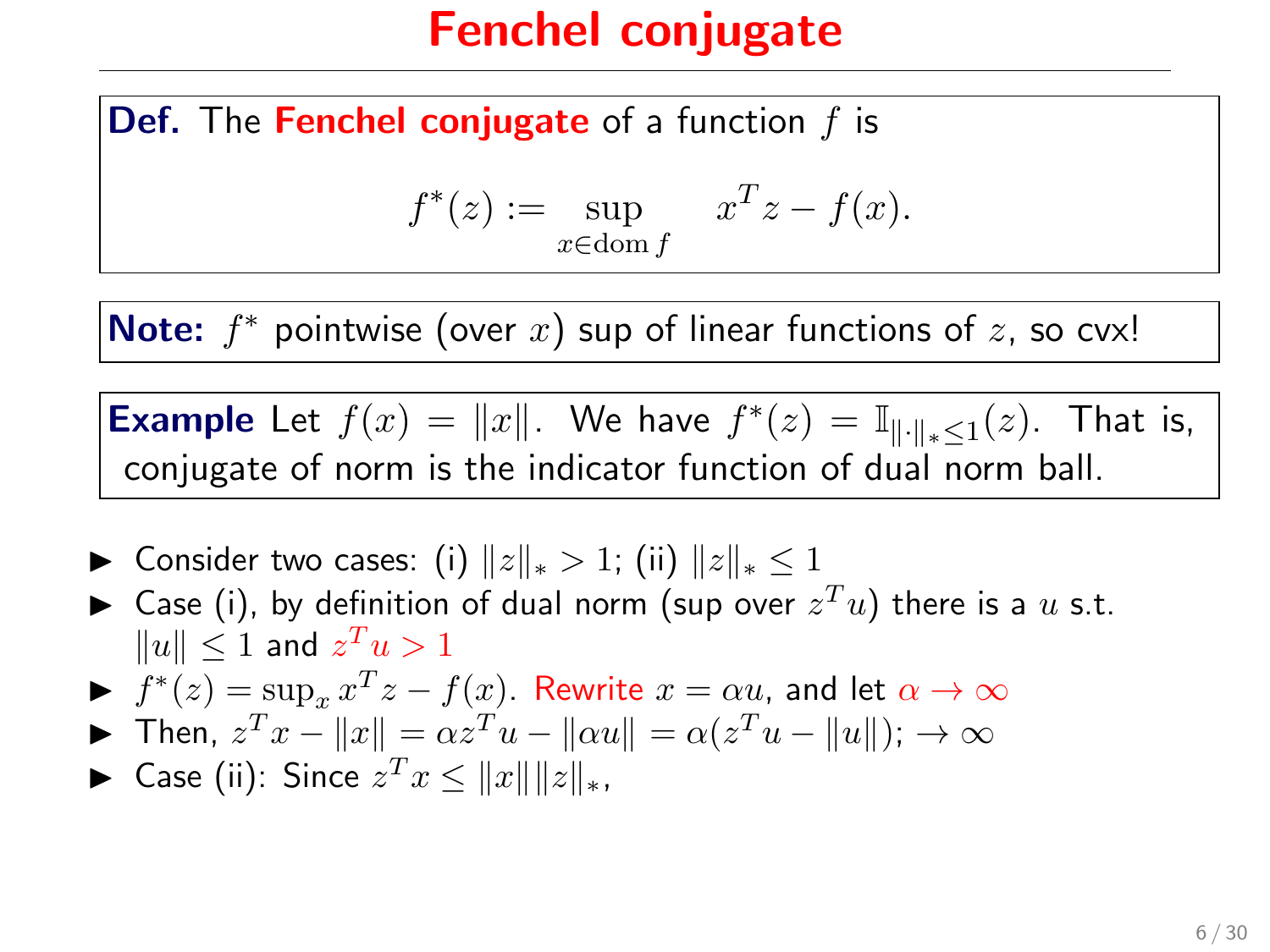**Def.** The Fenchel conjugate of a function  $f$  is

$$
f^*(z) := \sup_{x \in \text{dom } f} x^T z - f(x).
$$

**Note:**  $f^*$  pointwise (over  $x$ ) sup of linear functions of  $z$ , so cvx!

- ► Consider two cases: (i)  $||z||_* > 1$ ; (ii)  $||z||_* \leq 1$
- $\blacktriangleright$  Case (i), by definition of dual norm (sup over  $z^T u$ ) there is a  $u$  s.t.  $\|u\| \leq 1$  and  $z^T u > 1$
- $f^*(z) = \sup_x x^T z f(x)$ . Rewrite  $x = \alpha u$ , and let  $\alpha \to \infty$
- **►** Then,  $z^T x ||x|| = \alpha z^T u ||\alpha u|| = \alpha (z^T u ||u||); \rightarrow \infty$
- ► Case (ii): Since  $z^T x \le ||x|| ||z||_*$ ,  $x^T z ||x|| \le ||x|| (||z||_* 1) \le 0$ .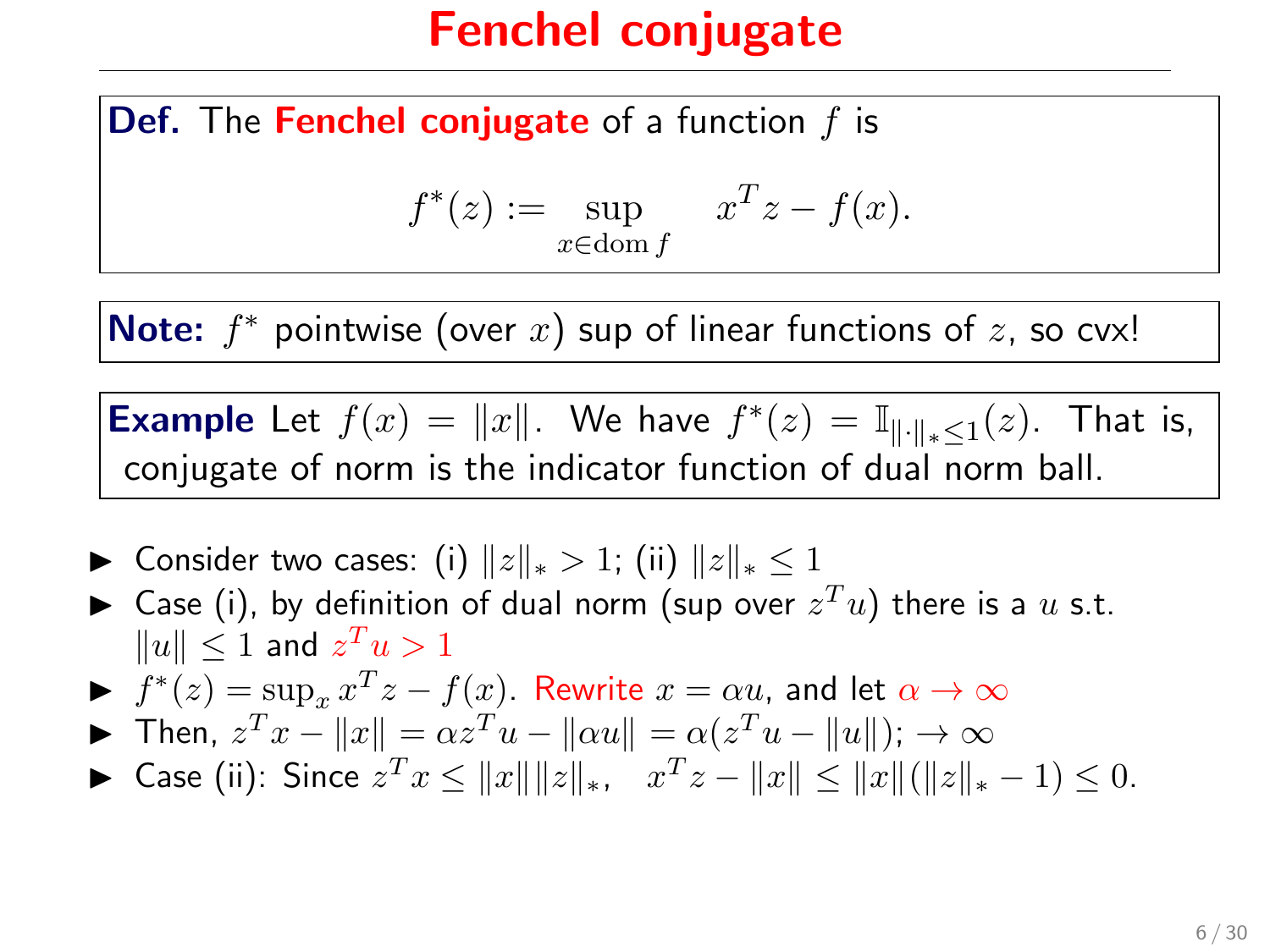**Def.** The Fenchel conjugate of a function  $f$  is

$$
f^*(z) := \sup_{x \in \text{dom } f} x^T z - f(x).
$$

**Note:**  $f^*$  pointwise (over  $x$ ) sup of linear functions of  $z$ , so cvx!

- ▶ Consider two cases: (i)  $||z||_* > 1$ ; (ii)  $||z||_* \leq 1$
- $\blacktriangleright$  Case (i), by definition of dual norm (sup over  $z^T u$ ) there is a  $u$  s.t.  $\|u\| \leq 1$  and  $z^T u > 1$
- $f^*(z) = \sup_x x^T z f(x)$ . Rewrite  $x = \alpha u$ , and let  $\alpha \to \infty$
- **►** Then,  $z^T x ||x|| = \alpha z^T u ||\alpha u|| = \alpha (z^T u ||u||); \rightarrow \infty$
- ► Case (ii): Since  $z^T x \le ||x|| ||z||_*$ ,  $x^T z ||x|| \le ||x|| (||z||_* 1) \le 0$ .
- $\triangleright$   $x = 0$  maximizes  $||x|| (||z||_* 1)$ , hence  $f(z) = 0$ .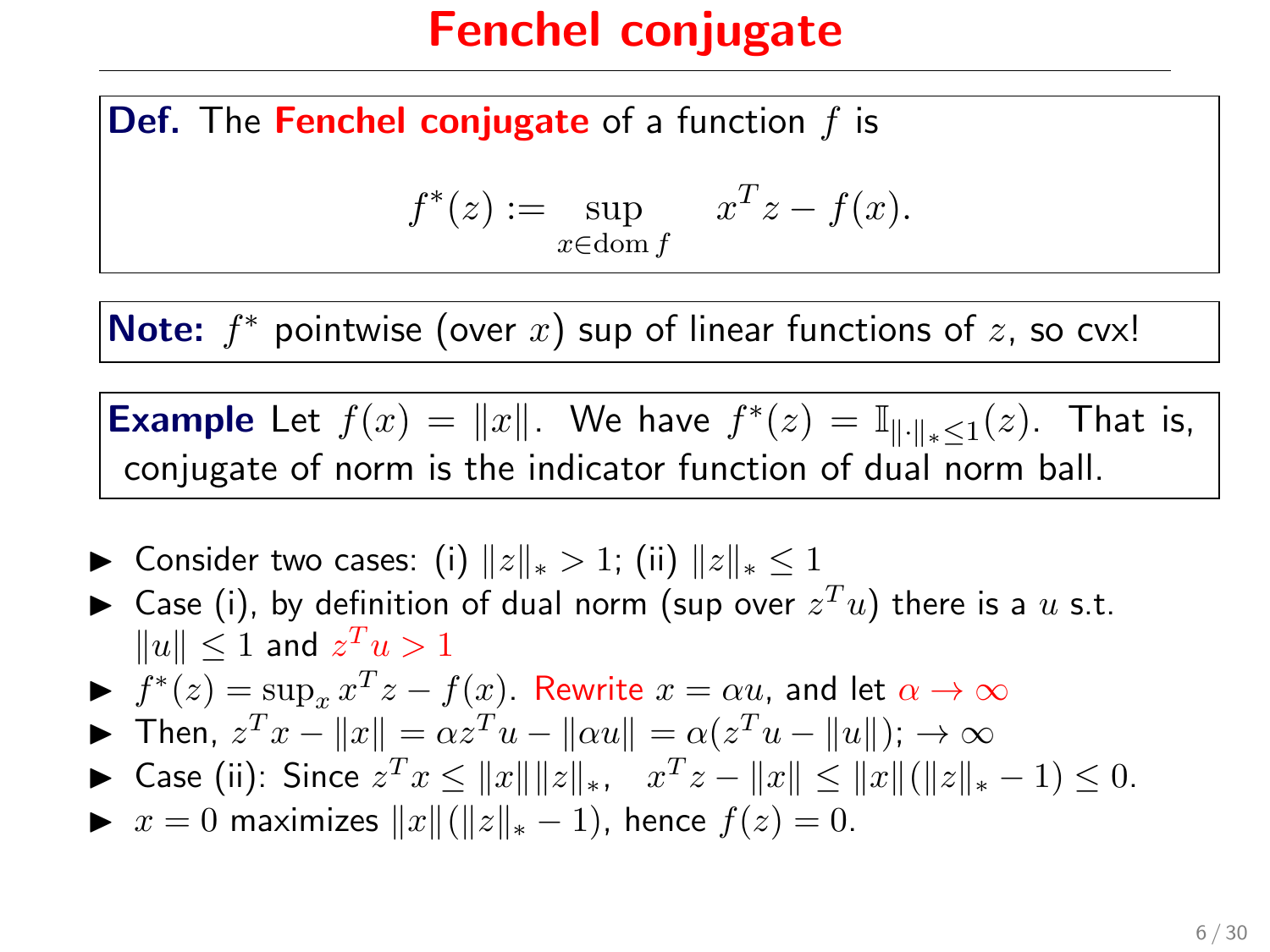**Def.** The Fenchel conjugate of a function  $f$  is

$$
f^*(z) := \sup_{x \in \text{dom } f} x^T z - f(x).
$$

**Note:**  $f^*$  pointwise (over  $x$ ) sup of linear functions of  $z$ , so cvx!

- ▶ Consider two cases: (i)  $||z||_* > 1$ ; (ii)  $||z||_* \leq 1$
- $\blacktriangleright$  Case (i), by definition of dual norm (sup over  $z^T u$ ) there is a  $u$  s.t.  $\|u\| \leq 1$  and  $z^T u > 1$
- $f^*(z) = \sup_x x^T z f(x)$ . Rewrite  $x = \alpha u$ , and let  $\alpha \to \infty$
- **►** Then,  $z^T x ||x|| = \alpha z^T u ||\alpha u|| = \alpha (z^T u ||u||); \rightarrow \infty$
- ► Case (ii): Since  $z^T x \le ||x|| ||z||_*$ ,  $x^T z ||x|| \le ||x|| (||z||_* 1) \le 0$ .
- $\triangleright$   $x = 0$  maximizes  $||x|| (||z||_* 1)$ , hence  $f(z) = 0$ .
- ▶ Thus,  $f(z) = +\infty$  if (i), and 0 if (ii), as desired.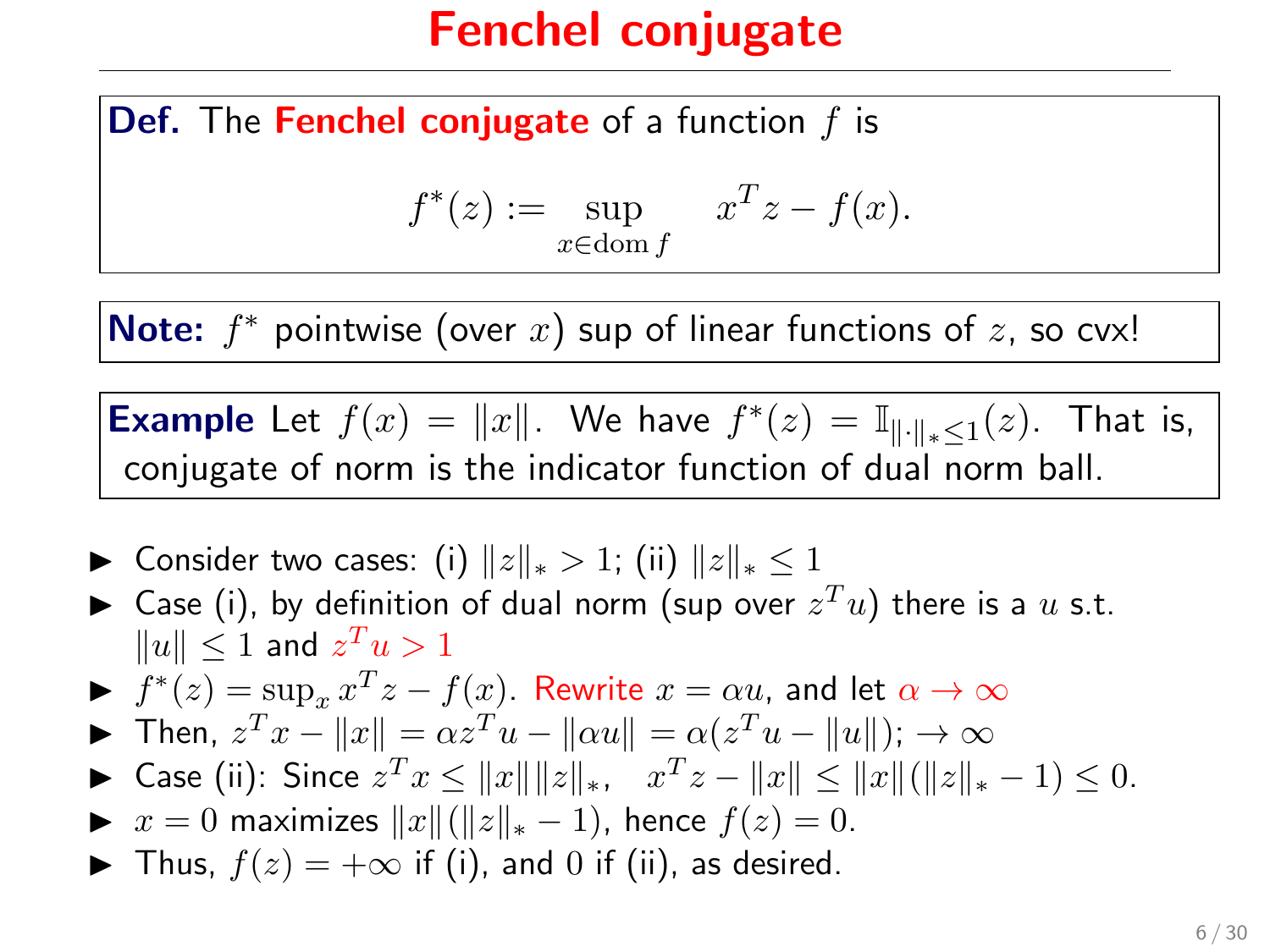**Example**  $f(x) = ax + b$ ; then,

$$
f^*(z) = \sup_x zx - (ax + b)
$$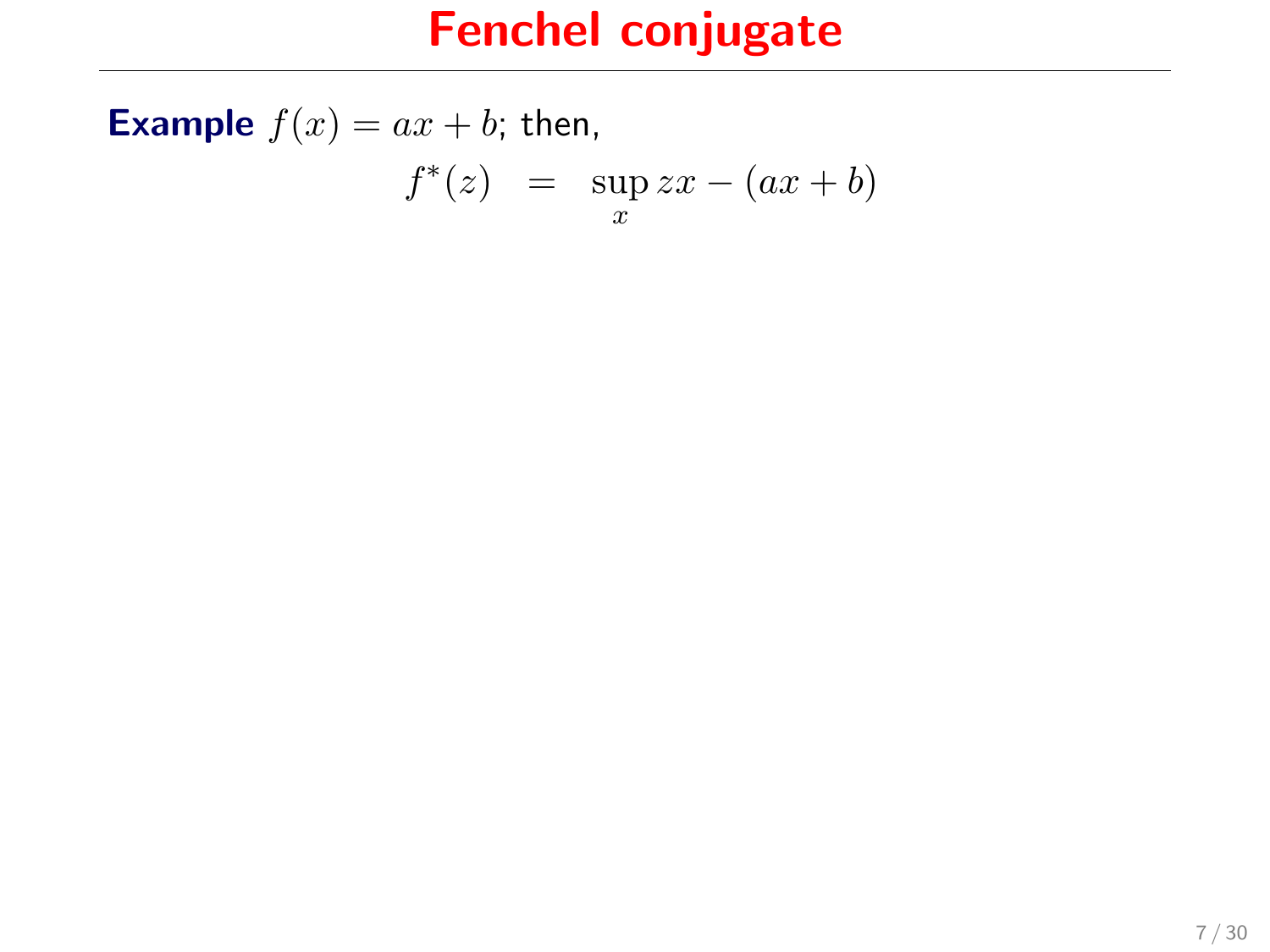**Example**  $f(x) = ax + b$ ; then,  $f^*(z) = \sup_x zx - (ax + b)$ 

$$
= \infty, \quad \text{if } (z-a) \neq 0.
$$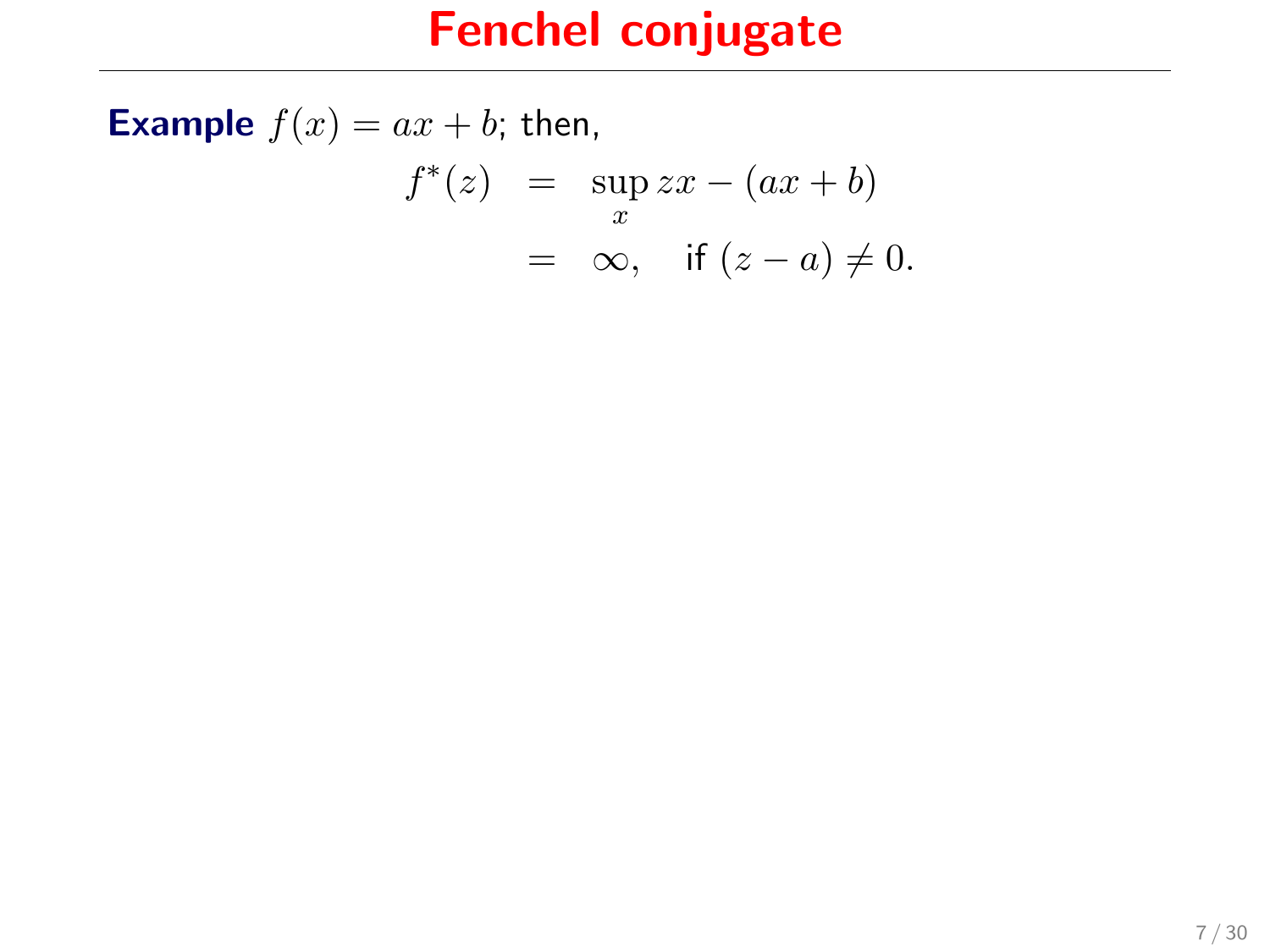**Example**  $f(x) = ax + b$ ; then,  $f^*(z) = \sup_x zx - (ax + b)$  $= \infty$ , if  $(z - a) \neq 0$ . Thus,  $\text{dom } f^* = \{a\}$ , and  $f^*(a) = -b$ .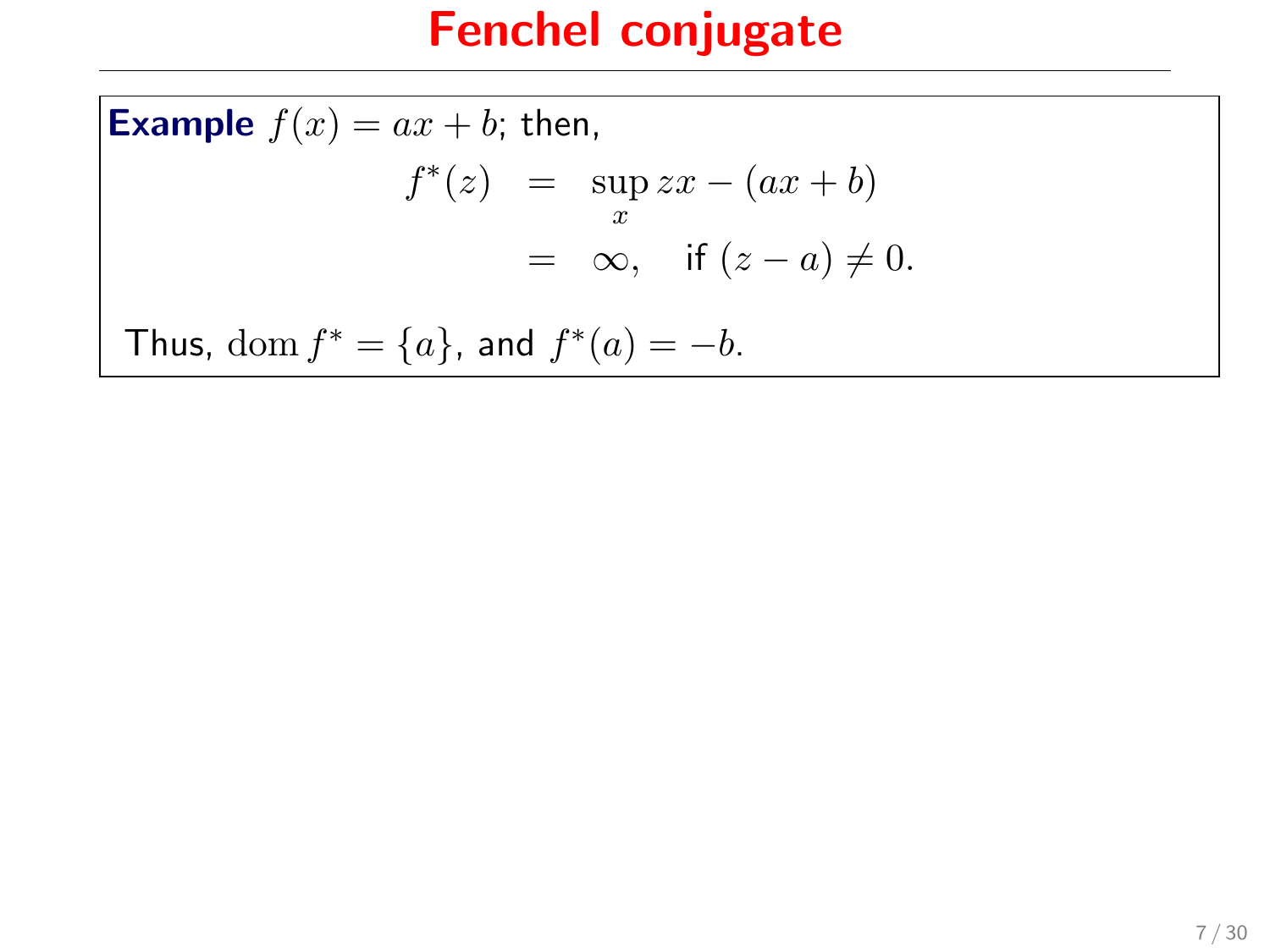**Example**  $f(x) = ax + b$ ; then,  $f^*(z) = \sup_{x} zx - (ax + b)$ x  $= \infty$ , if  $(z - a) \neq 0$ . Thus,  $\text{dom } f^* = \{a\}$ , and  $f^*(a) = -b$ .

**Example** Let  $a \ge 0$ , and set  $f(x) = -\sqrt{a^2 - x^2}$  if  $|x| \le a$ , and  $+\infty$ otherwise. Then,  $f^*(z) = a\sqrt{1+z^2}$ .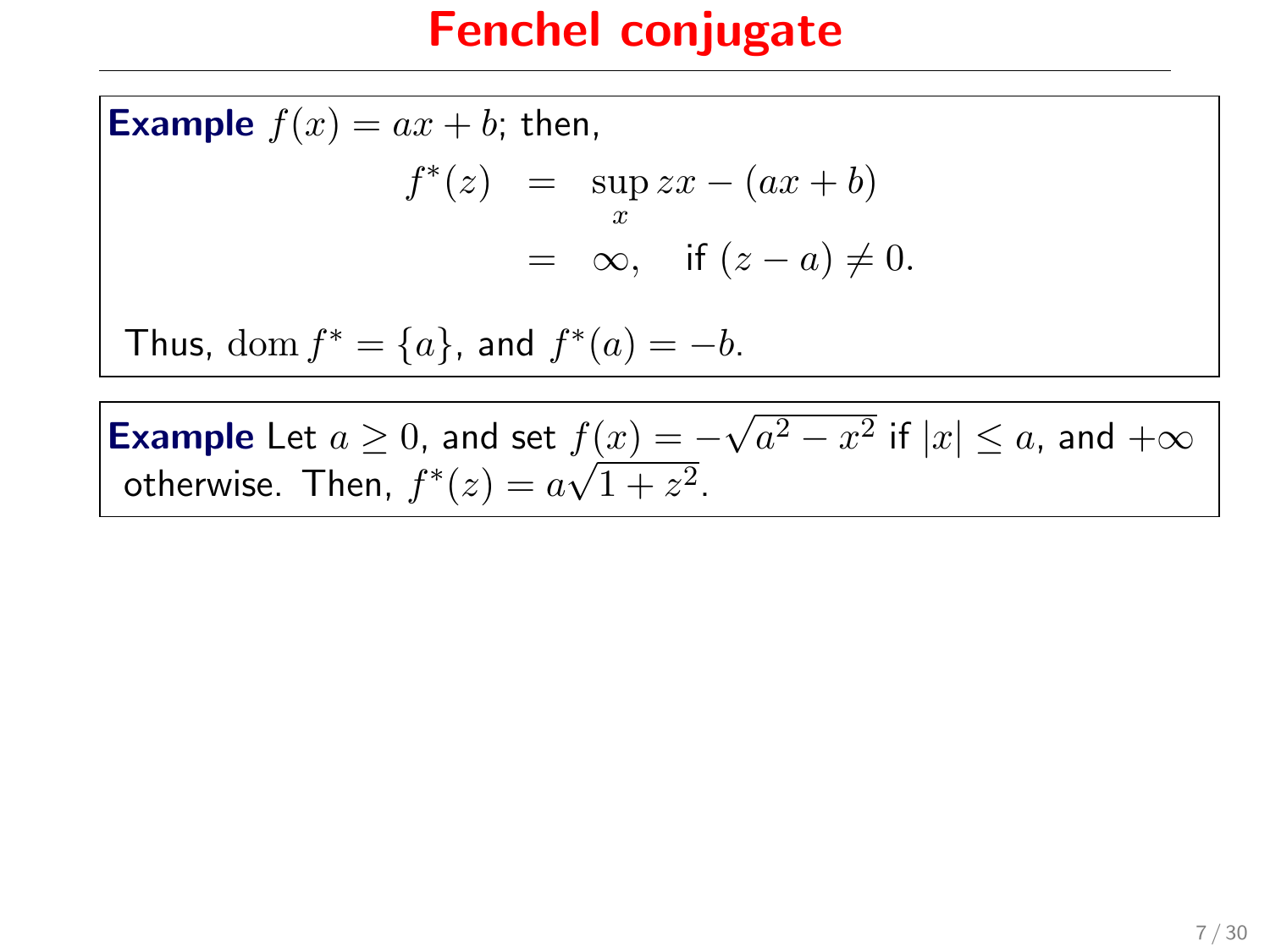**Example**  $f(x) = ax + b$ ; then,  $f^*(z) = \sup_{x} zx - (ax + b)$ x  $= \infty$ , if  $(z - a) \neq 0$ . Thus,  $\text{dom } f^* = \{a\}$ , and  $f^*(a) = -b$ .

**Example** Let  $a \ge 0$ , and set  $f(x) = -\sqrt{a^2 - x^2}$  if  $|x| \le a$ , and  $+\infty$ otherwise. Then,  $f^*(z) = a\sqrt{1+z^2}$ .

**Example**  $f(x) = \frac{1}{2}x^T A x$ , where  $A \succ 0$ . Then,  $f^*(z) = \frac{1}{2}z^T A^{-1} z$ .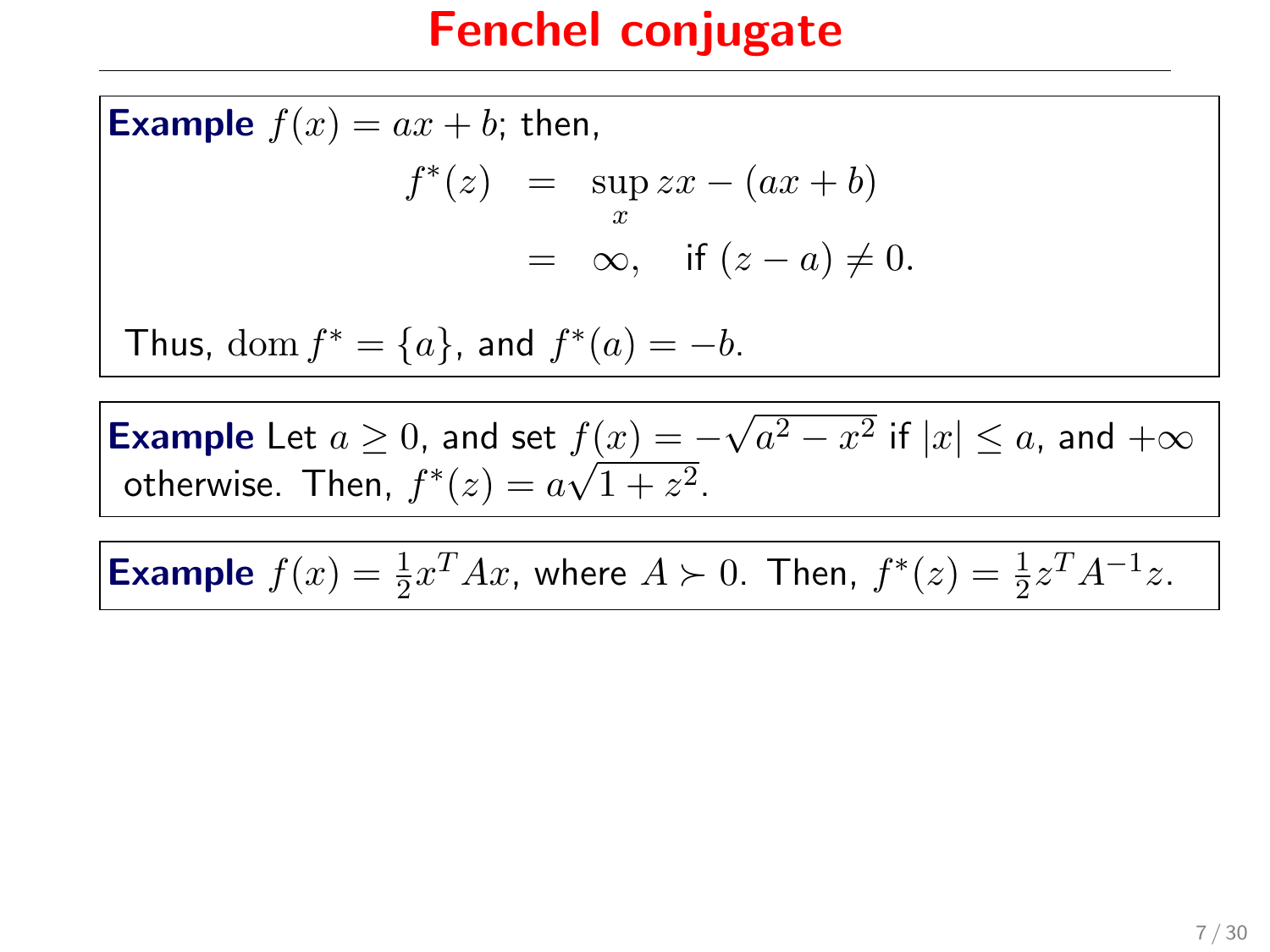**Example**  $f(x) = ax + b$ ; then,  $f^*(z) = \sup_{x} zx - (ax + b)$ x  $= \infty$ , if  $(z - a) \neq 0$ . Thus,  $\text{dom } f^* = \{a\}$ , and  $f^*(a) = -b$ .

**Example** Let  $a \ge 0$ , and set  $f(x) = -\sqrt{a^2 - x^2}$  if  $|x| \le a$ , and  $+\infty$ otherwise. Then,  $f^*(z) = a\sqrt{1+z^2}$ .

**Example**  $f(x) = \frac{1}{2}x^T A x$ , where  $A \succ 0$ . Then,  $f^*(z) = \frac{1}{2}z^T A^{-1} z$ .

**Exercise:** If  $f(x) = \max(0, 1 - x)$ , then dom  $f^*$  is  $[-1, 0]$ , and within this domain,  $f^*(z)=z.$ **Hint:** Analyze cases:  $\max(0, 1 - x) = 0$ ; and  $\max(0, 1 - x) = 1 - x$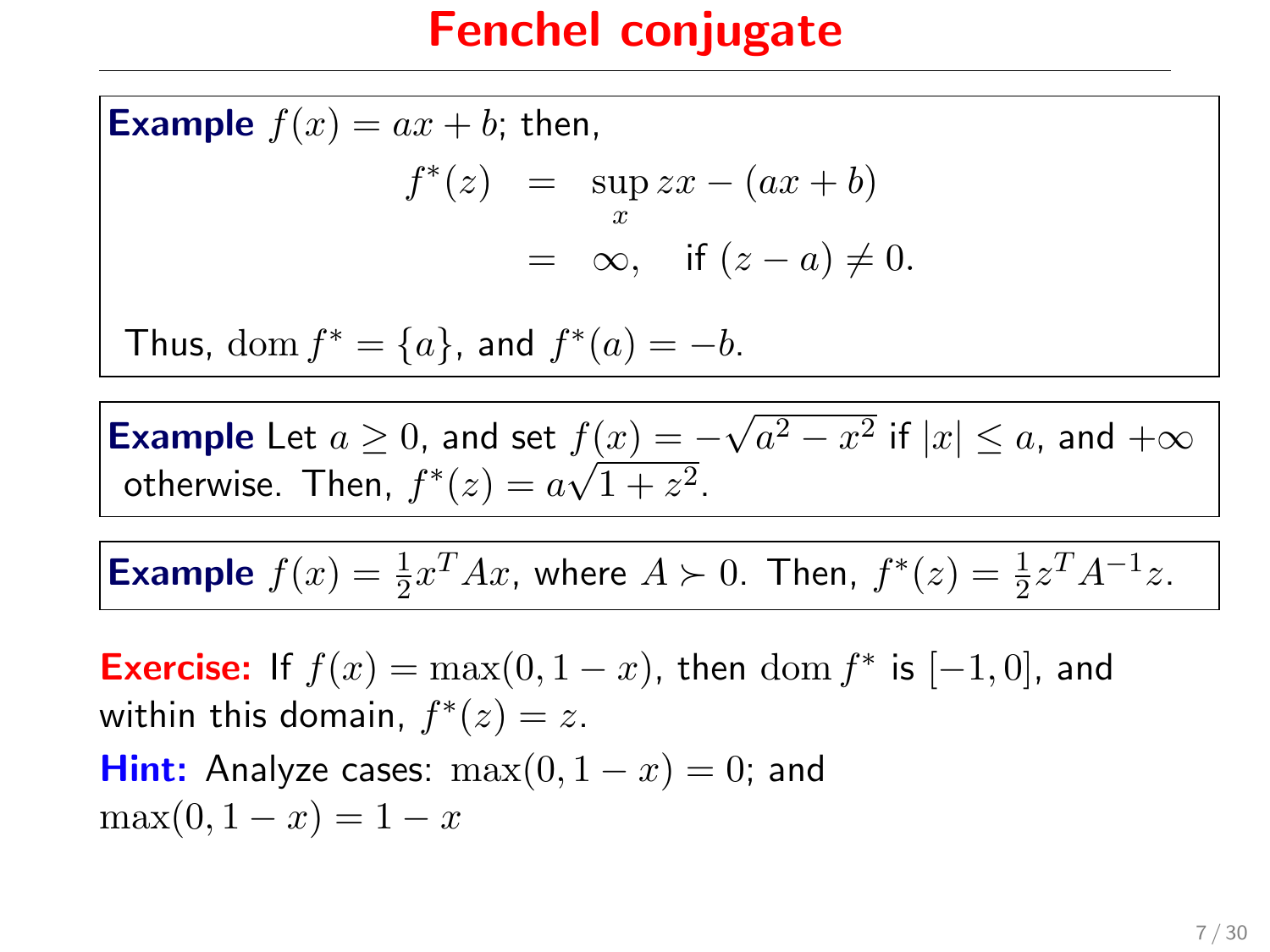# Subdifferentials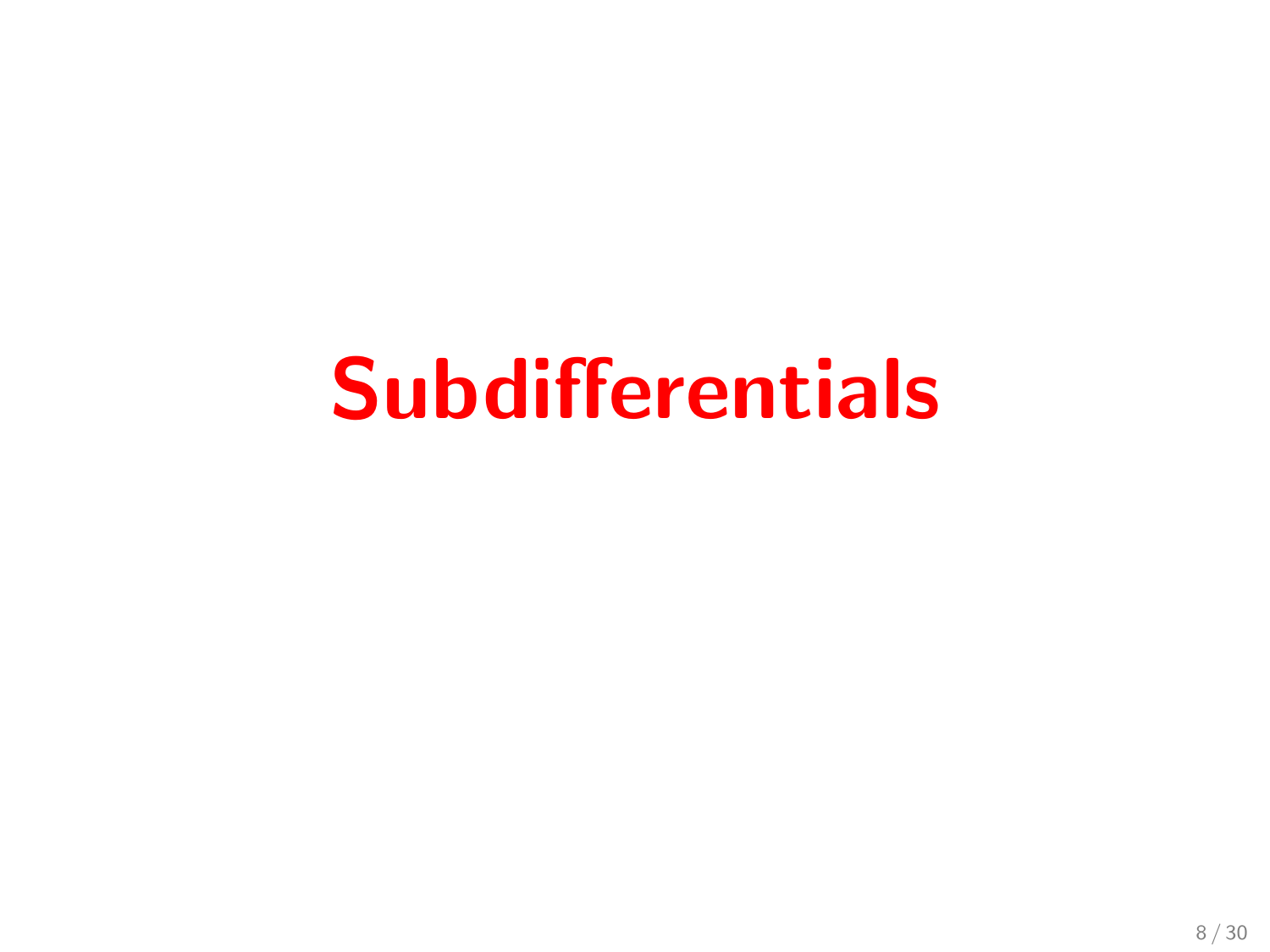#### First order global underestimator



 $f(x) \geq f(y) + \langle \nabla f(y), x - y \rangle$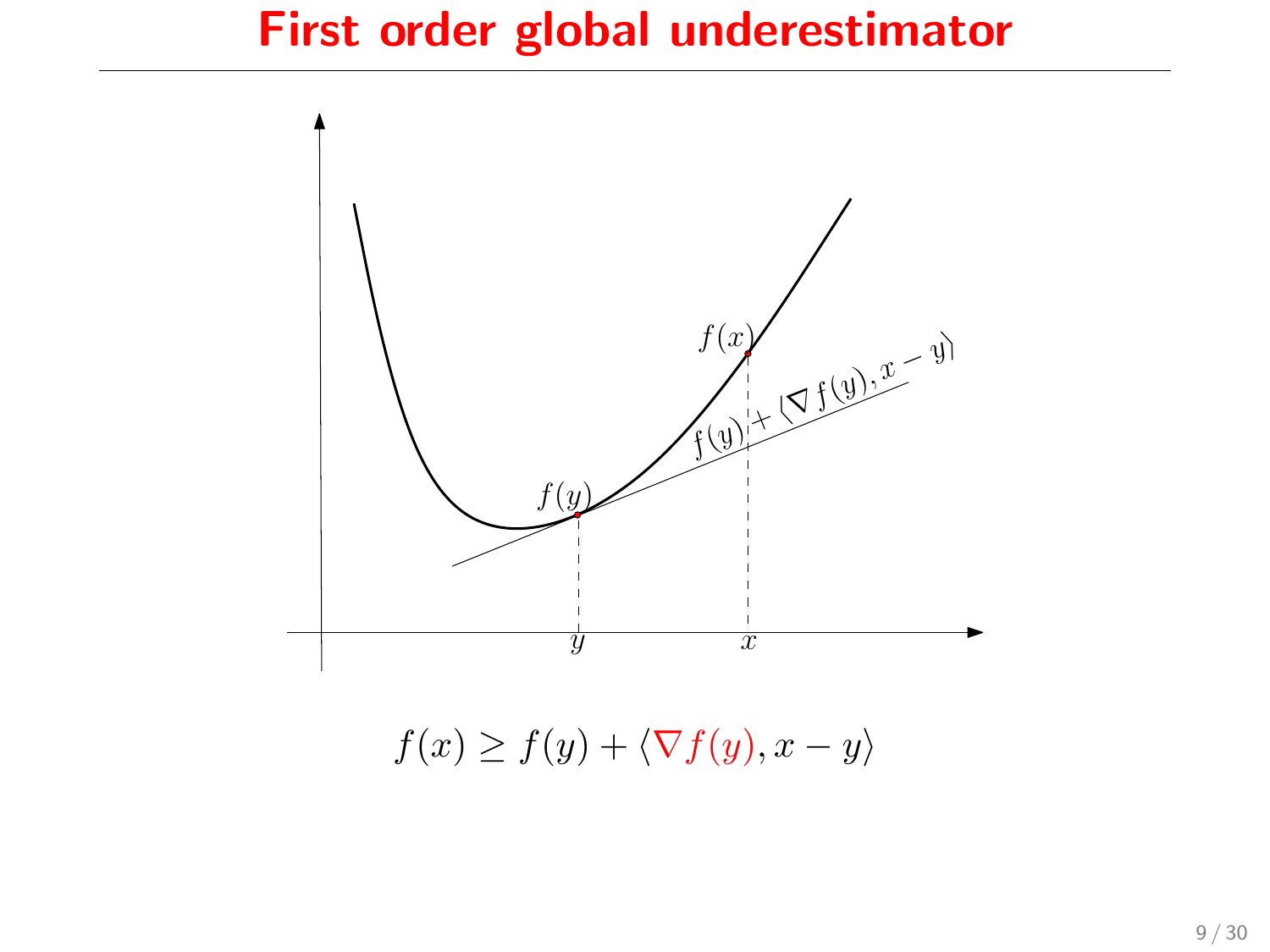#### First order global underestimator



 $f(x) \geq f(y) + \langle g, x - y \rangle$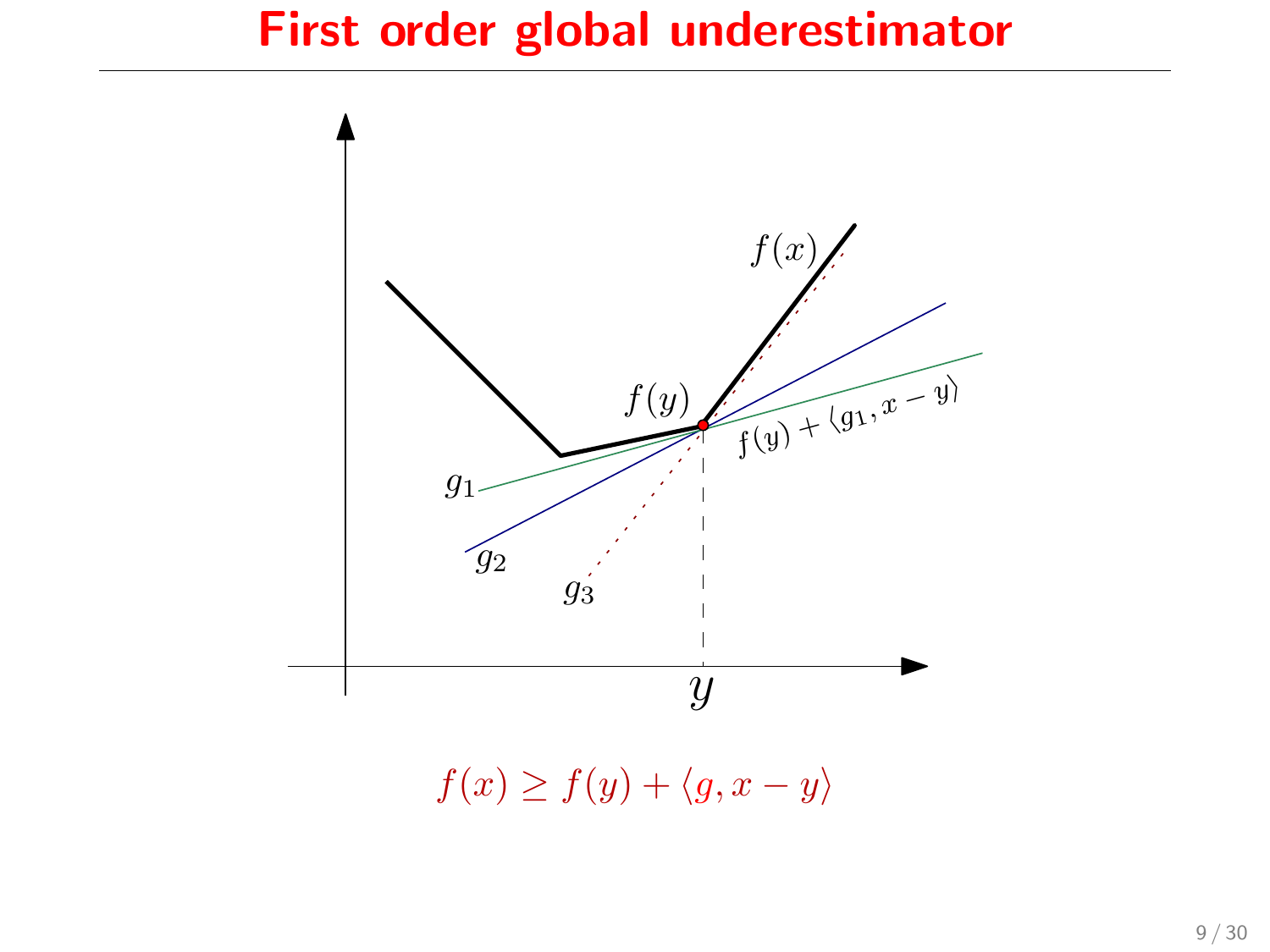# **Subgradients**

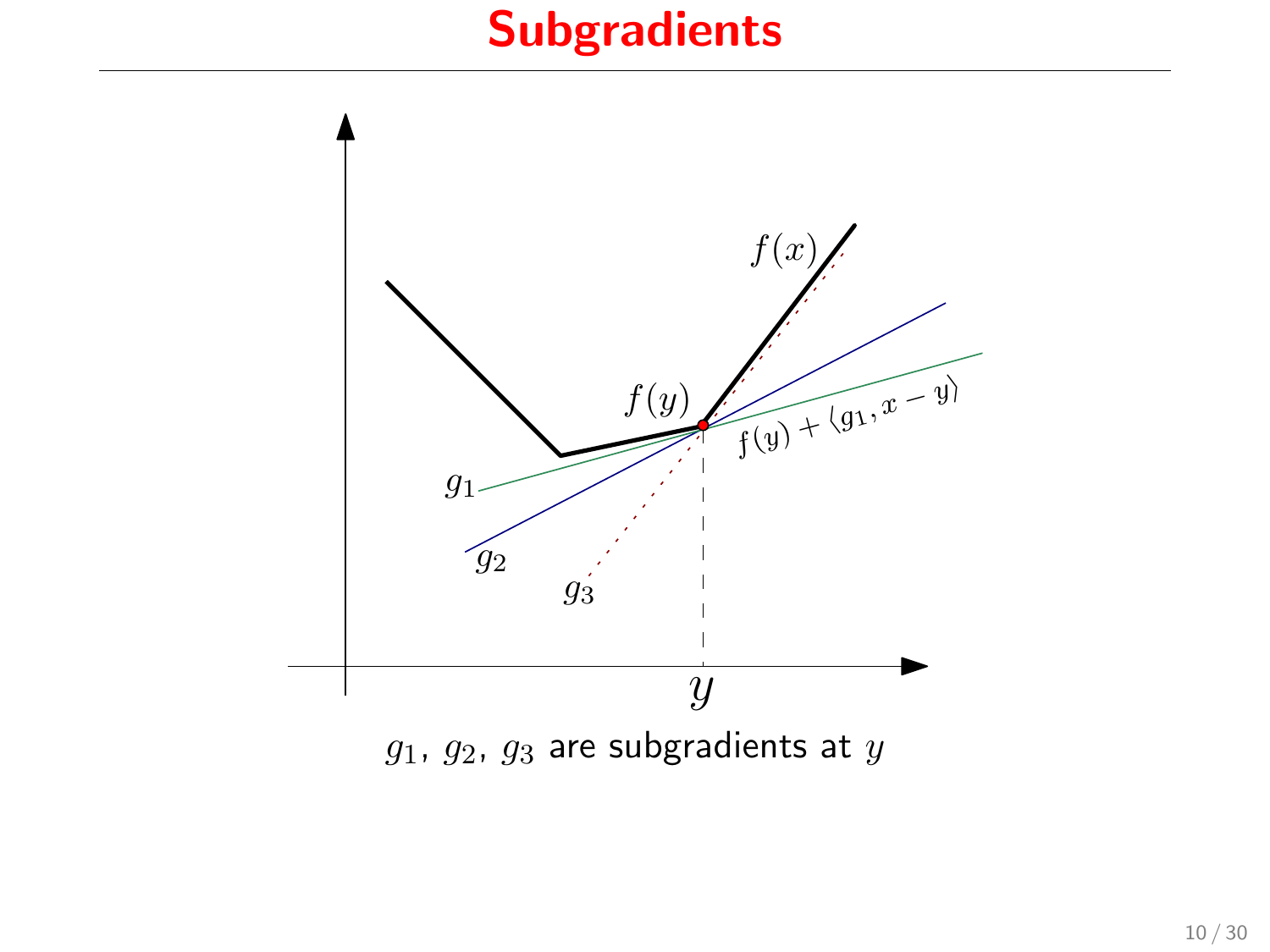#### Subgradients – basic facts

- $\blacktriangleright$  f is convex, differentiable:  $\nabla f(y)$  the **unique** subgradient at y
- A vector q is a subgradient at a point y if and only if  $f(y) + \langle q, x - y \rangle$  is globally smaller than  $f(x)$ .
- $\blacktriangleright$  Usually, one subgradient costs approx. as much as  $f(x)$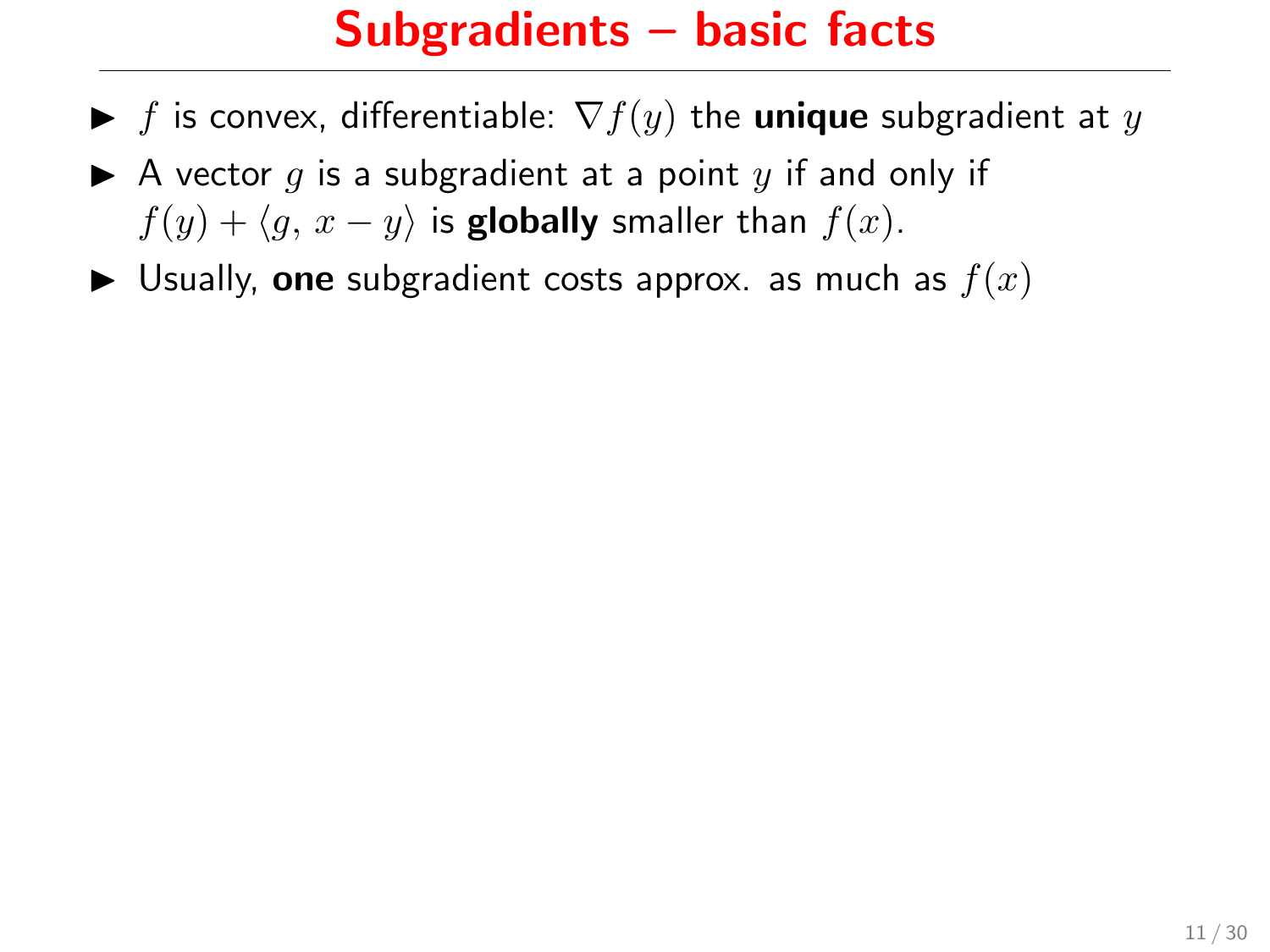#### Subgradients – basic facts

- $\blacktriangleright$  f is convex, differentiable:  $\nabla f(y)$  the **unique** subgradient at y
- A vector q is a subgradient at a point y if and only if  $f(y) + \langle q, x - y \rangle$  is globally smaller than  $f(x)$ .
- $\blacktriangleright$  Usually, one subgradient costs approx. as much as  $f(x)$
- $\triangleright$  Determining all subgradients at a given point  $-$  difficult.
- ▶ Subgradient calculus—a great achievement in convex analysis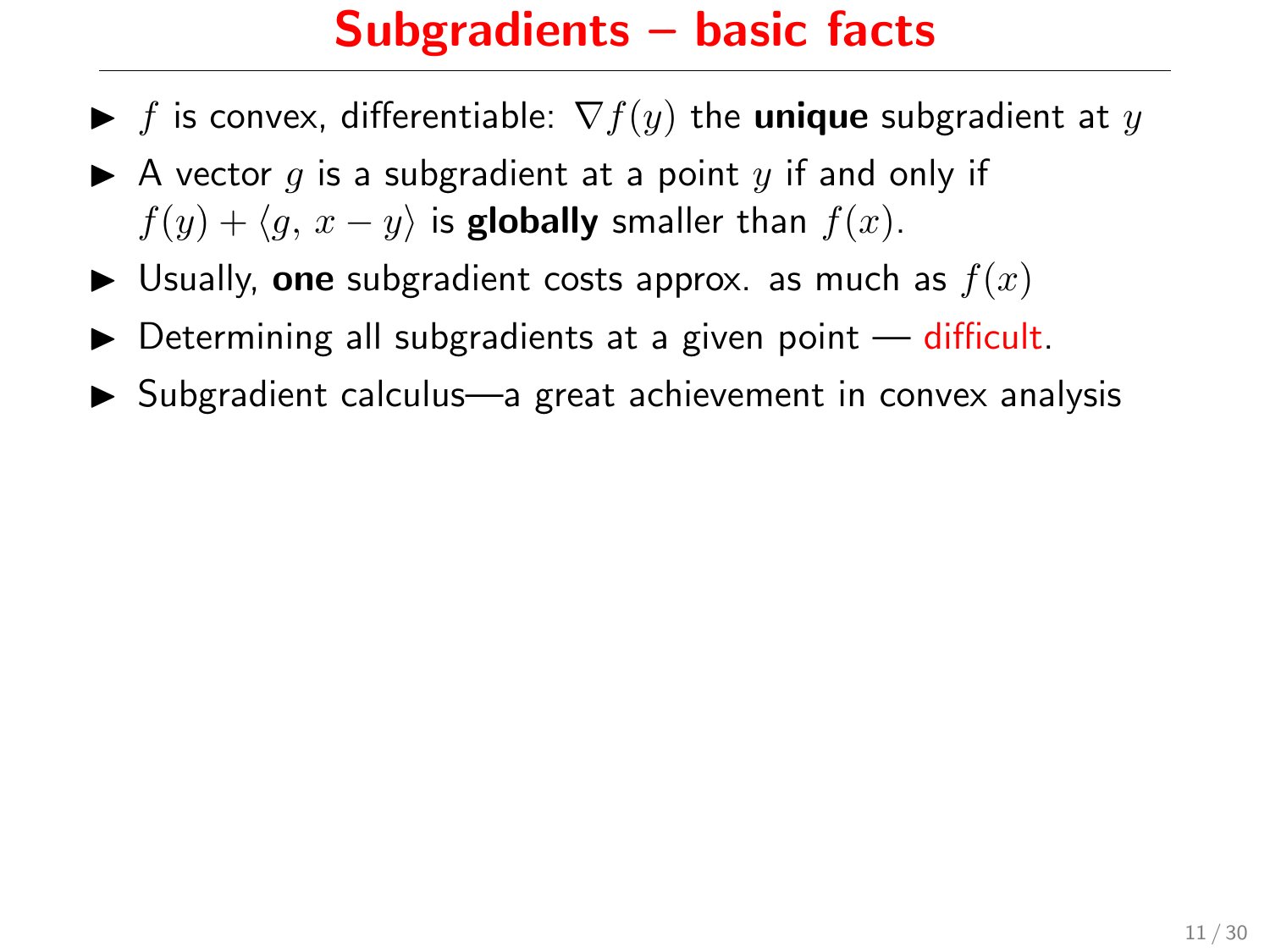#### Subgradients – basic facts

- $\blacktriangleright$  f is convex, differentiable:  $\nabla f(y)$  the **unique** subgradient at y
- A vector q is a subgradient at a point y if and only if  $f(y) + \langle q, x - y \rangle$  is globally smaller than  $f(x)$ .
- $\blacktriangleright$  Usually, one subgradient costs approx. as much as  $f(x)$
- $\triangleright$  Determining all subgradients at a given point  $-$  difficult.
- $\triangleright$  Subgradient calculus—a great achievement in convex analysis
- $\triangleright$  Without convexity, things become wild! advanced course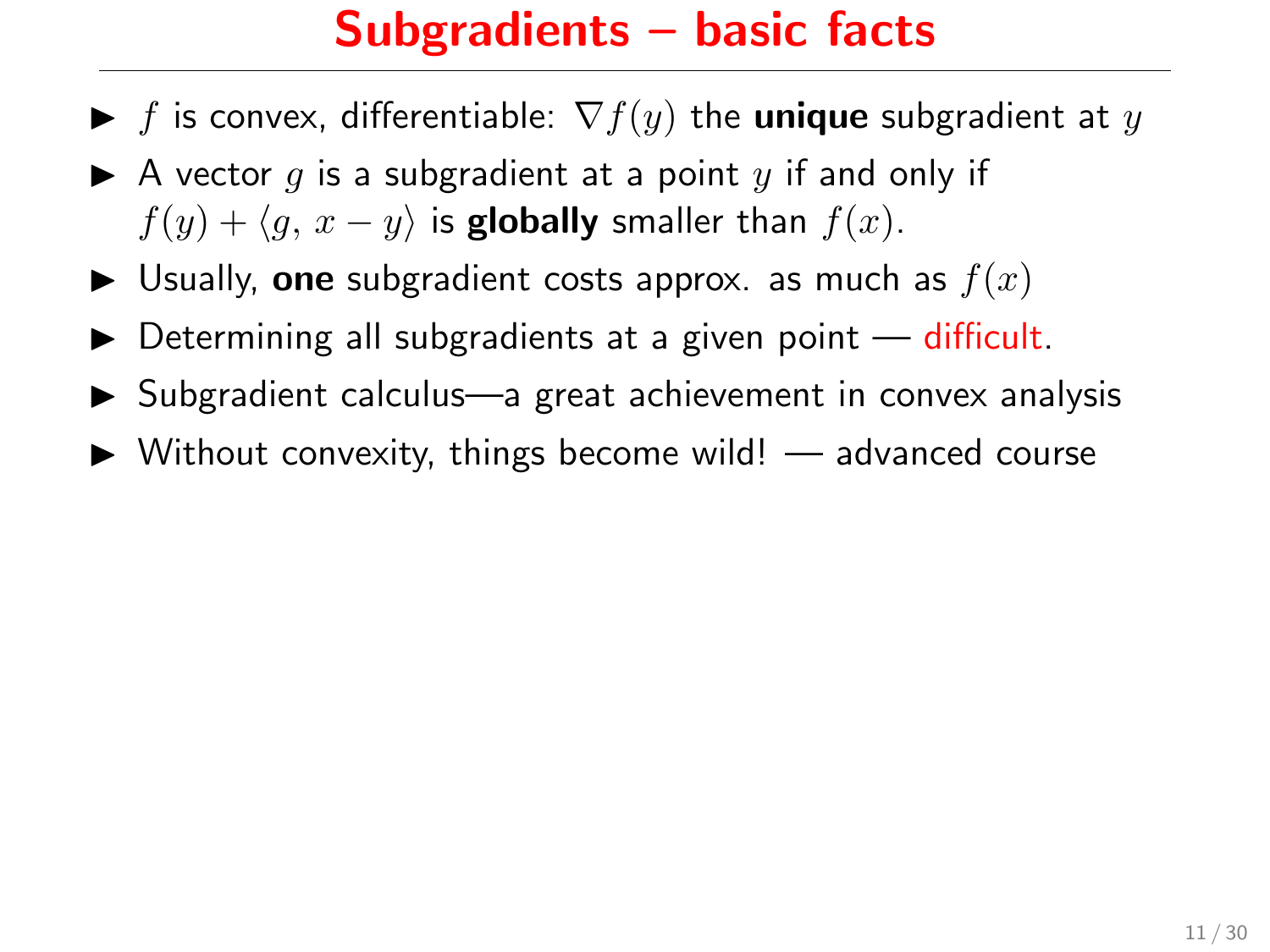#### Subgradients – example

 $f(x) := \max(f_1(x), f_2(x))$ ; both  $f_1, f_2$  convex, differentiable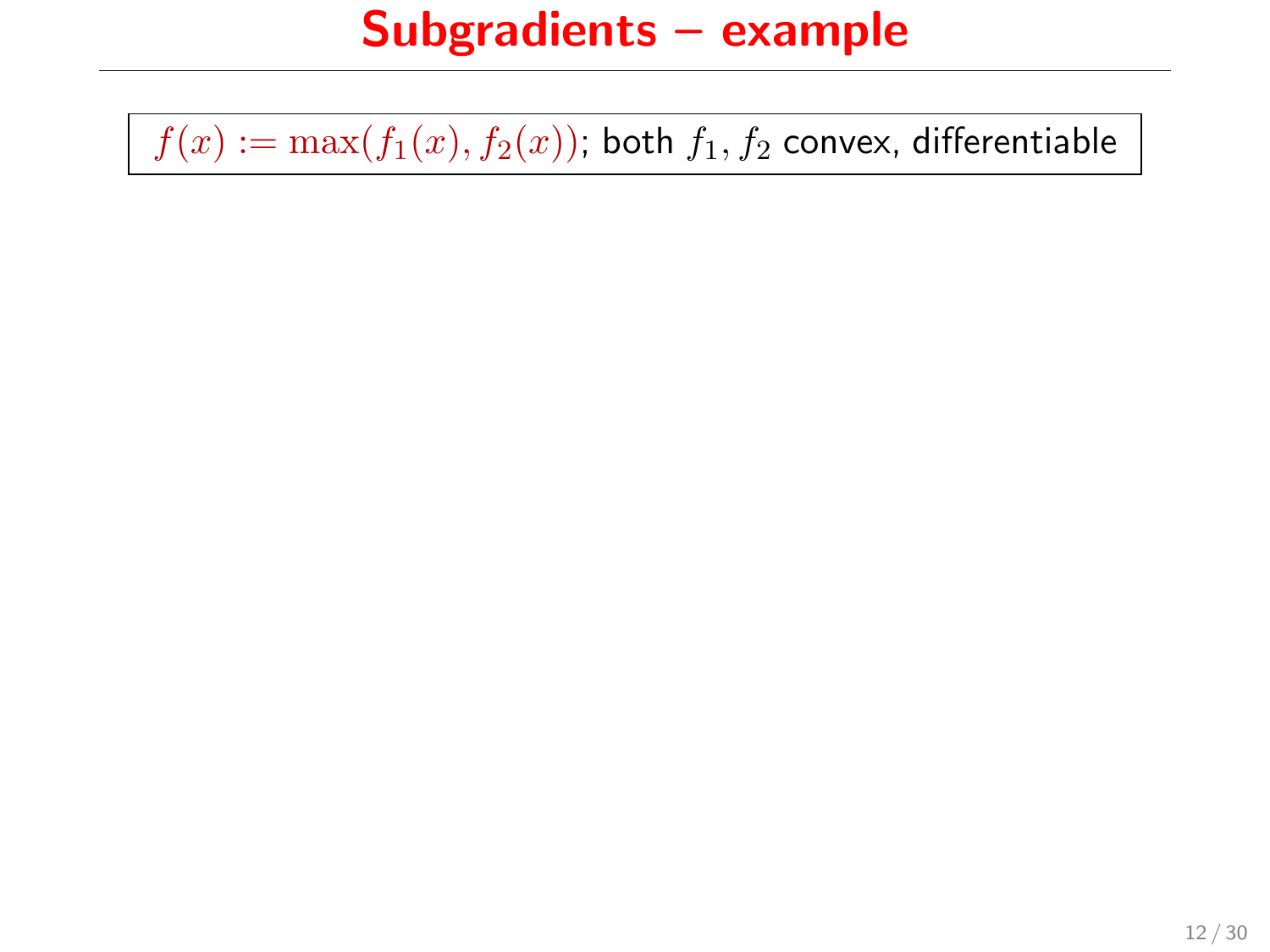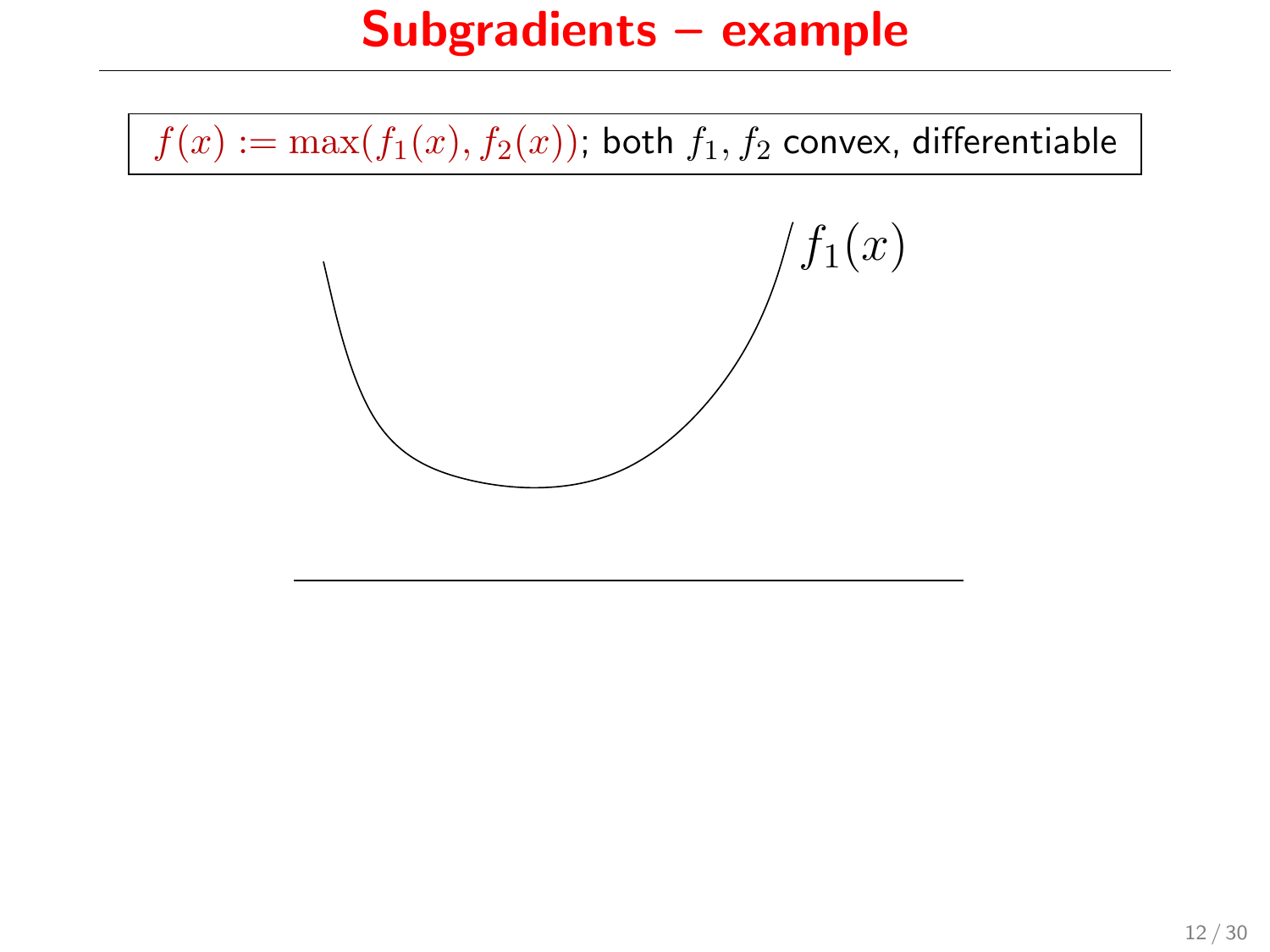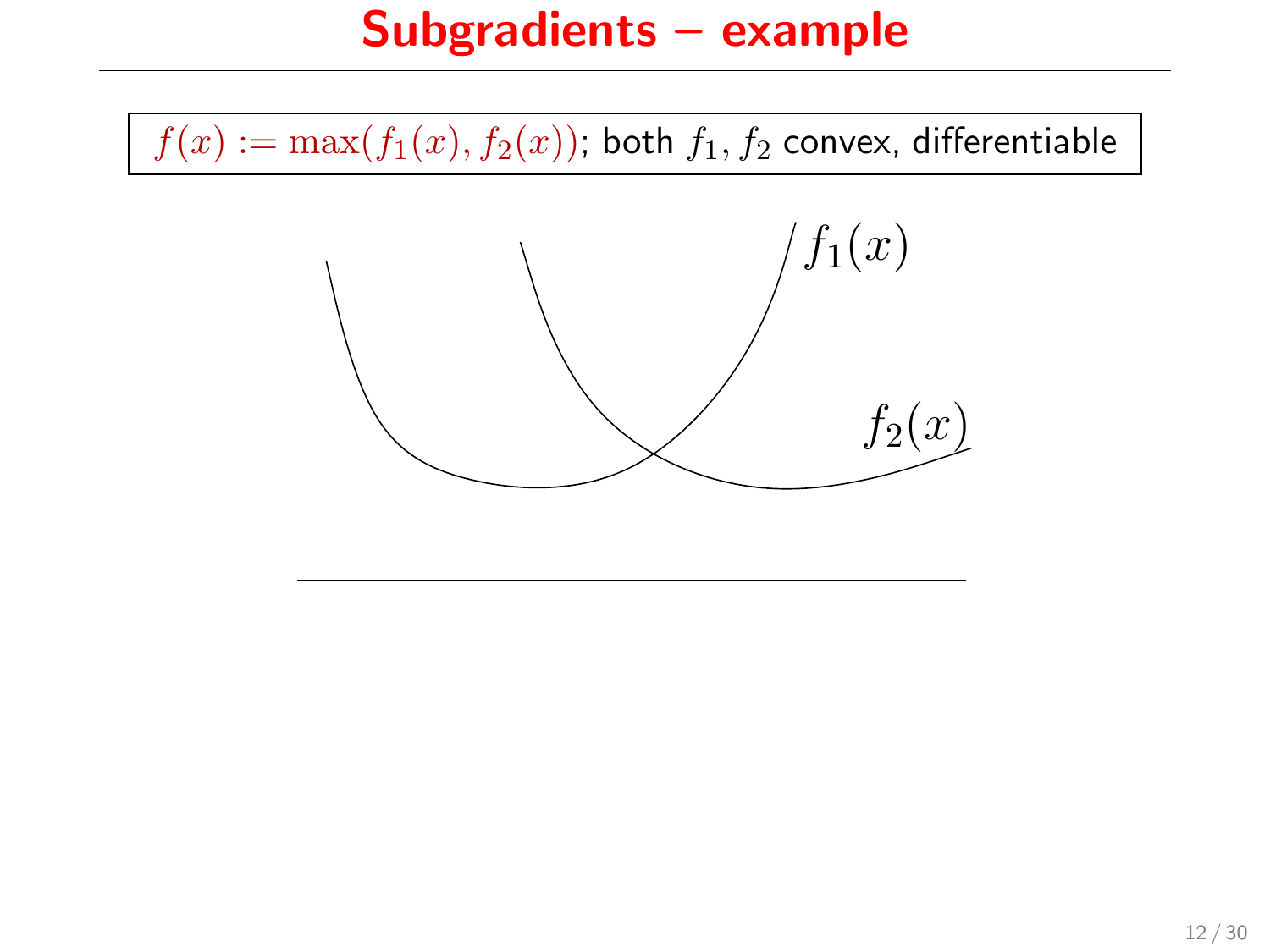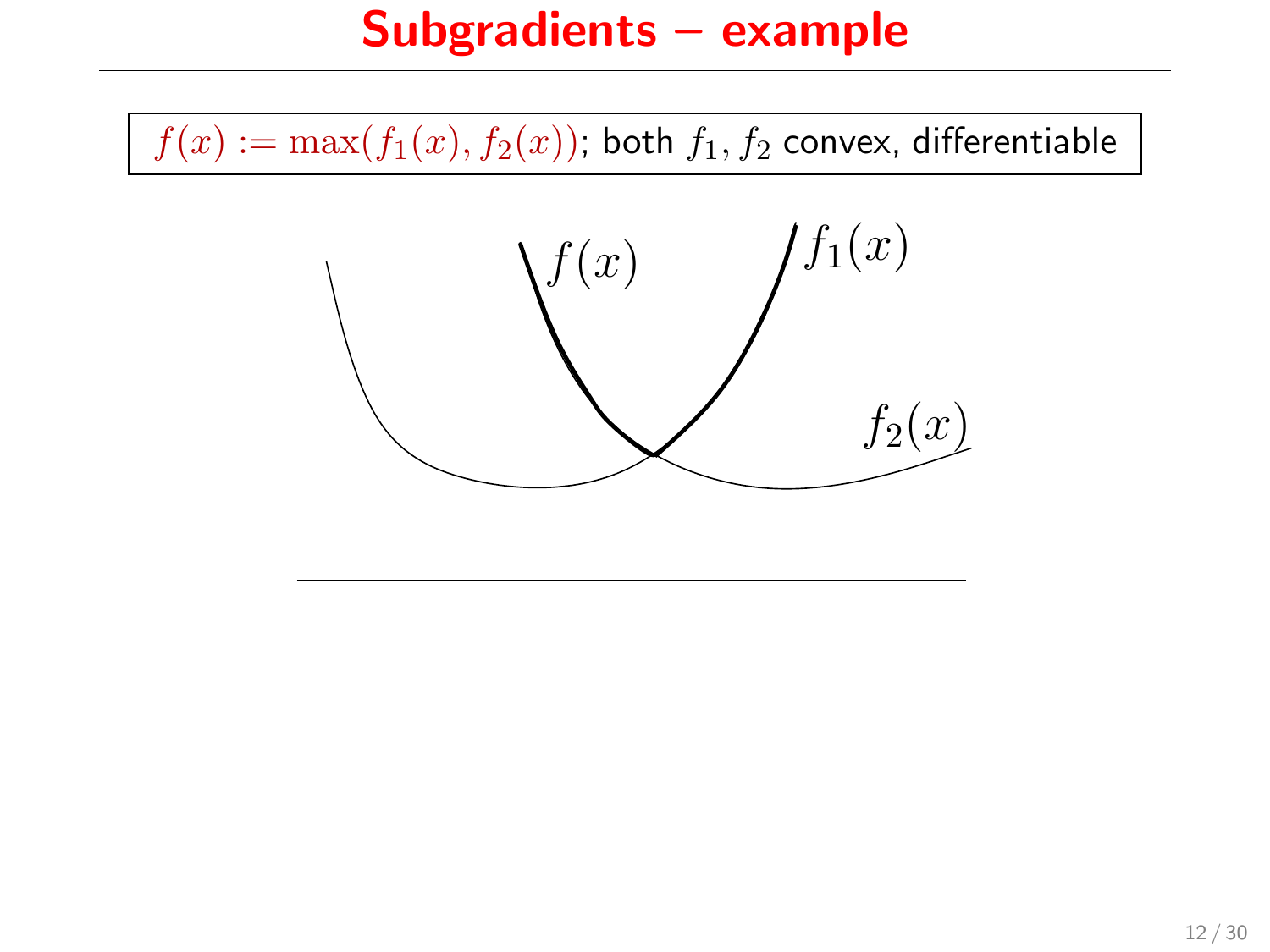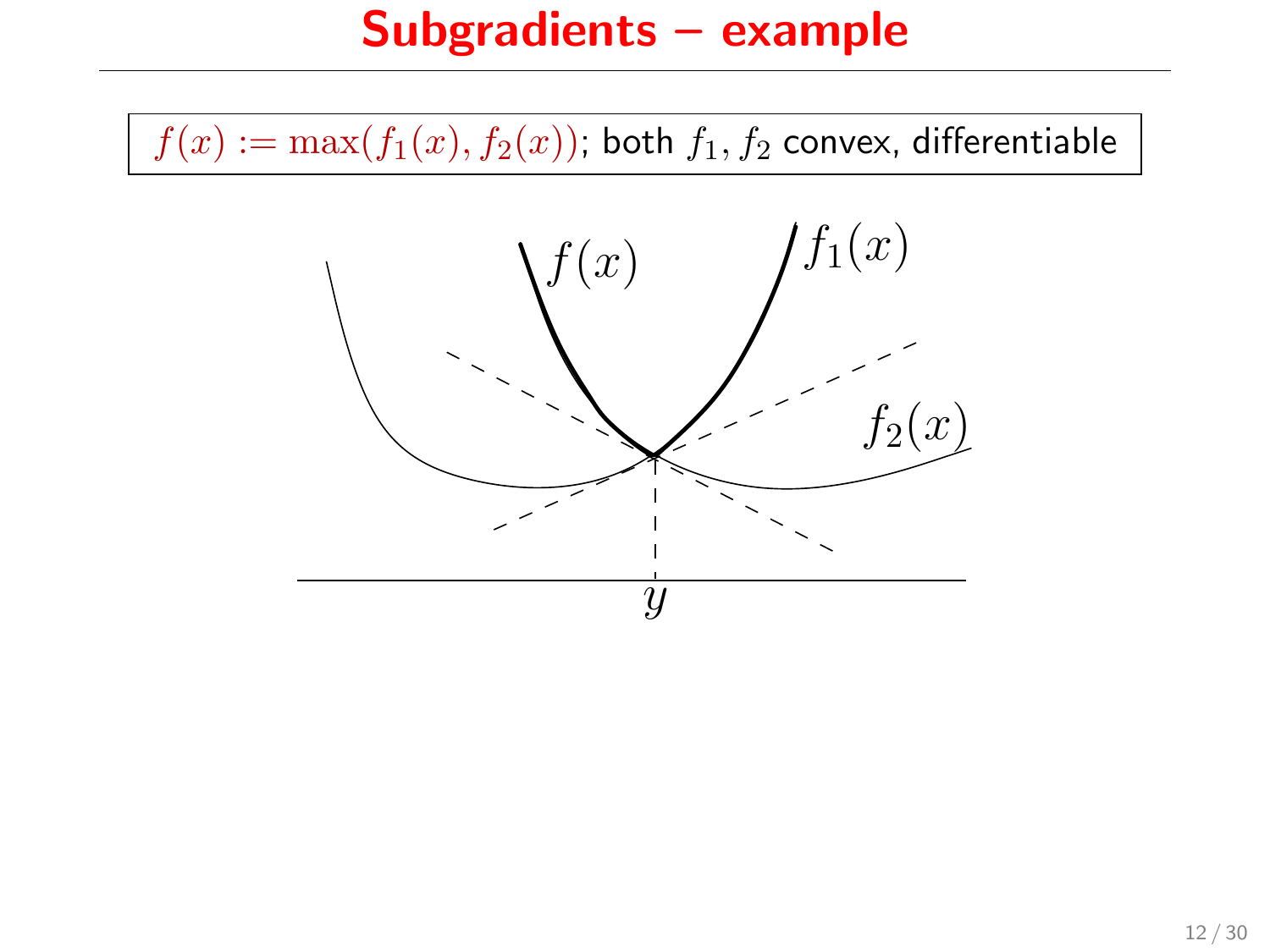$f(x) := \max(f_1(x), f_2(x))$ ; both  $f_1, f_2$  convex, differentiable



 $\star$   $f_1(x) > f_2(x)$ : unique subgradient of  $f$  is  $f_1'(x)$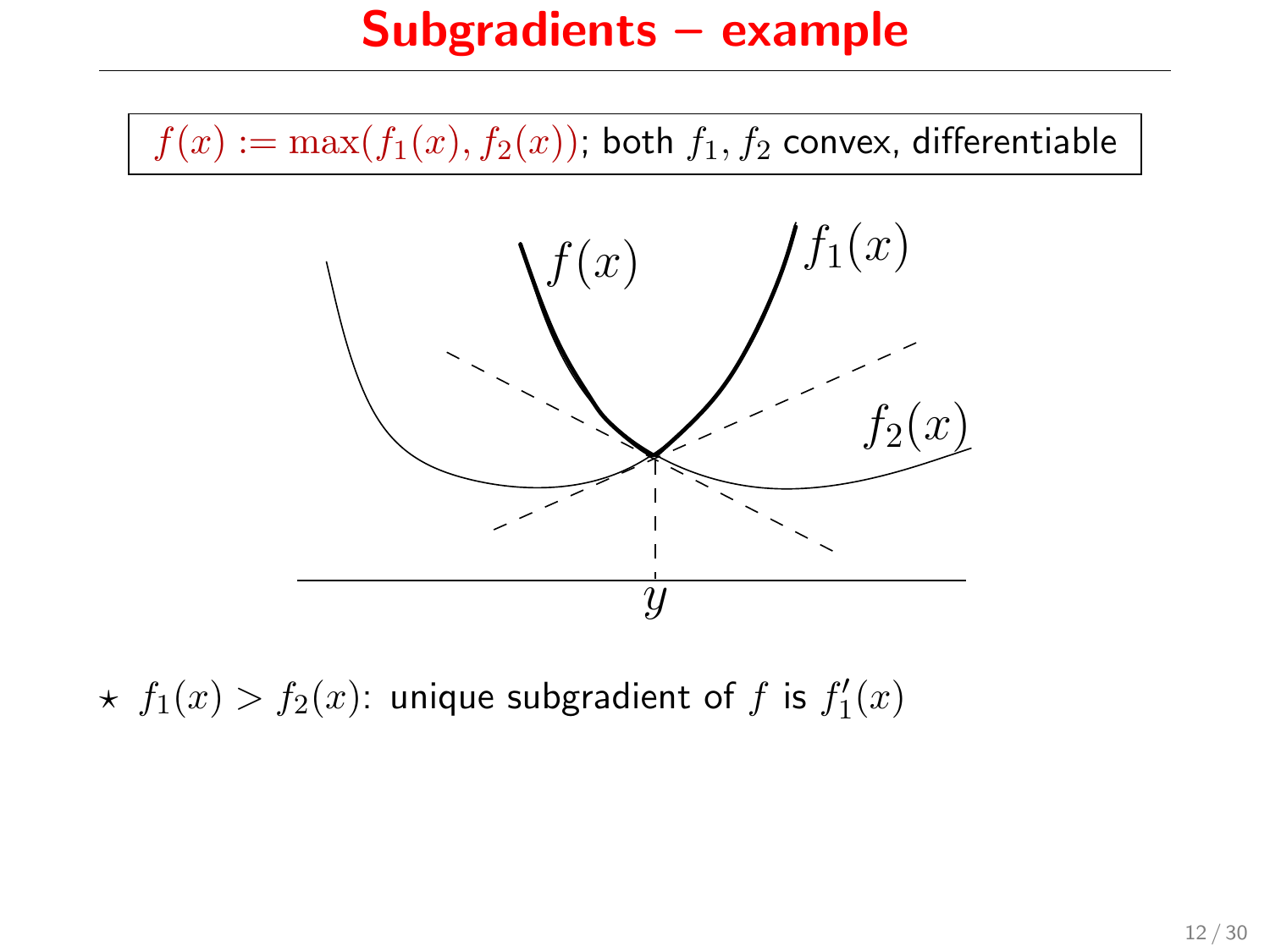$f(x) := \max(f_1(x), f_2(x))$ ; both  $f_1, f_2$  convex, differentiable



 $\star$   $f_1(x) > f_2(x)$ : unique subgradient of  $f$  is  $f_1'(x)$  $\star$   $f_1(x) < f_2(x)$ : unique subgradient of  $f$  is  $f'_2(x)$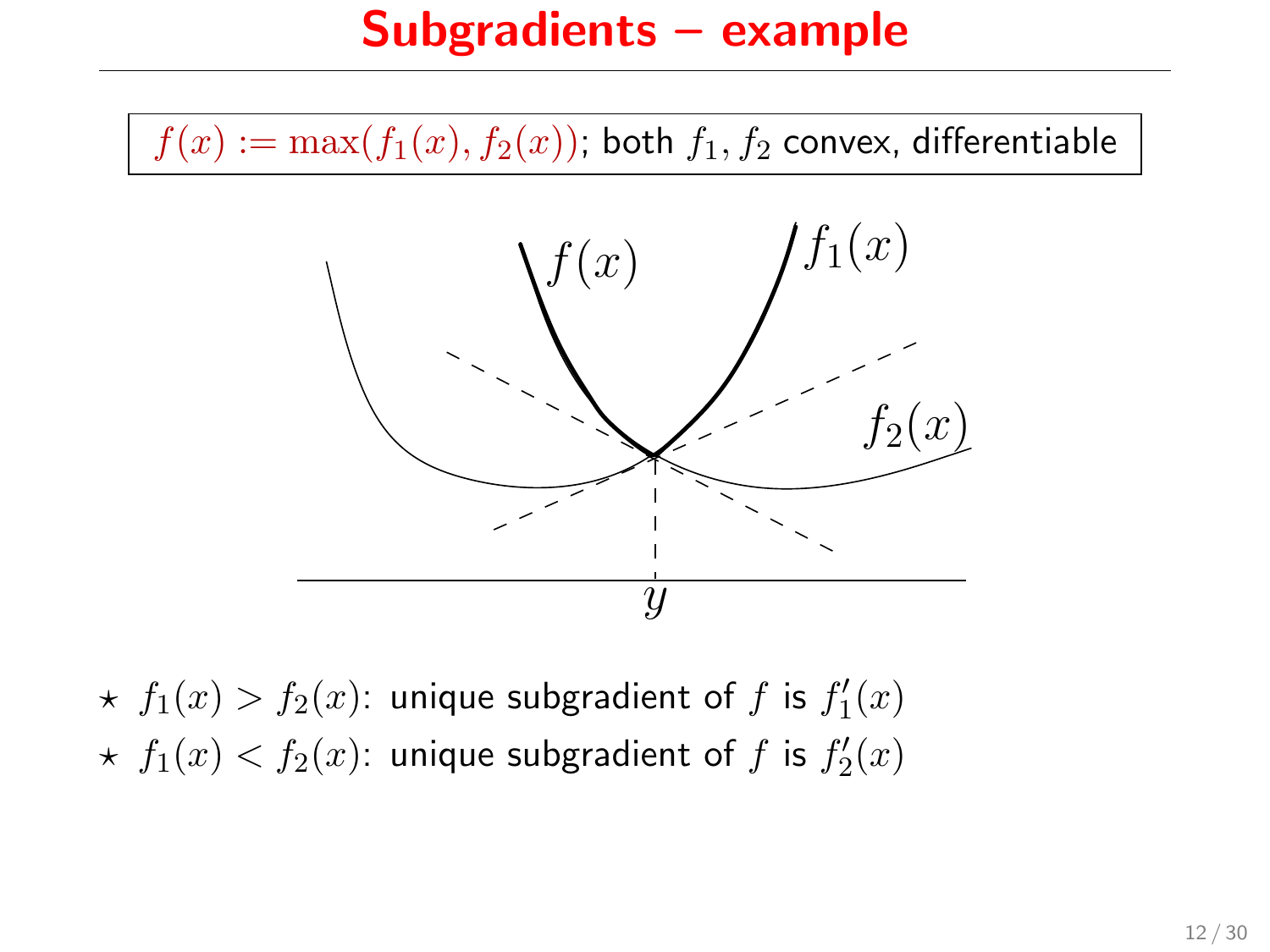

- $\star$   $f_1(x) > f_2(x)$ : unique subgradient of  $f$  is  $f_1'(x)$
- $\star$   $f_1(x) < f_2(x)$ : unique subgradient of  $f$  is  $f'_2(x)$
- $\star$   $f_1(y) = f_2(y)$ : subgradients, the segment  $[f'_1(y), f'_2(y)]$ (imagine all supporting lines turning about point  $y$ )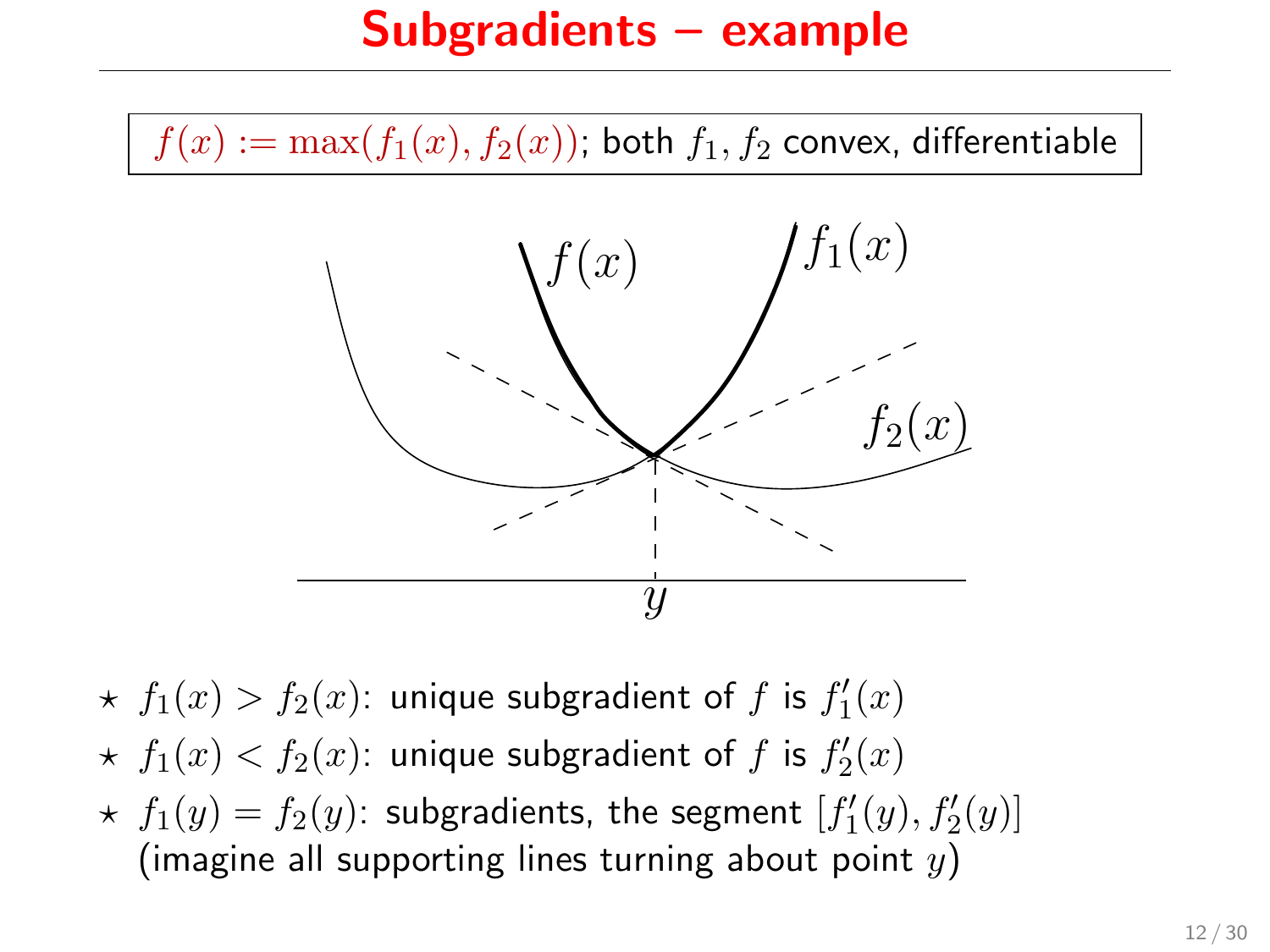# **Subgradients**

**Def.** A vector  $g \in \mathbb{R}^n$  is called a **subgradient** at a point  $y$ , if for all  $x \in \text{dom } f$ , it holds that

 $f(x) \ge f(y) + \langle g, x - y \rangle$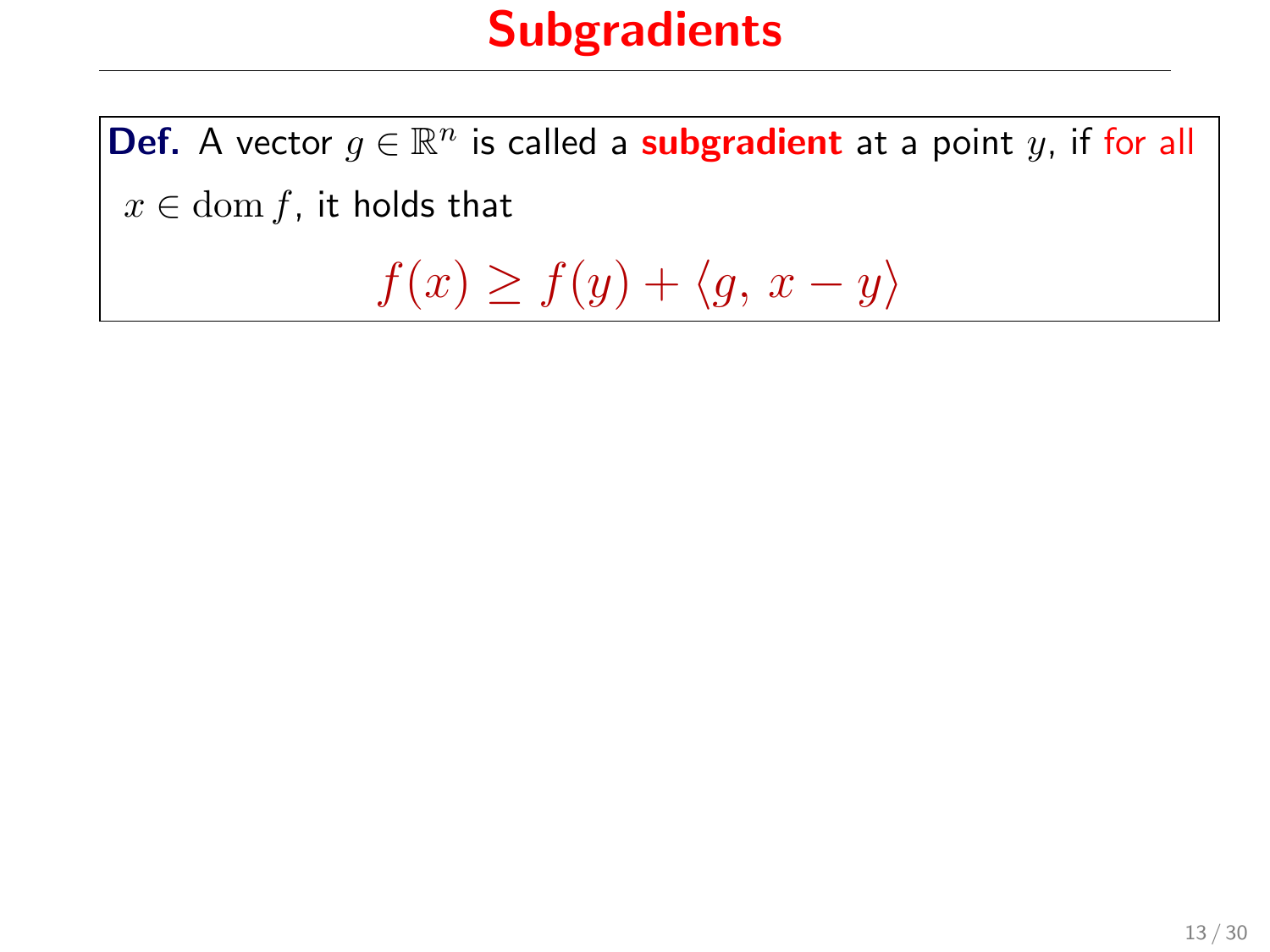**Def.** The set of all subgradients at y denoted by  $\partial f(y)$ . This set is called **subdifferential** of  $f$  at  $y$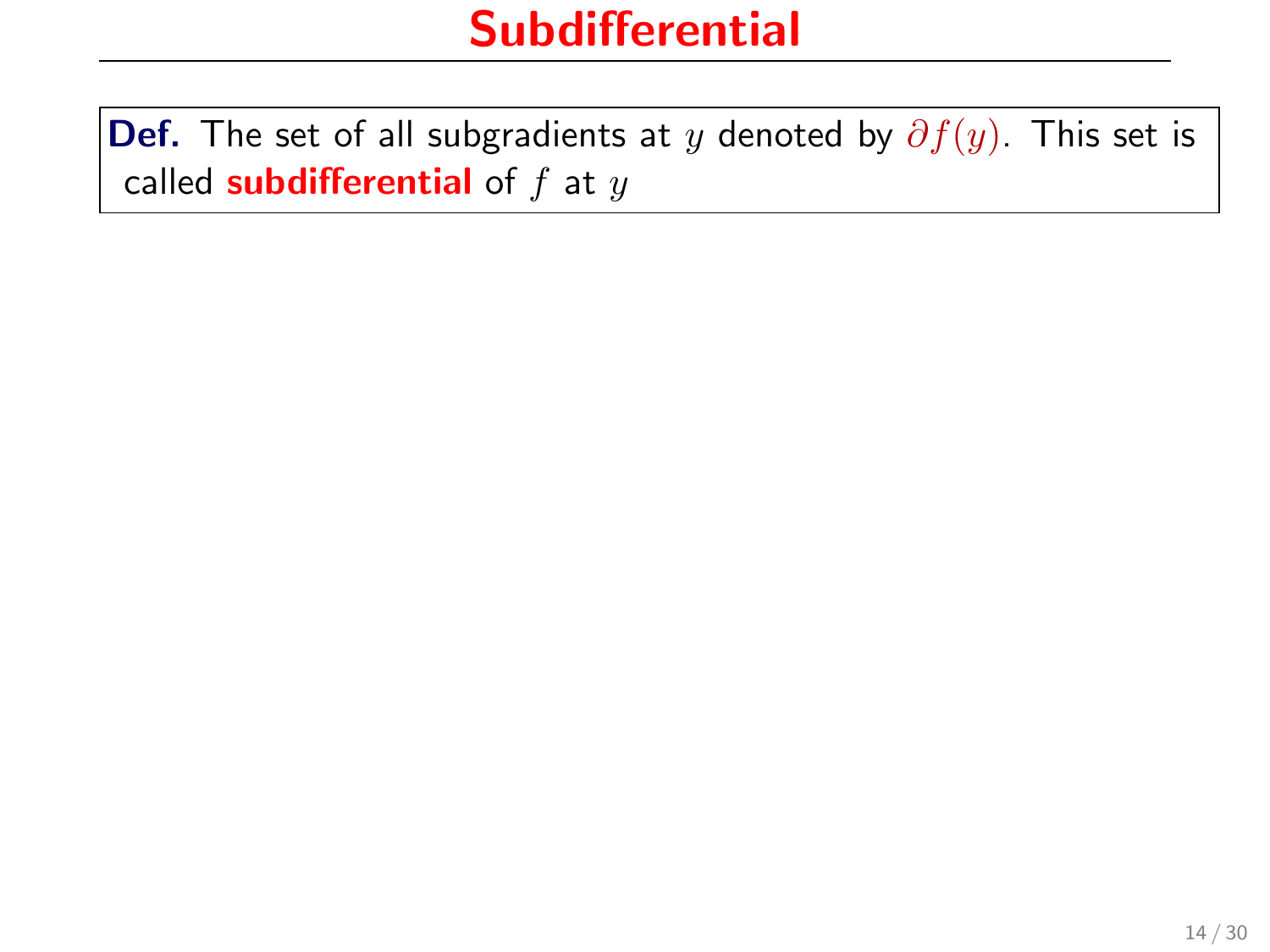**Def.** The set of all subgradients at y denoted by  $\partial f(y)$ . This set is called **subdifferential** of  $f$  at  $y$ 

If f is convex,  $\partial f(x)$  is nice:

♦ If  $x \in$  relative interior of  $\text{dom } f$ , then  $\partial f(x)$  nonempty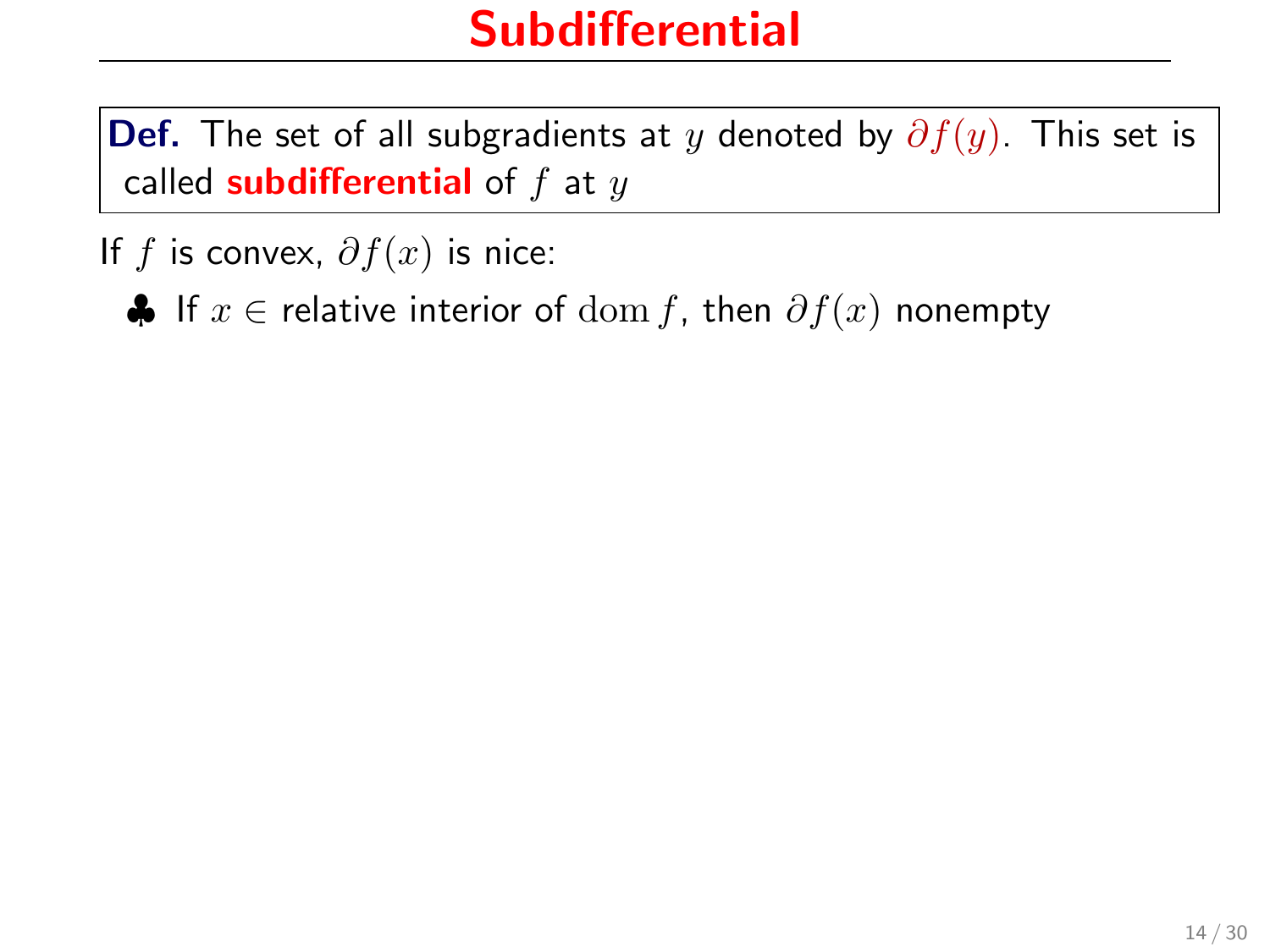**Def.** The set of all subgradients at y denoted by  $\partial f(y)$ . This set is called subdifferential of  $f$  at  $y$ 

If f is convex,  $\partial f(x)$  is nice:

 $\clubsuit$  If  $x \in$  relative interior of  $dom f$ , then  $\partial f(x)$  nonempty

 $\bigoplus$  If f differentiable at x, then  $\partial f(x) = \{\nabla f(x)\}\$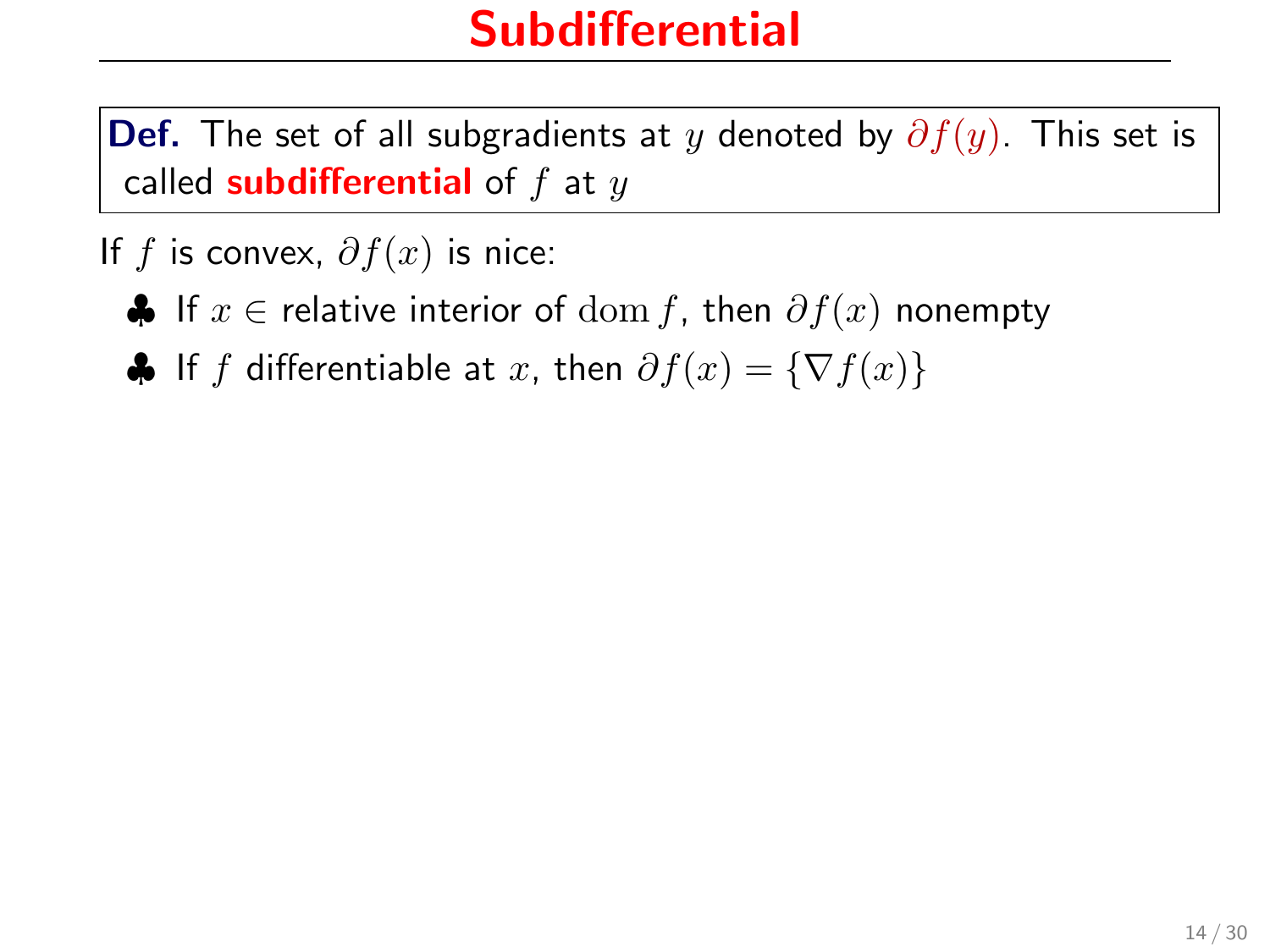**Def.** The set of all subgradients at y denoted by  $\partial f(y)$ . This set is called **subdifferential** of  $f$  at  $y$ 

If f is convex,  $\partial f(x)$  is nice:

- $\clubsuit$  If  $x \in$  relative interior of  $dom f$ , then  $\partial f(x)$  nonempty
- $\clubsuit$  If f differentiable at x, then  $\partial f(x) = \{\nabla f(x)\}\$
- $\clubsuit$  If  $\partial f(x) = \{g\}$ , then f is differentiable and  $g = \nabla f(x)$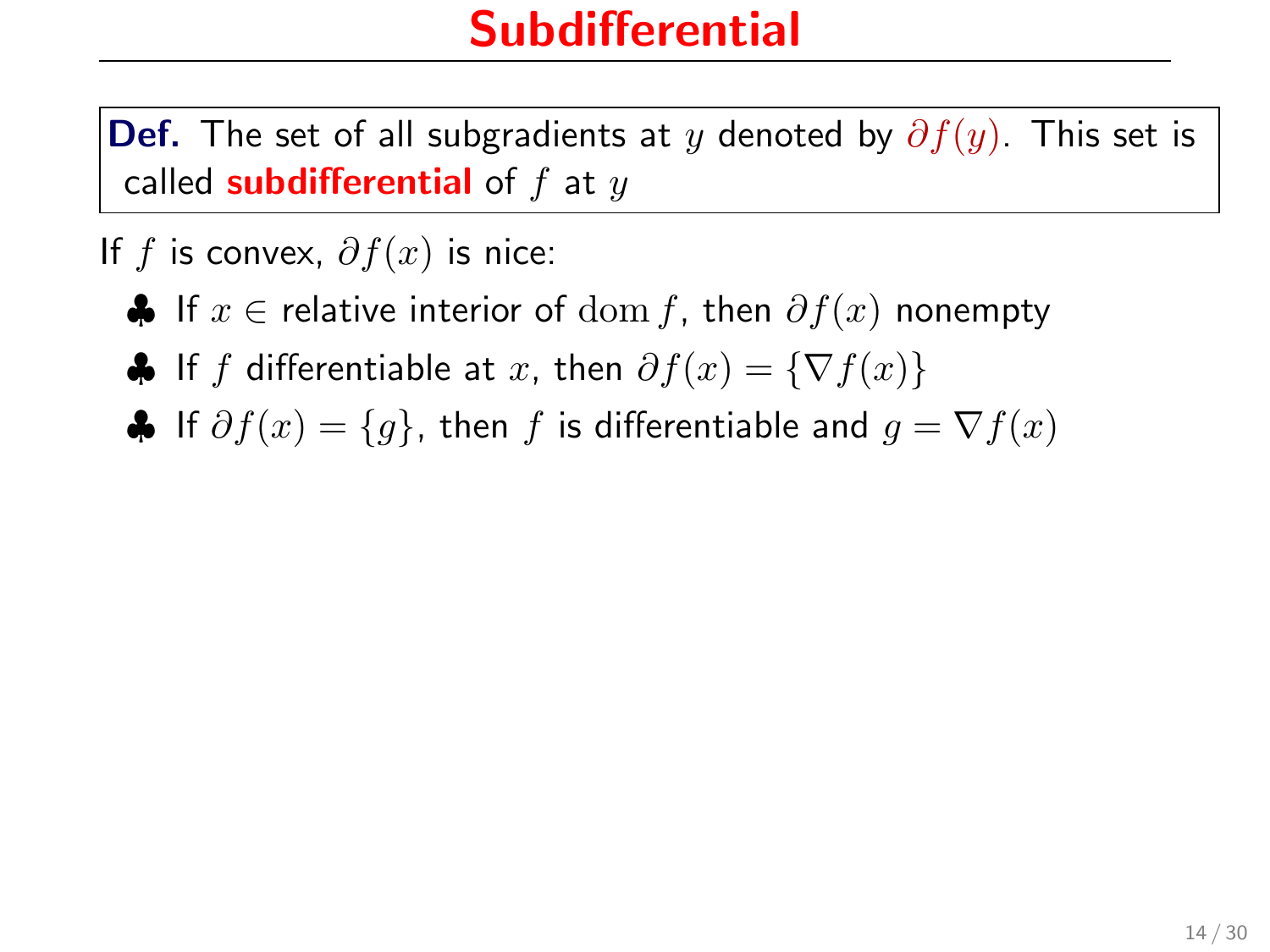## Subdifferential – example

$$
f(x) = |x|
$$

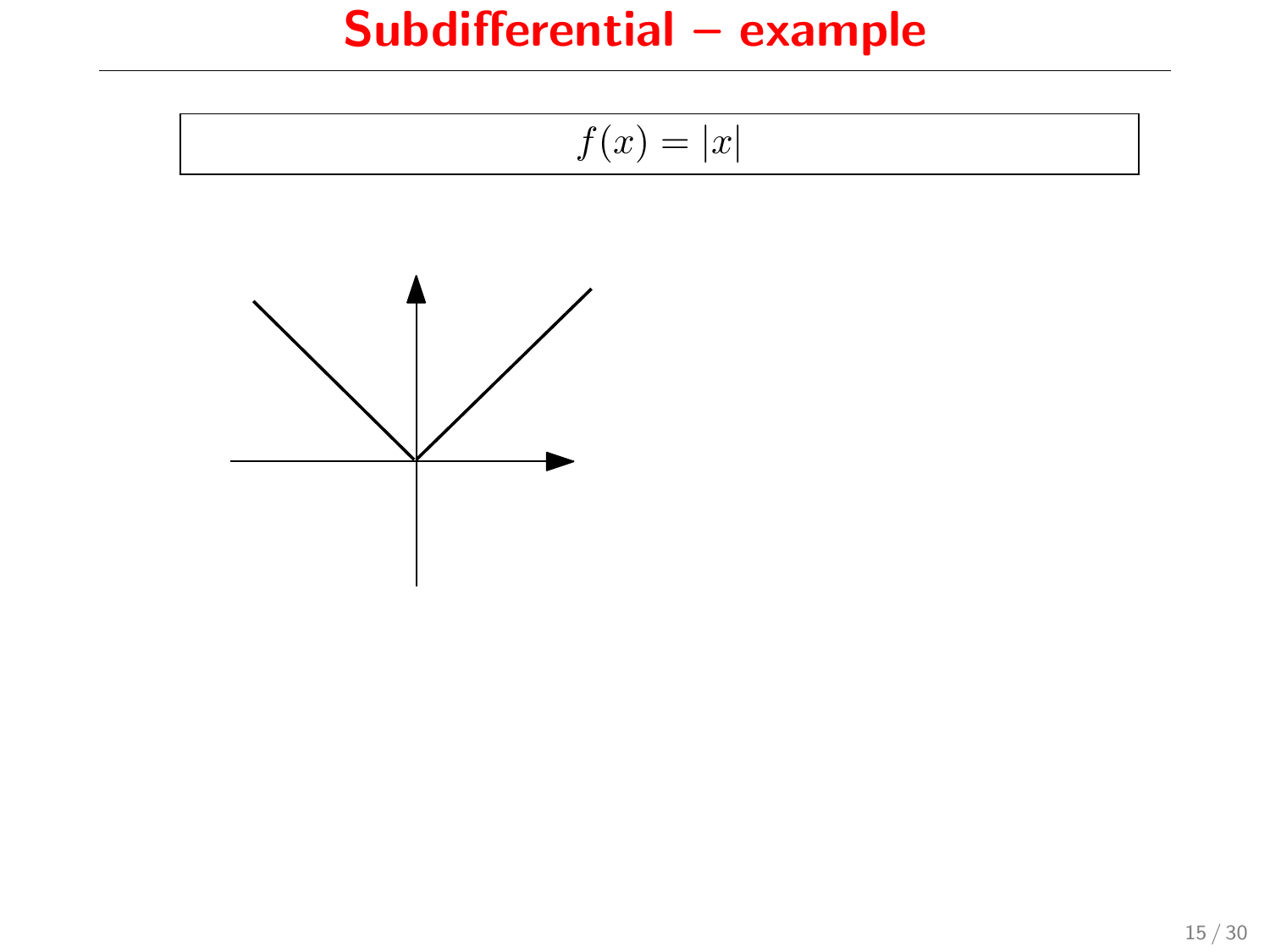## Subdifferential – example

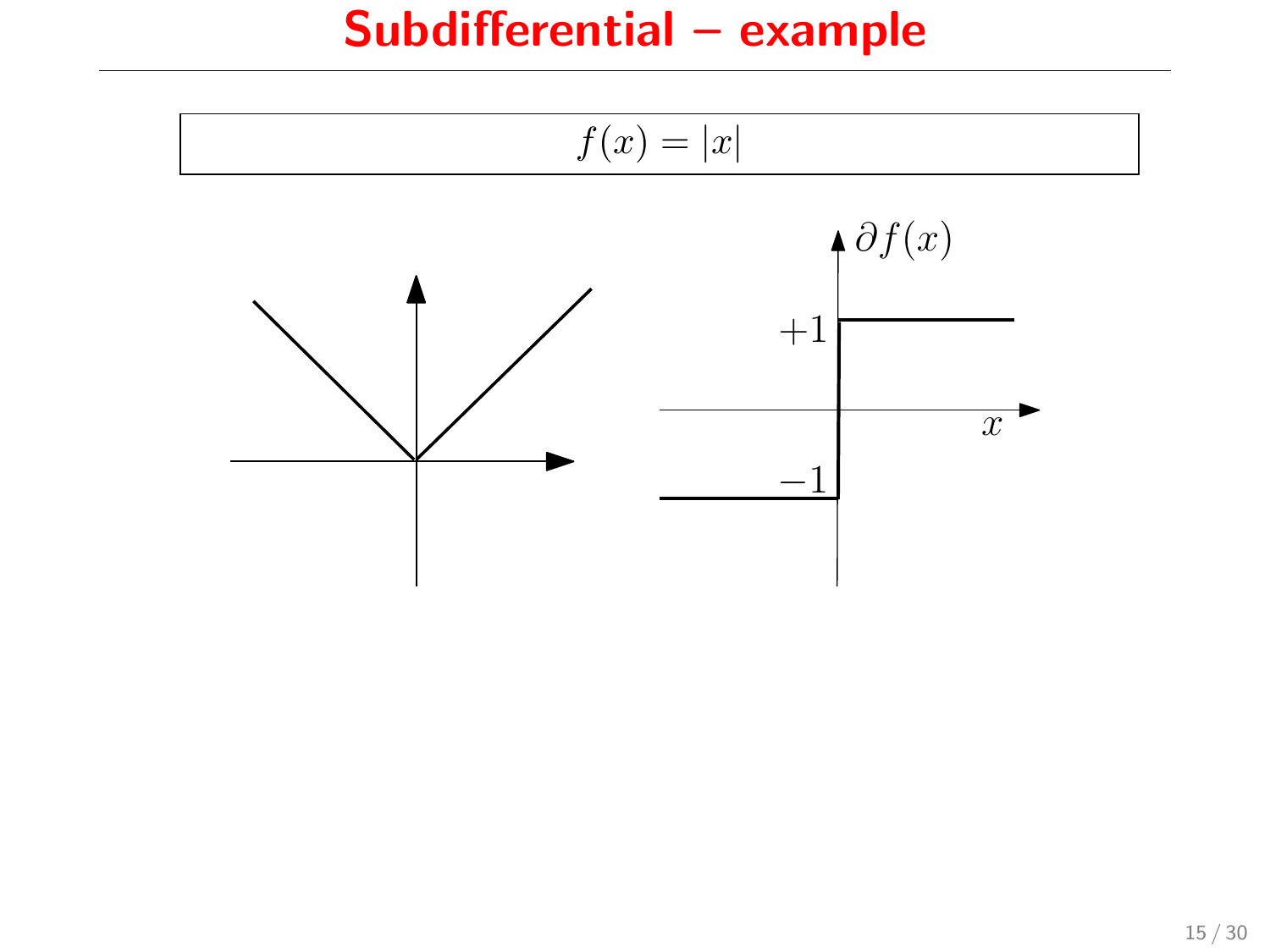### Subdifferential – example

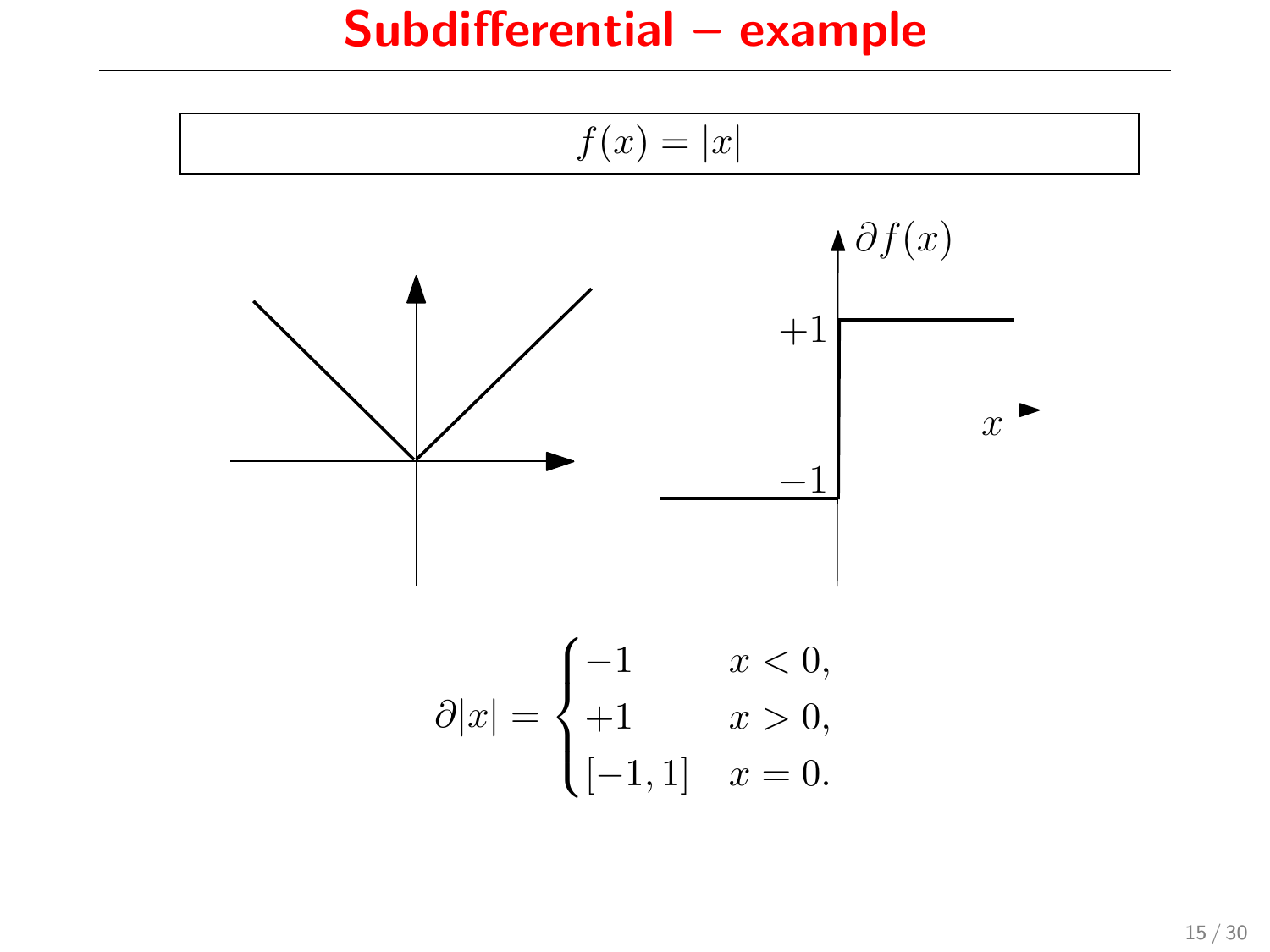**Example** 
$$
f(x) = ||x||_2
$$
. Then,  

$$
\partial f(x) := \begin{cases} ||x||_2^{-1}x & x \neq 0, \\ \{z \mid ||z||_2 \leq 1\} & x = 0. \end{cases}
$$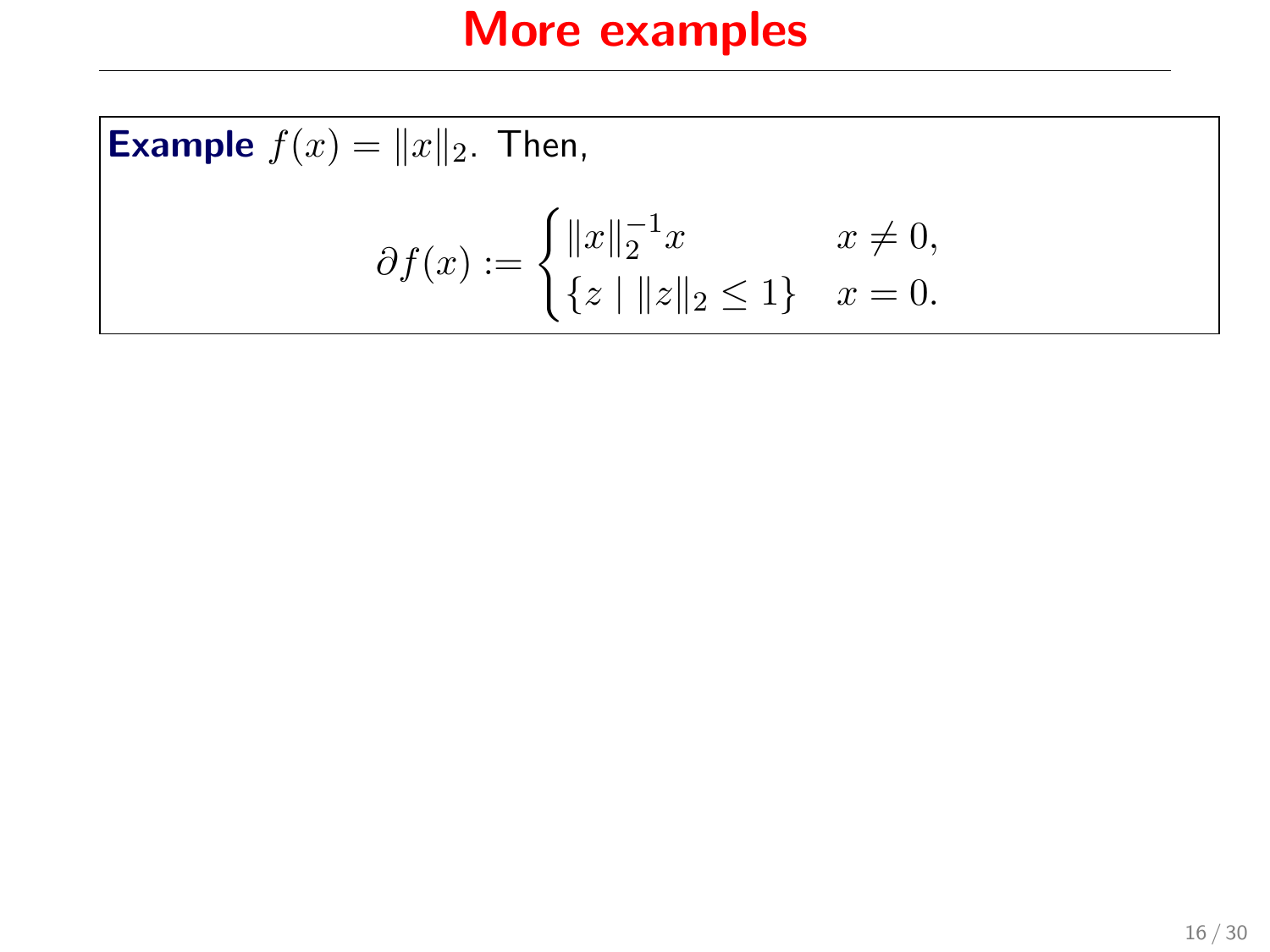**Example**  $f(x) = ||x||_2$ . Then,  $\partial f(x) := \begin{cases} ||x||_2^{-1}x & x \neq 0, \\ 0 & \text{otherwise} \end{cases}$  $\{z \mid ||z||_2 \leq 1\}$   $x = 0.$ 

### Proof.

$$
||z||_2 \ge ||x||_2 + \langle g, z - x \rangle
$$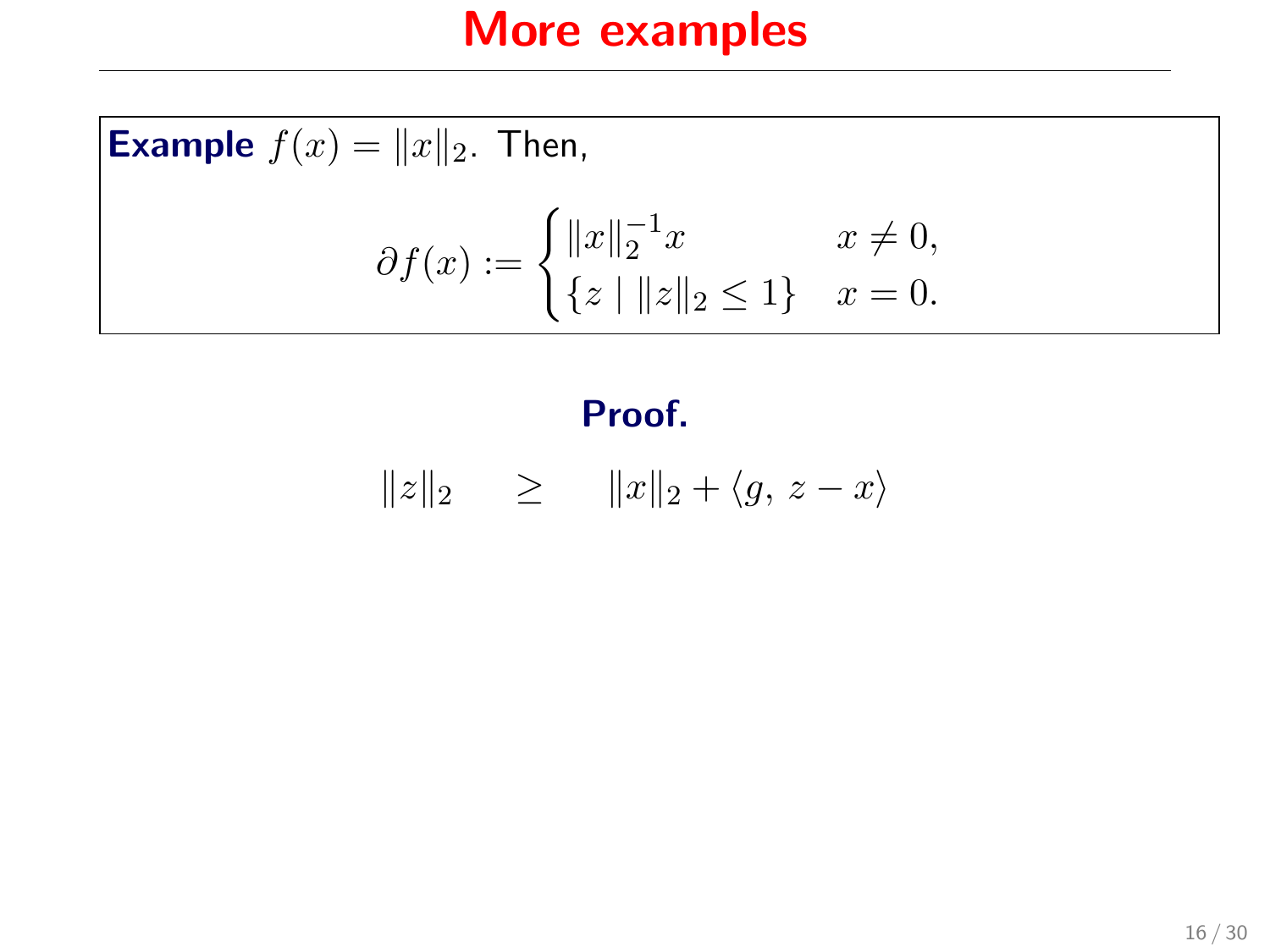**Example**  $f(x) = ||x||_2$ . Then,  $\partial f(x) := \begin{cases} ||x||_2^{-1}x & x \neq 0, \\ 0 & \text{otherwise} \end{cases}$  $\{z \mid ||z||_2 \leq 1\}$   $x = 0.$ 

### Proof.

$$
||z||_2 \ge ||x||_2 + \langle g, z - x \rangle
$$
  

$$
||z||_2 \ge \langle g, z \rangle
$$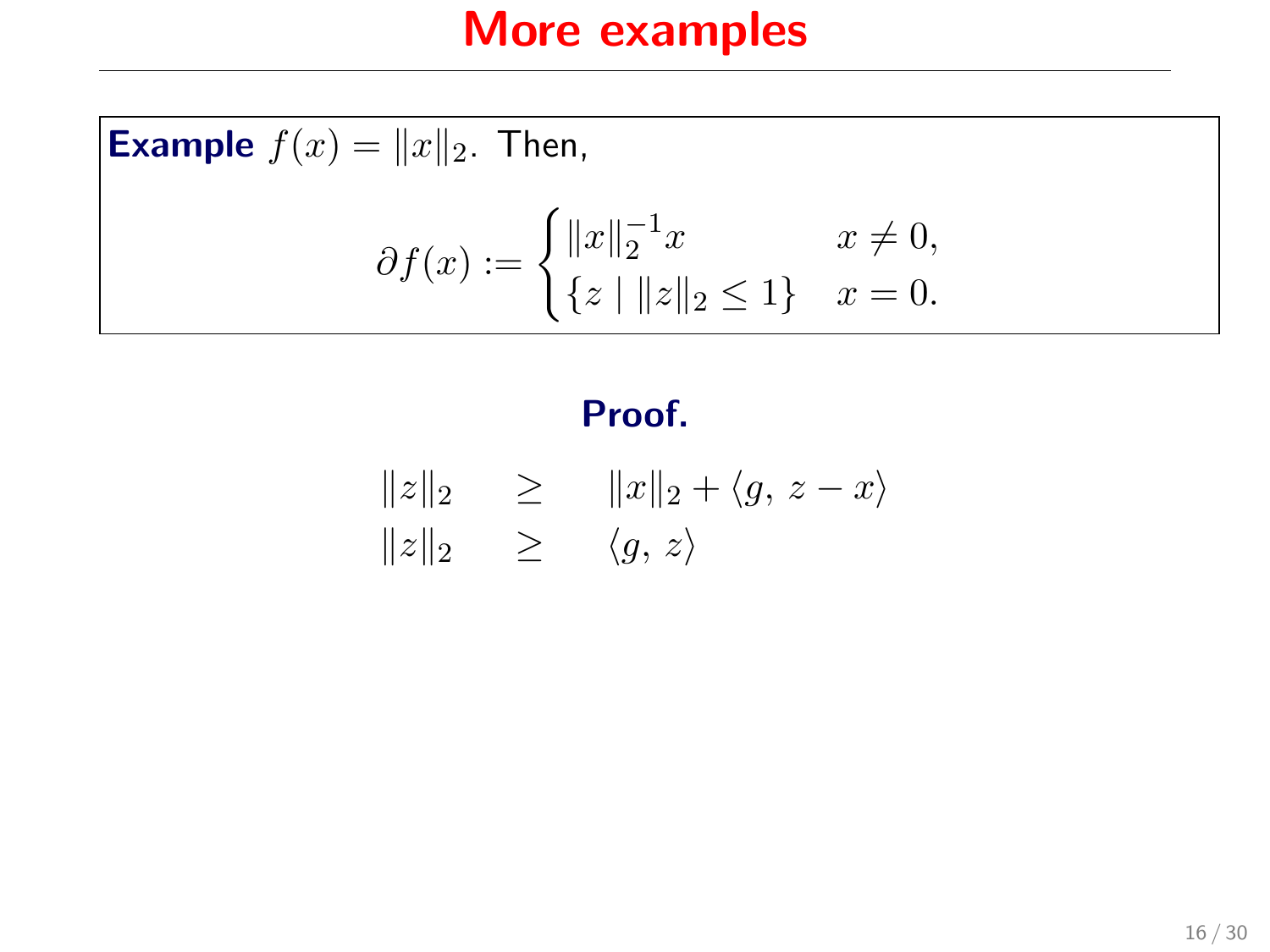**Example**  $f(x) = ||x||_2$ . Then,  $\partial f(x) := \begin{cases} ||x||_2^{-1}x & x \neq 0, \\ 0 & \text{otherwise} \end{cases}$  $\{z \mid ||z||_2 \leq 1\}$   $x = 0.$ 

### Proof.

$$
||z||_2 \ge ||x||_2 + \langle g, z - x \rangle
$$
  

$$
||z||_2 \ge \langle g, z \rangle
$$
  

$$
\implies ||g||_2 \le 1.
$$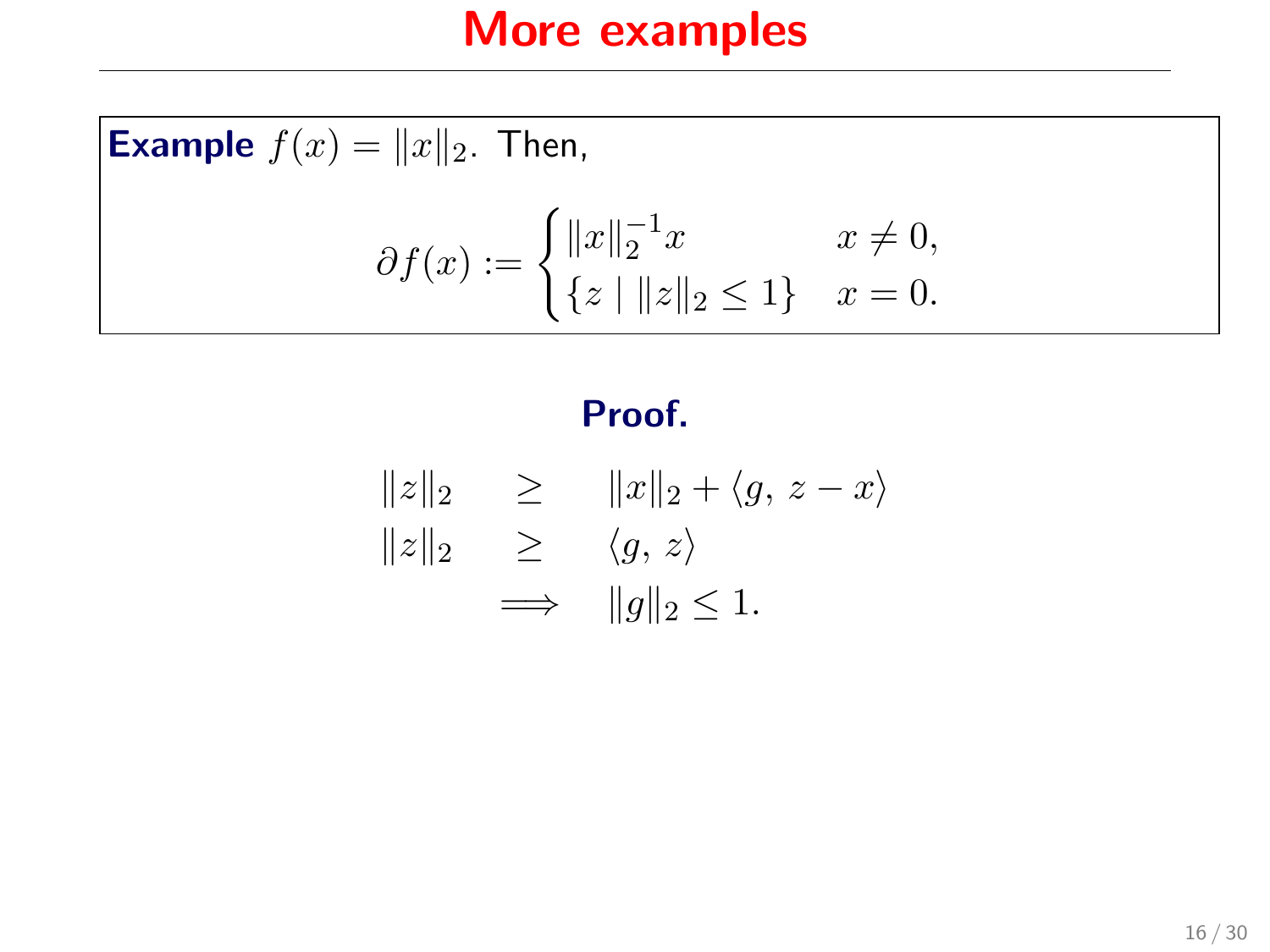Example A convex function need not be subdifferentiable everywhere. Let

$$
f(x) := \begin{cases} -(1 - \|x\|_2^2)^{1/2} & \text{if } \|x\|_2 \le 1, \\ +\infty & \text{otherwise.} \end{cases}
$$

f diff. for all x with  $||x||_2 < 1$ , but  $\partial f(x) = \emptyset$  whenever  $||x||_2 \geq 1$ .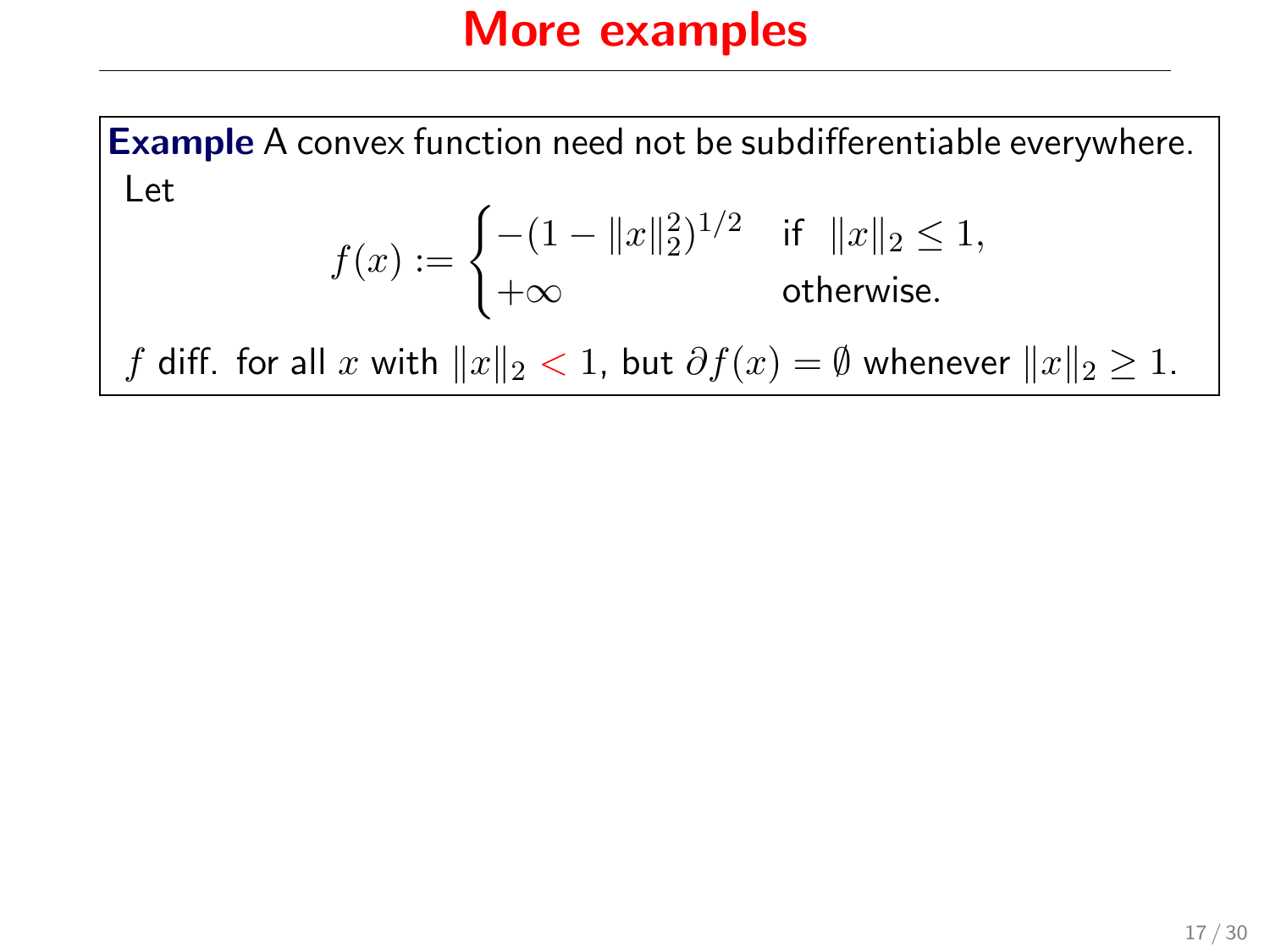# **Calculus**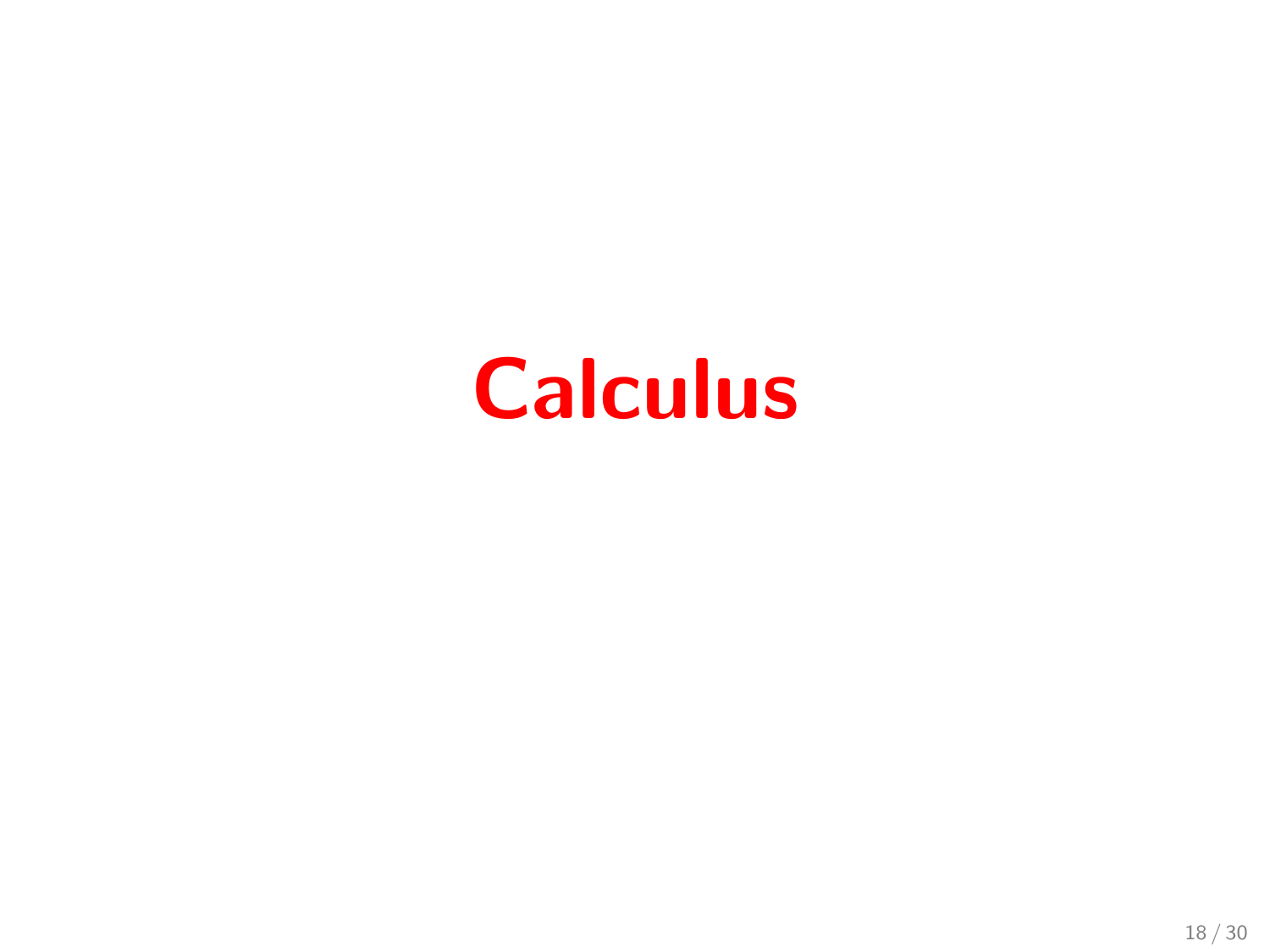## Recall basic calculus

If f and k are differentiable, we know that

$$
\blacksquare \text{ Addition: } \nabla(f+k)(x) = \nabla f(x) + \nabla k(x)
$$

Scaling:  $\nabla(\alpha f(x)) = \alpha \nabla f(x)$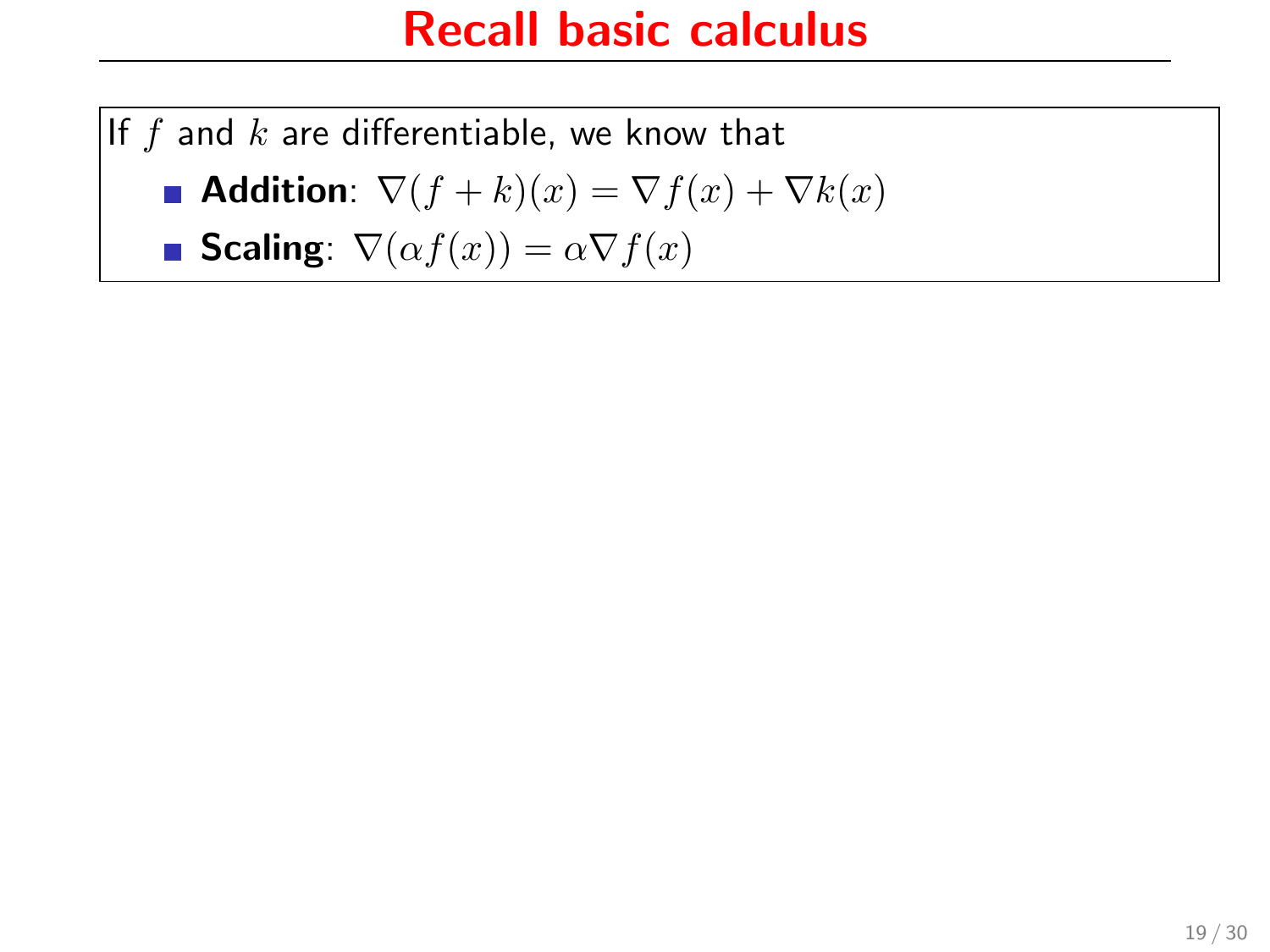### Recall basic calculus

If f and  $k$  are differentiable, we know that

$$
\blacksquare \text{ Addition: } \nabla(f+k)(x) = \nabla f(x) + \nabla k(x)
$$

Scaling:  $\nabla(\alpha f(x)) = \alpha \nabla f(x)$ 

#### Chain rule

If  $f : \mathbb{R}^n \to \mathbb{R}^m$ , and  $k : \mathbb{R}^m \to \mathbb{R}^p$ . Let  $h : \mathbb{R}^n \to \mathbb{R}^p$  be the composition  $h(x) = (k \circ f)(x) = k(f(x))$ . Then,  $Dh(x) = Dk(f(x))Df(x).$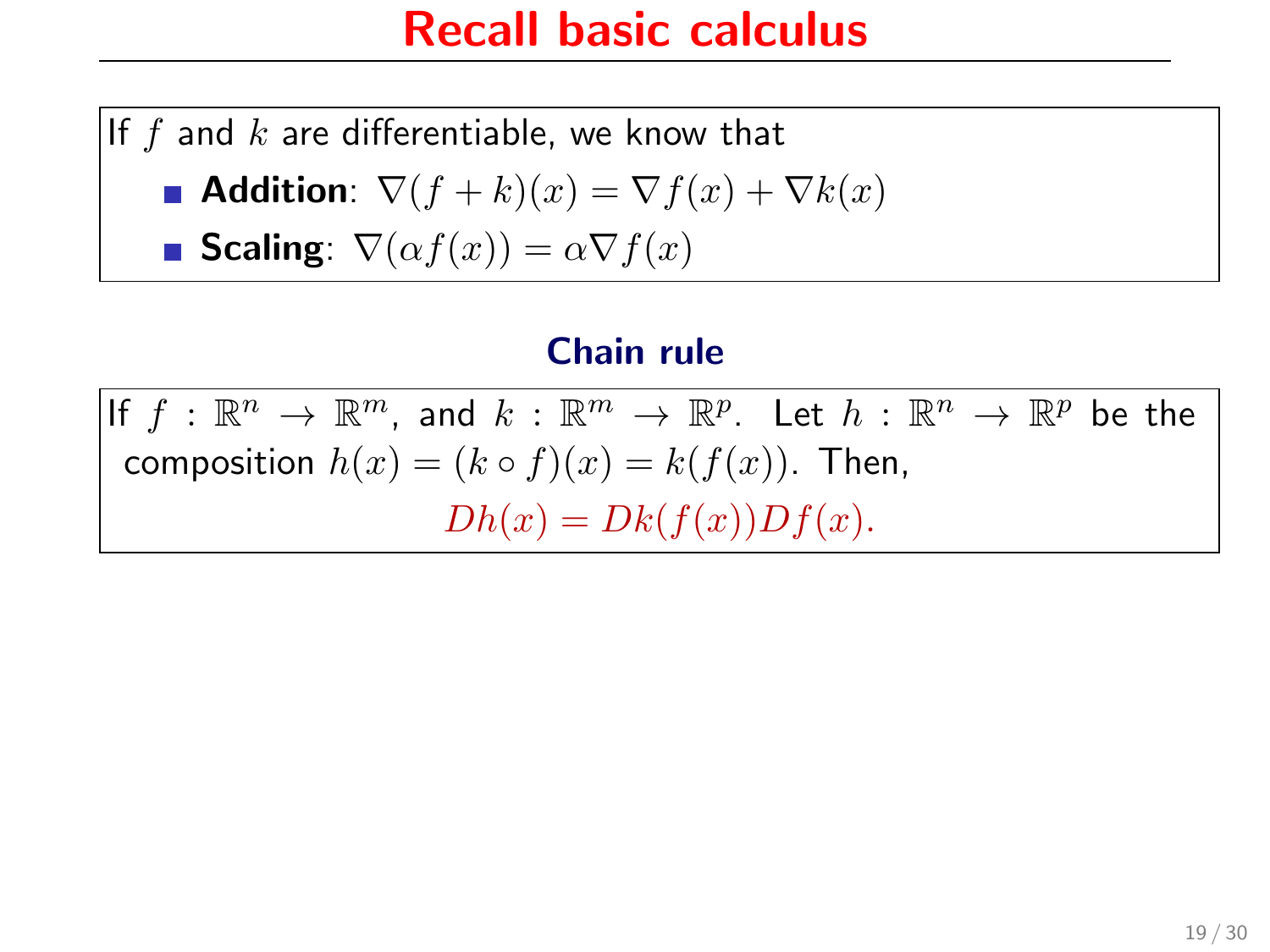### Recall basic calculus

If f and  $k$  are differentiable, we know that

$$
\blacksquare \text{ Addition: } \nabla(f+k)(x) = \nabla f(x) + \nabla k(x)
$$

**Scaling**: 
$$
\nabla(\alpha f(x)) = \alpha \nabla f(x)
$$

### Chain rule

If  $f : \mathbb{R}^n \to \mathbb{R}^m$ , and  $k : \mathbb{R}^m \to \mathbb{R}^p$ . Let  $h : \mathbb{R}^n \to \mathbb{R}^p$  be the composition  $h(x) = (k \circ f)(x) = k(f(x))$ . Then,  $Dh(x) = Dk(f(x))Df(x).$ 

**Example** If  $f : \mathbb{R}^n \to \mathbb{R}$  and  $k : \mathbb{R} \to \mathbb{R}$ , then using the fact that  $\nabla h(x) = [Dh(x)]^T$ , we obtain

$$
\nabla h(x) = k'(f(x)) \nabla f(x).
$$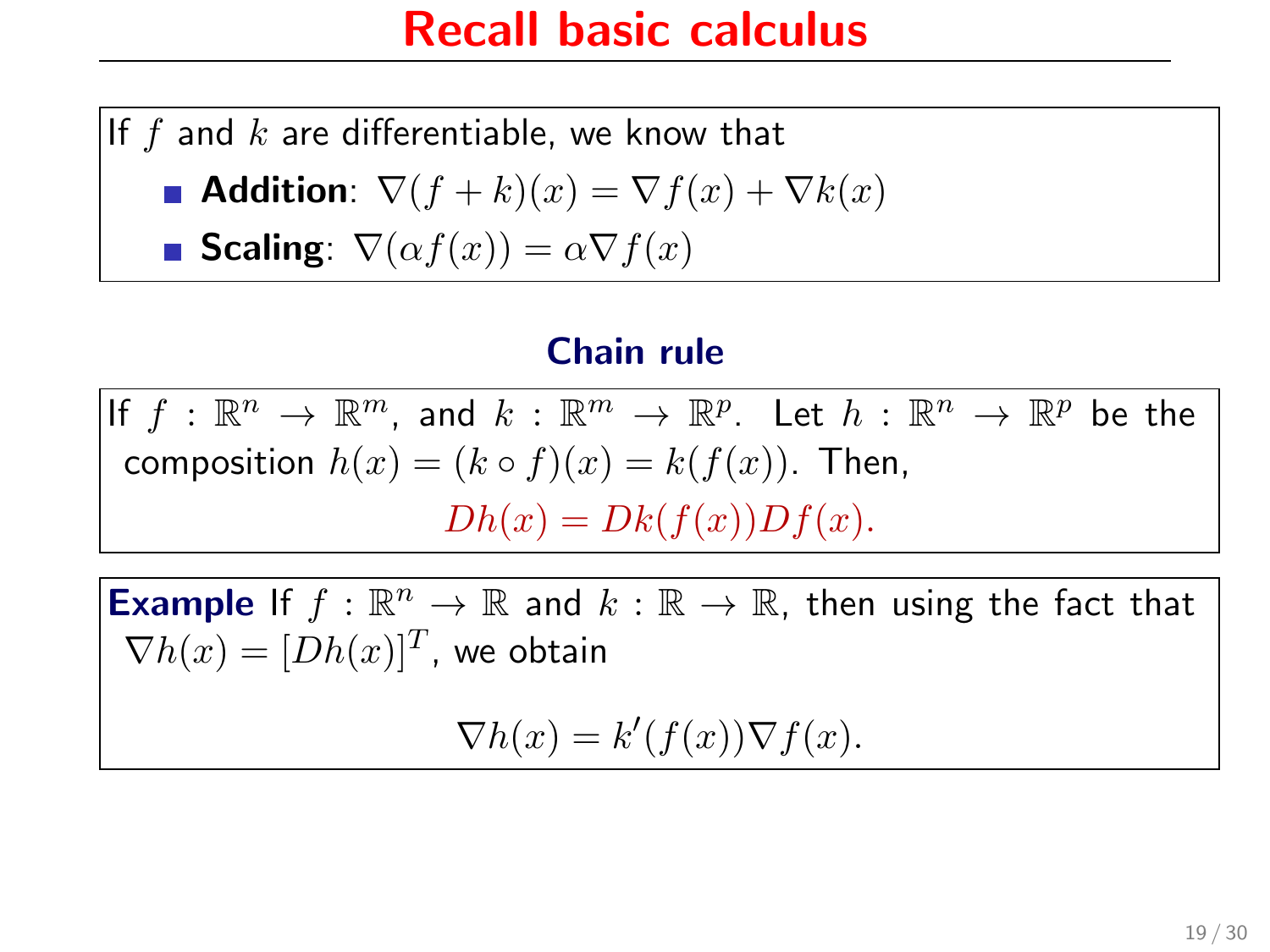♦ Finding one subgradient within  $\partial f(x)$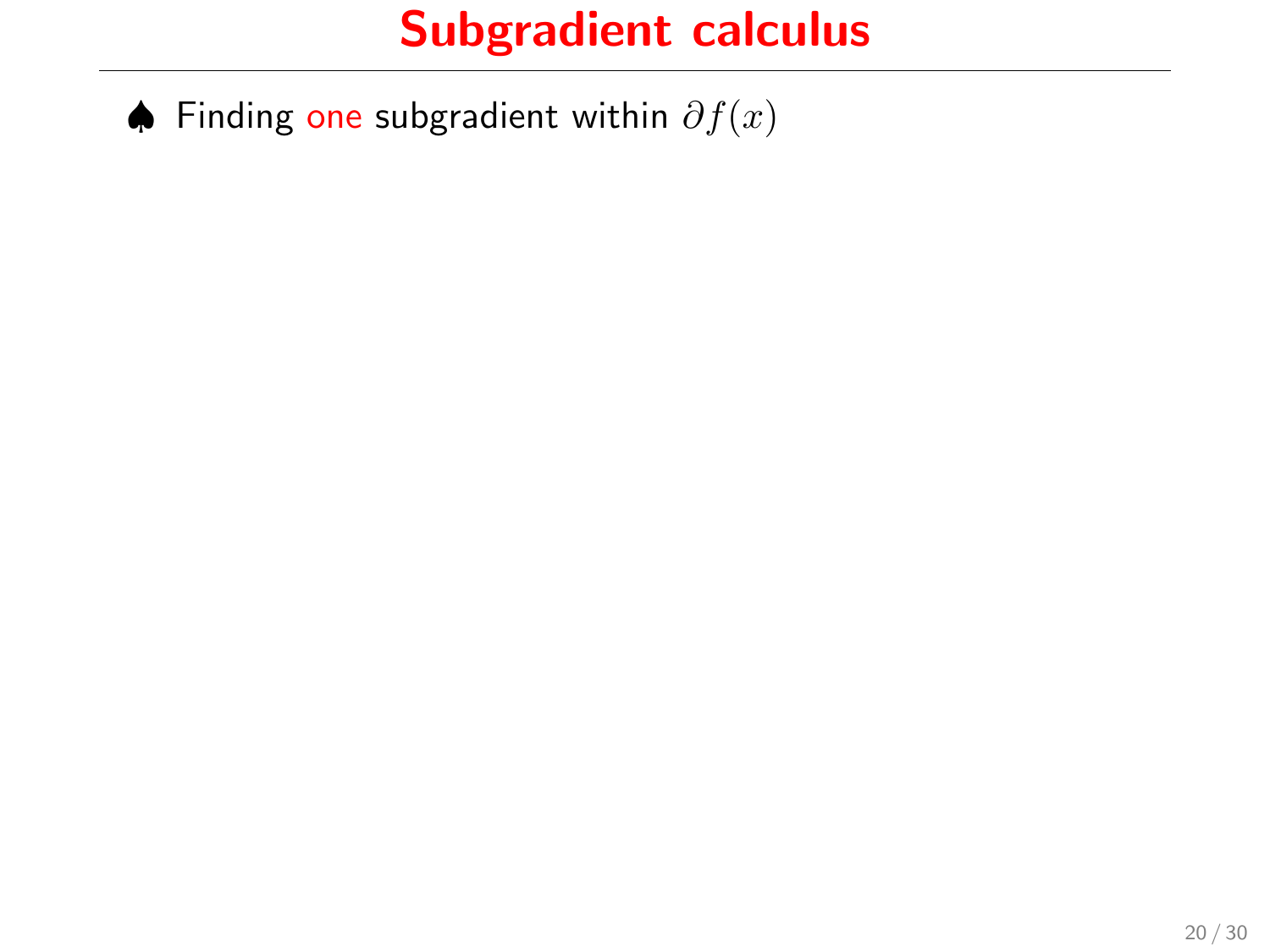- ♦ Finding one subgradient within  $\partial f(x)$
- ♦ Determining entire subdifferential  $\partial f(x)$  at a point x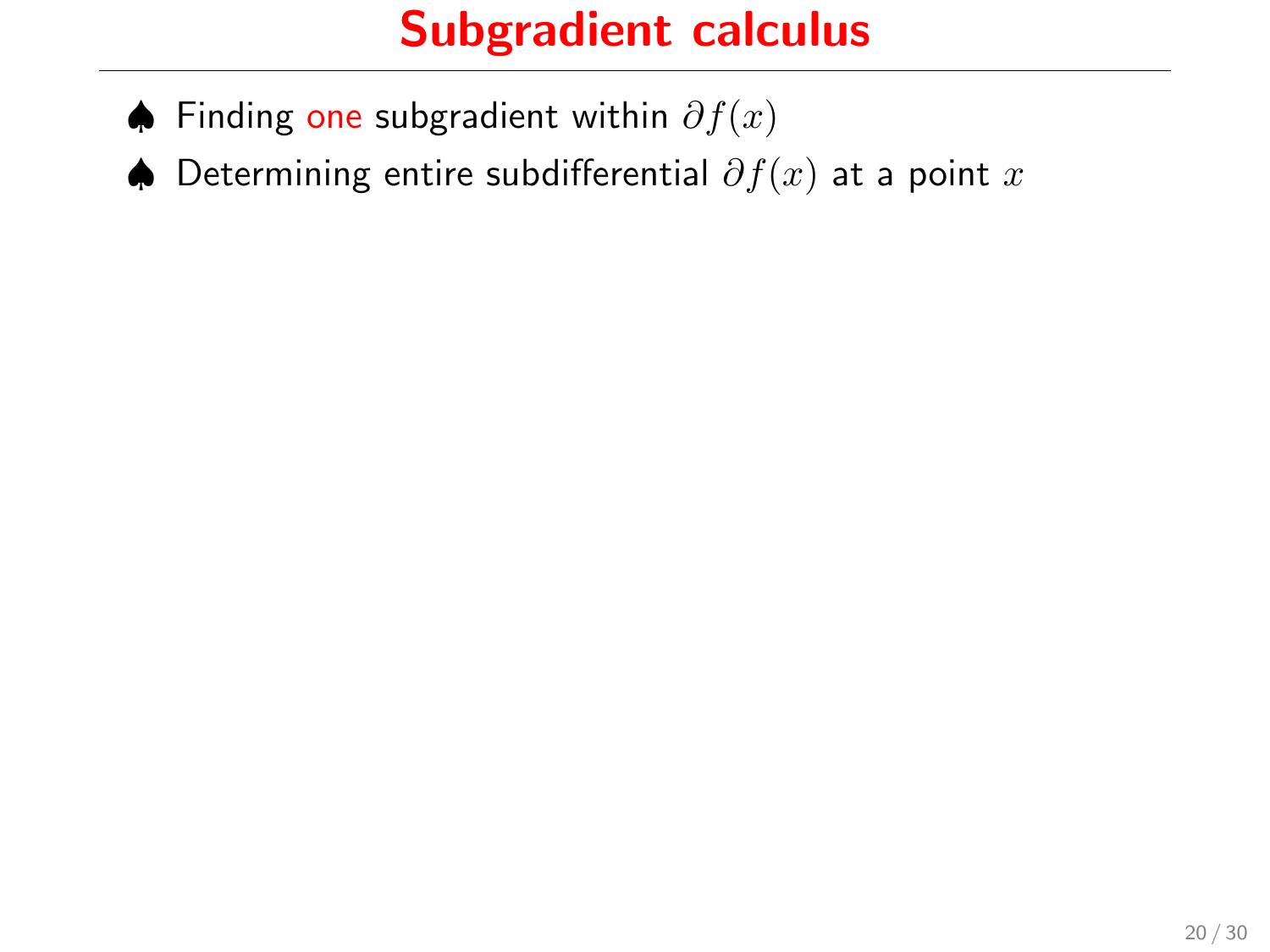- ♦ Finding one subgradient within  $\partial f(x)$
- ♦ Determining entire subdifferential  $\partial f(x)$  at a point x
- ♠ Do we have the chain rule?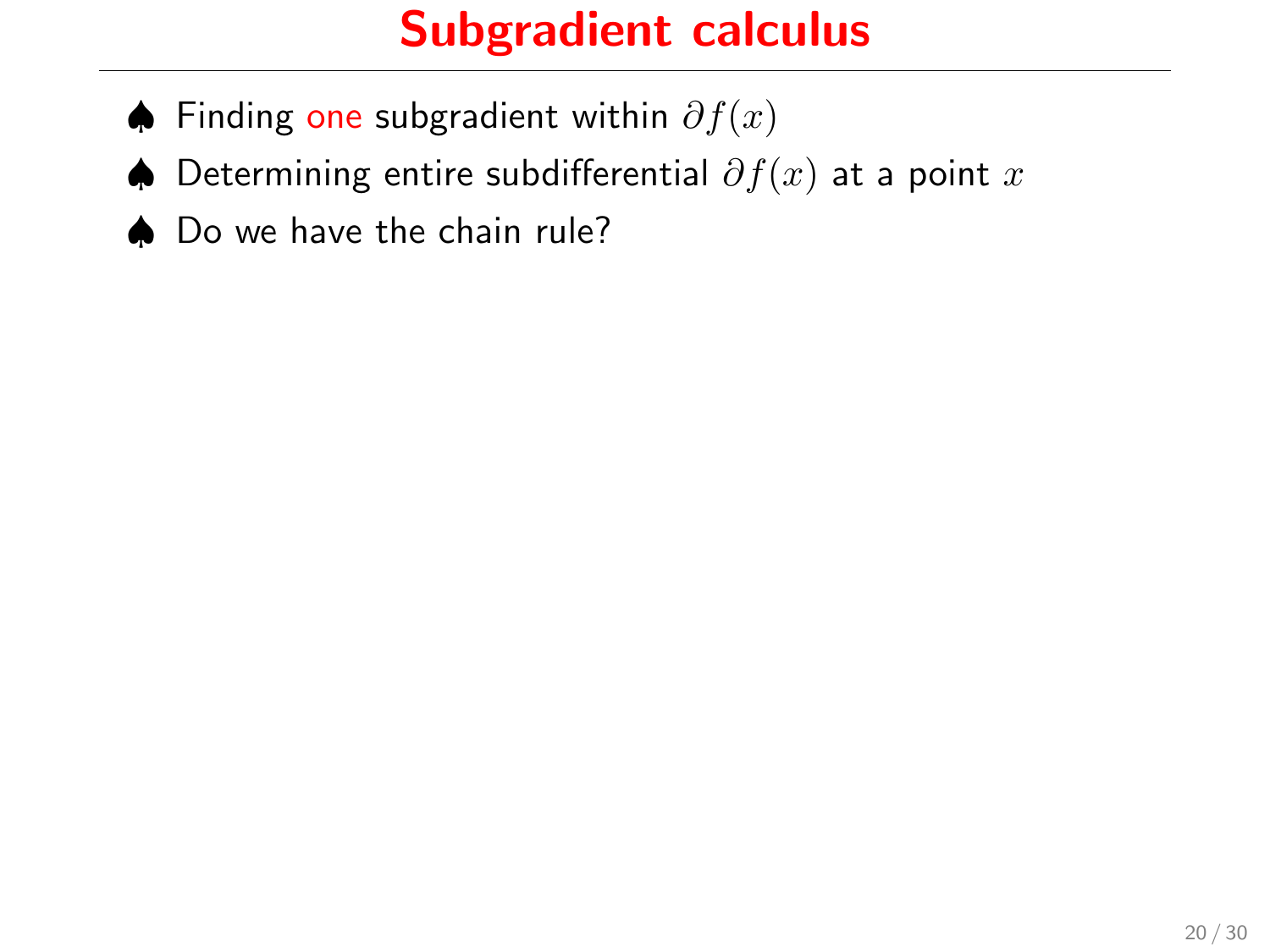- ♦ Finding one subgradient within  $\partial f(x)$
- ♦ Determining entire subdifferential  $\partial f(x)$  at a point x
- ♠ Do we have the chain rule?
- ♠ Usually not easy!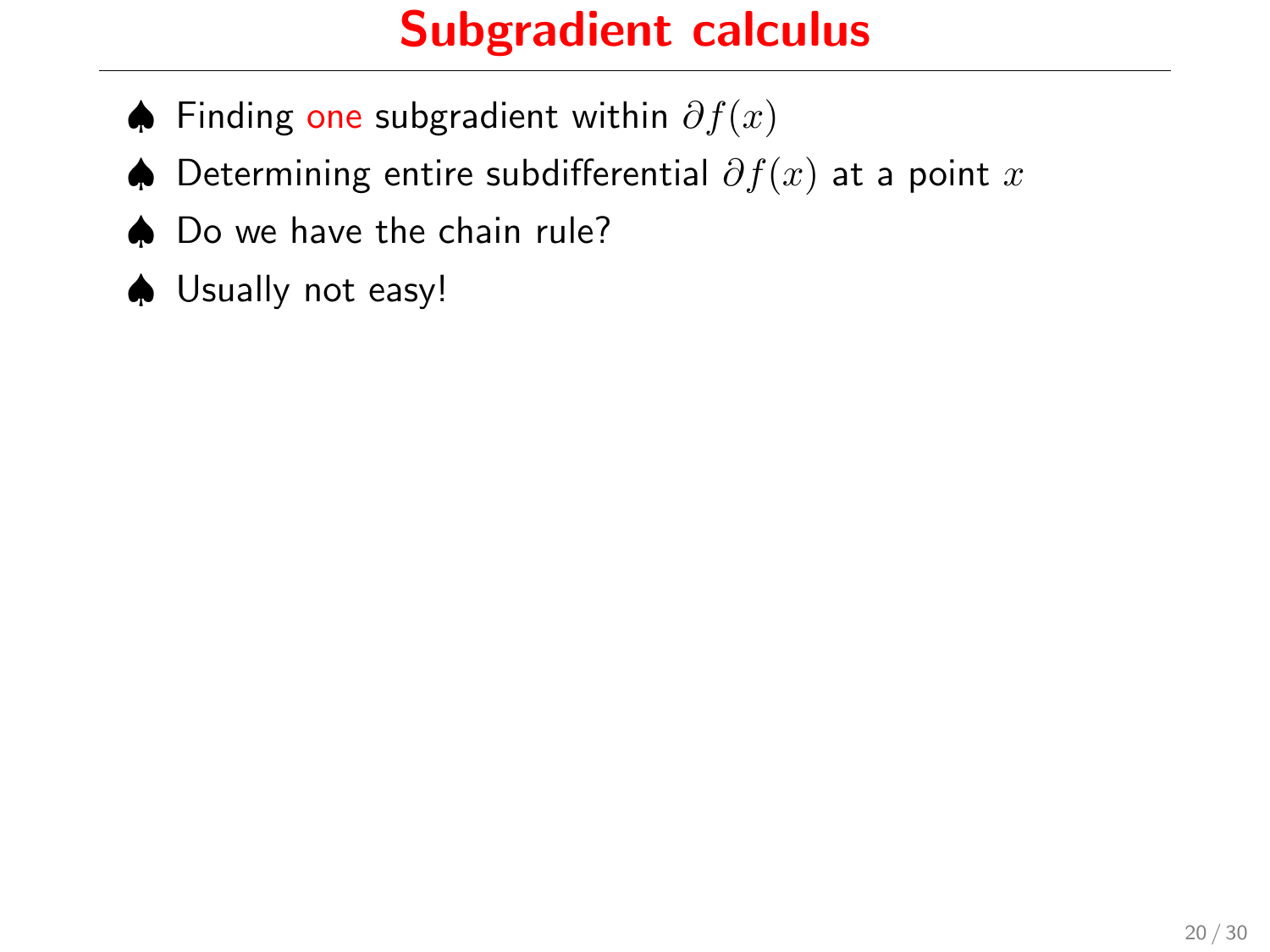∮ If  $f$  is differentiable,  $\partial f(x) = \{ \nabla f(x) \}$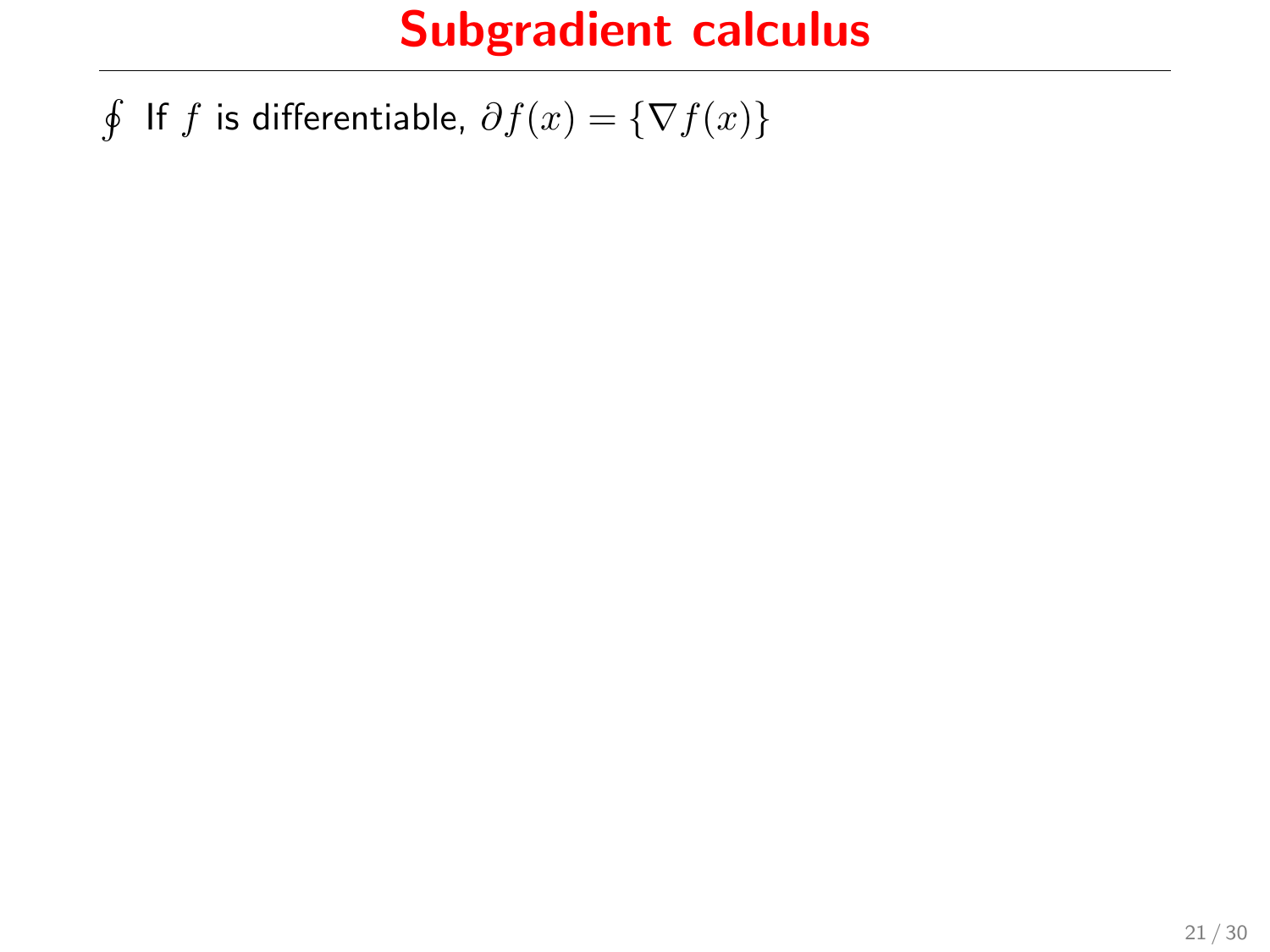∮ If  $f$  is differentiable,  $\partial f(x) = \{ \nabla f(x) \}$  $\oint$  Scaling  $\alpha > 0$ ,  $\partial(\alpha f)(x) = \alpha \partial f(x) = {\alpha g \mid g \in \partial f(x)}$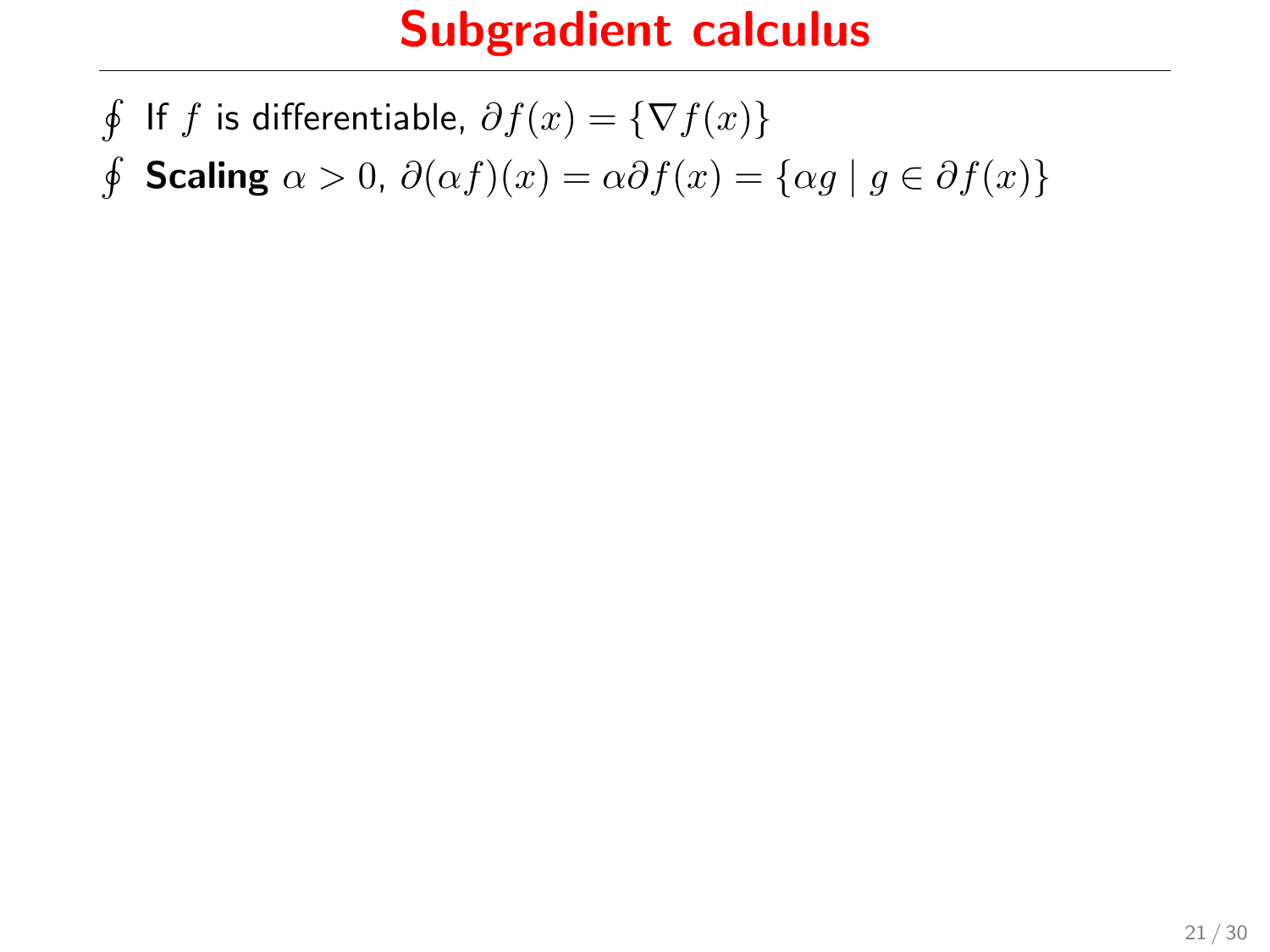- $\oint$ If f is differentiable,  $\partial f(x) = \{\nabla f(x)\}\$
- $\oint$ Scaling  $\alpha > 0$ ,  $\partial(\alpha f)(x) = \alpha \partial f(x) = \{\alpha g \mid g \in \partial f(x)\}\$
- ∮ Addition\*:  $\partial (f + k)(x) = \partial f(x) + \partial k(x)$  (set addition)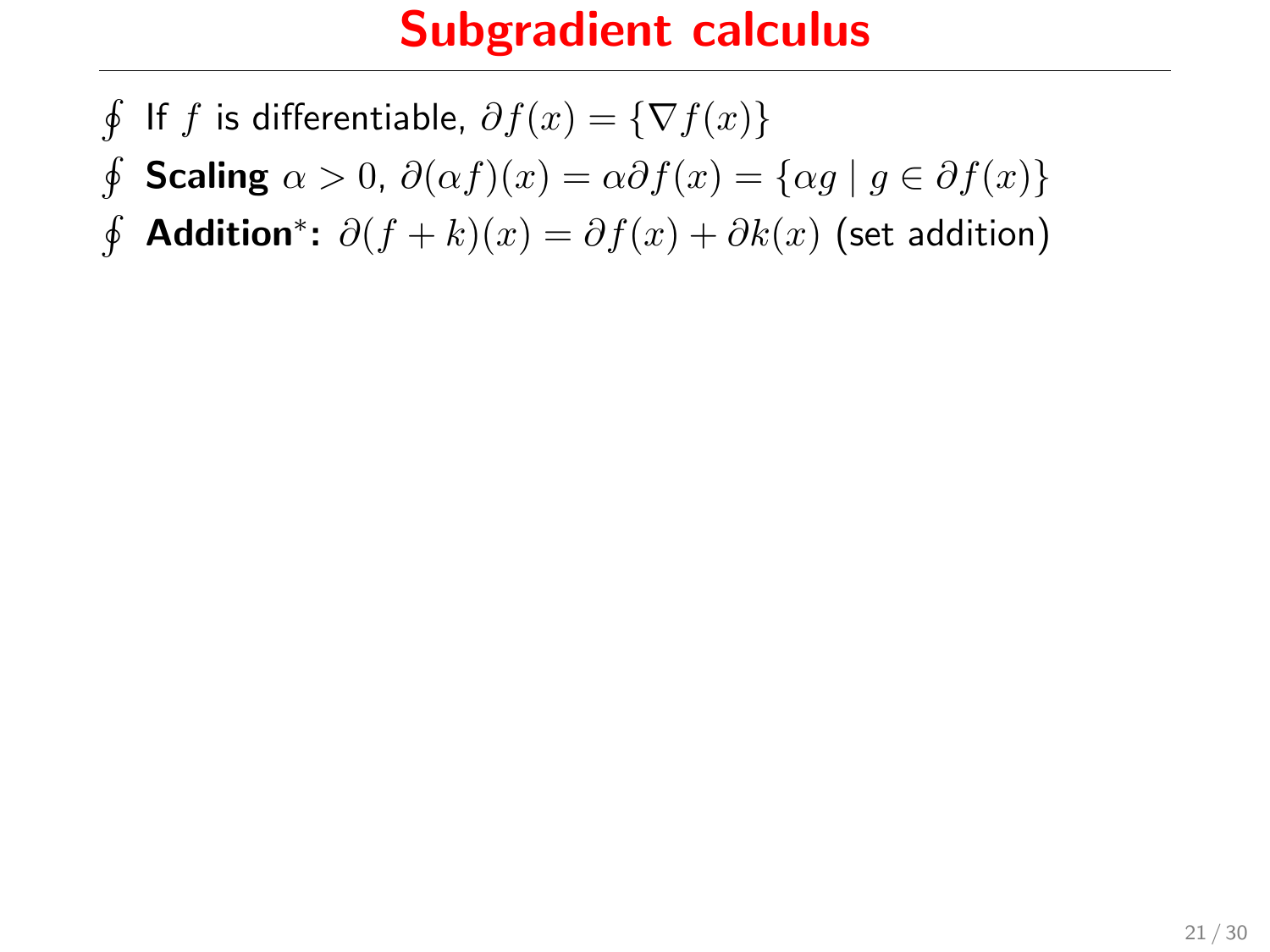$$
\oint \text{ If } f \text{ is differentiable, } \partial f(x) = \{ \nabla f(x) \}
$$
\n
$$
\oint \text{Scaling } \alpha > 0, \ \partial(\alpha f)(x) = \alpha \partial f(x) = \{ \alpha g \mid g \in \partial f(x) \}
$$
\n
$$
\oint \text{Addition}^* \colon \partial (f + k)(x) = \partial f(x) + \partial k(x) \text{ (set addition)}
$$
\n
$$
\oint \text{Chain rule}^* \colon \text{Let } A \in \mathbb{R}^{m \times n}, \ b \in \mathbb{R}^m, \ f : \mathbb{R}^m \to \mathbb{R}, \text{ and}
$$
\n
$$
h : \mathbb{R}^n \to \mathbb{R} \text{ be given by } h(x) = f(Ax + b). \text{ Then,}
$$
\n
$$
\partial h(x) = A^T \partial f(Ax + b).
$$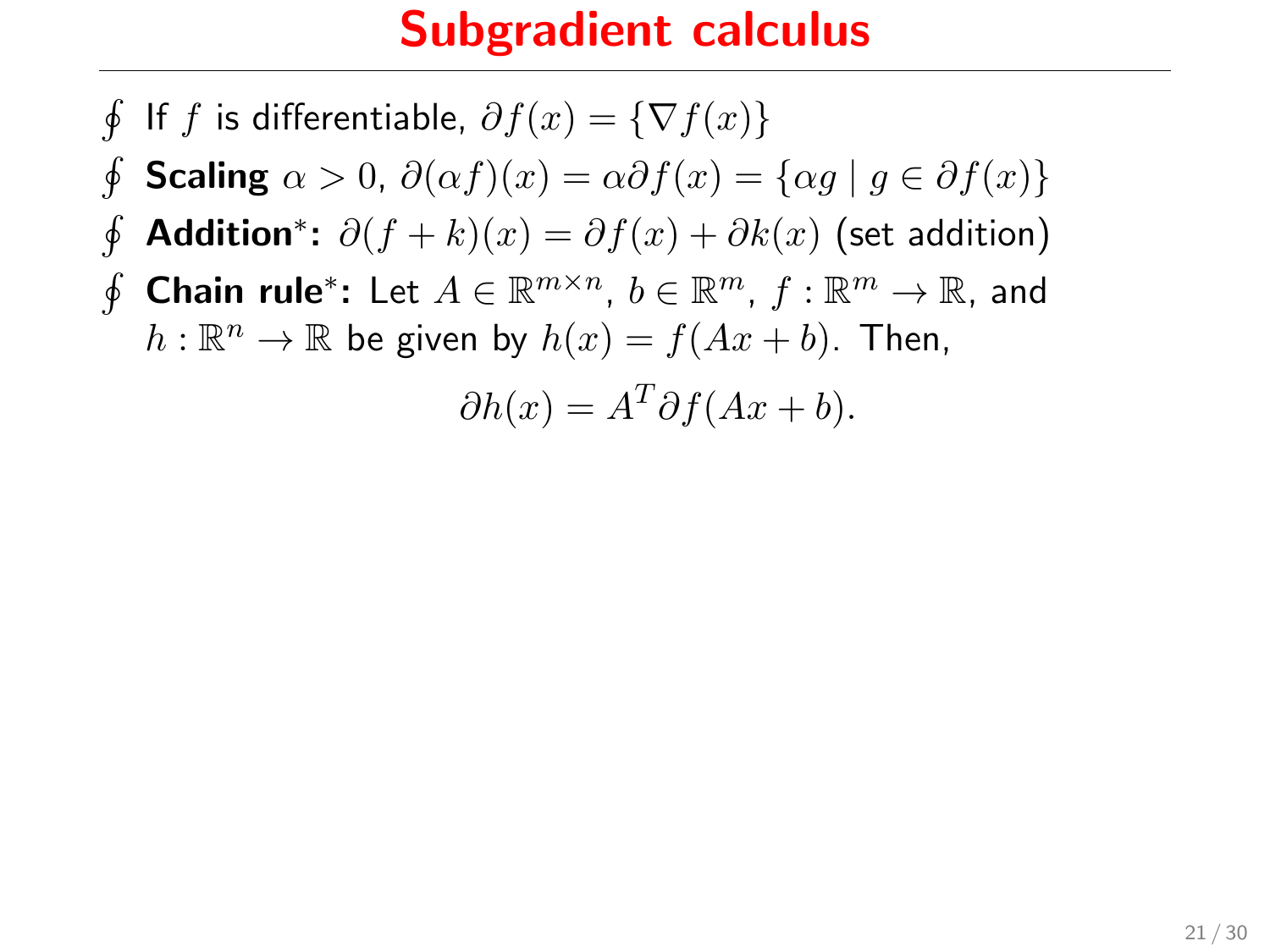$$
\oint \text{ If } f \text{ is differentiable, } \partial f(x) = \{ \nabla f(x) \}
$$
\n
$$
\oint \text{Scaling } \alpha > 0, \ \partial(\alpha f)(x) = \alpha \partial f(x) = \{ \alpha g \mid g \in \partial f(x) \}
$$
\n
$$
\oint \text{Addition}^* \colon \partial (f + k)(x) = \partial f(x) + \partial k(x) \text{ (set addition)}
$$
\n
$$
\oint \text{Chain rule}^* \colon \text{Let } A \in \mathbb{R}^{m \times n}, \ b \in \mathbb{R}^m, \ f : \mathbb{R}^m \to \mathbb{R}, \text{ and}
$$
\n
$$
h : \mathbb{R}^n \to \mathbb{R} \text{ be given by } h(x) = f(Ax + b). \text{ Then,}
$$
\n
$$
\partial h(x) = A^T \partial f(Ax + b).
$$

 $\oint$ **Chain rule**<sup>\*</sup>:  $h(x) = f \circ k$ , where  $k : X \to Y$  is diff.  $\partial h(x) = \partial f(k(x)) \circ Dk(x) = [Dk(x)]^T \partial f(k(x))$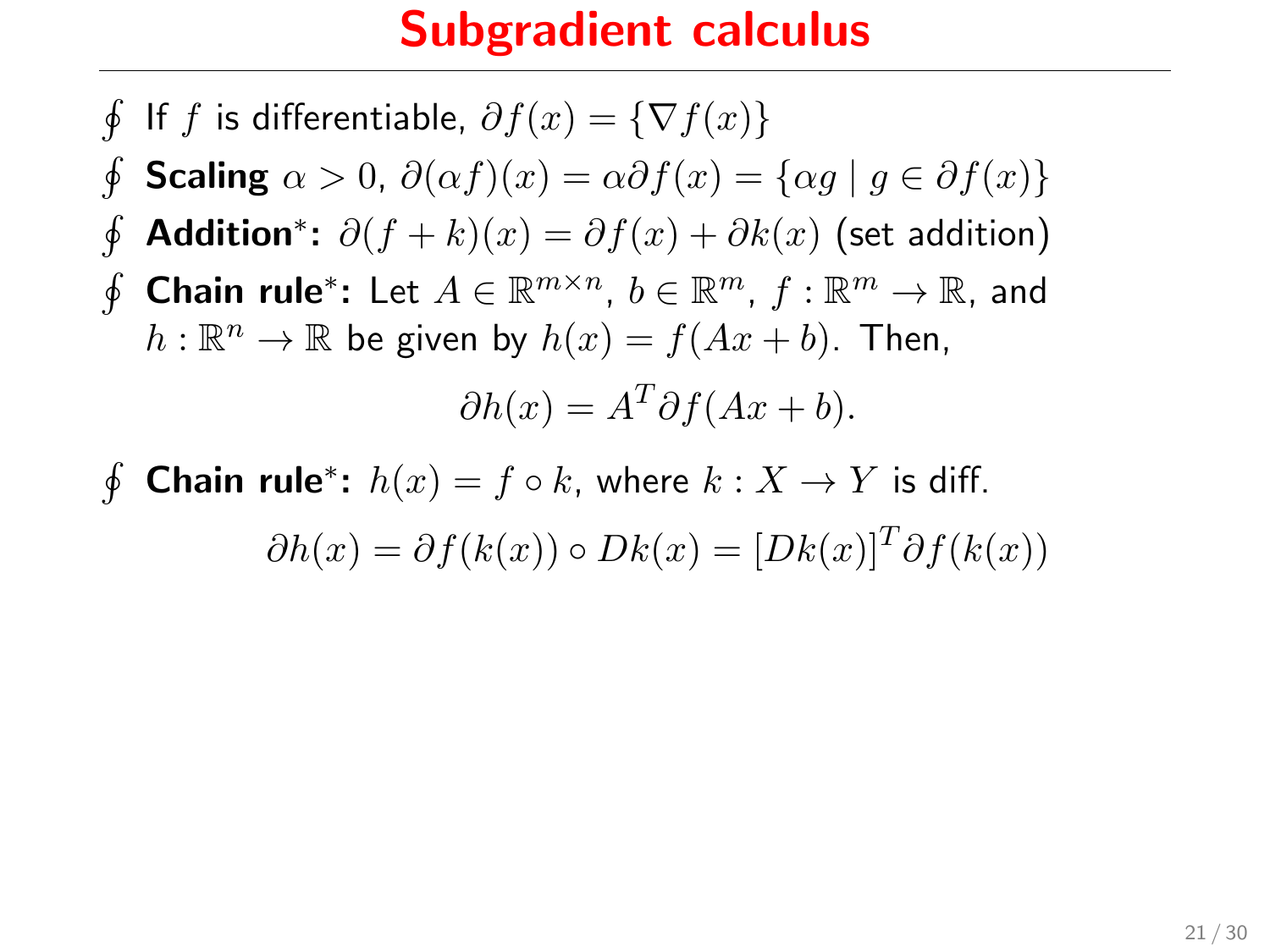$$
\oint \text{ If } f \text{ is differentiable, } \partial f(x) = \{ \nabla f(x) \}
$$
\n
$$
\oint \text{Scaling } \alpha > 0, \ \partial(\alpha f)(x) = \alpha \partial f(x) = \{ \alpha g \mid g \in \partial f(x) \}
$$
\n
$$
\oint \text{Addition}^* \colon \partial (f + k)(x) = \partial f(x) + \partial k(x) \text{ (set addition)}
$$
\n
$$
\oint \text{Chain rule}^* \colon \text{Let } A \in \mathbb{R}^{m \times n}, \ b \in \mathbb{R}^m, \ f : \mathbb{R}^m \to \mathbb{R}, \text{ and}
$$
\n
$$
h : \mathbb{R}^n \to \mathbb{R} \text{ be given by } h(x) = f(Ax + b). \text{ Then,}
$$
\n
$$
\partial h(x) = A^T \partial f(Ax + b).
$$

 $\oint$ **Chain rule**<sup>\*</sup>:  $h(x) = f \circ k$ , where  $k : X \to Y$  is diff.  $\partial h(x) = \partial f(k(x)) \circ Dk(x) = [Dk(x)]^T \partial f(k(x))$ 

 $\oint$ **Max function**\*: If  $f(x) := \max_{1 \leq i \leq m} f_i(x)$ , then  $\partial f(x) = \text{conv} \bigcup \{ \partial f_i(x) \mid f_i(x) = f(x) \},$ 

convex hull over subdifferentials of "active" functions at  $x$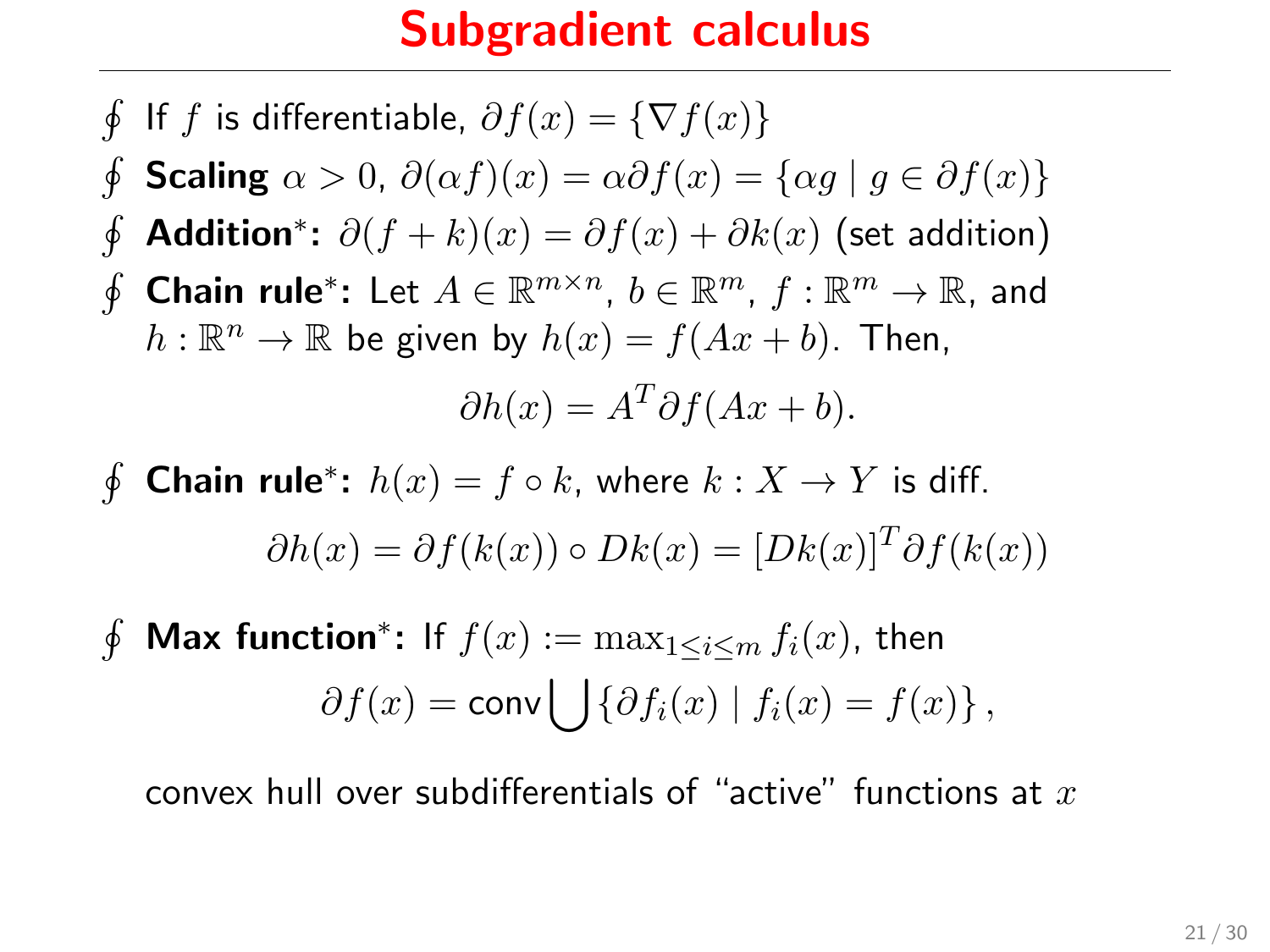$$
\oint \text{ If } f \text{ is differentiable, } \partial f(x) = \{ \nabla f(x) \}
$$
\n
$$
\oint \text{Scaling } \alpha > 0, \ \partial(\alpha f)(x) = \alpha \partial f(x) = \{ \alpha g \mid g \in \partial f(x) \}
$$
\n
$$
\oint \text{Addition}^* \colon \partial (f + k)(x) = \partial f(x) + \partial k(x) \text{ (set addition)}
$$
\n
$$
\oint \text{Chain rule}^* \colon \text{Let } A \in \mathbb{R}^{m \times n}, \ b \in \mathbb{R}^m, \ f : \mathbb{R}^m \to \mathbb{R}, \text{ and}
$$
\n
$$
h : \mathbb{R}^n \to \mathbb{R} \text{ be given by } h(x) = f(Ax + b). \text{ Then,}
$$
\n
$$
\partial h(x) = A^T \partial f(Ax + b).
$$

 $\oint$ **Chain rule**<sup>\*</sup>:  $h(x) = f \circ k$ , where  $k : X \to Y$  is diff.  $\partial h(x) = \partial f(k(x)) \circ Dk(x) = [Dk(x)]^T \partial f(k(x))$ 

 $\oint$ **Max function**\*: If  $f(x) := \max_{1 \leq i \leq m} f_i(x)$ , then  $\partial f(x) = \text{conv} \bigcup \{ \partial f_i(x) \mid f_i(x) = f(x) \},$ 

convex hull over subdifferentials of "active" functions at  $x$ ∮ Conjugation:  $z \in \partial f(x)$  if and only if  $x \in \partial f^*(z)$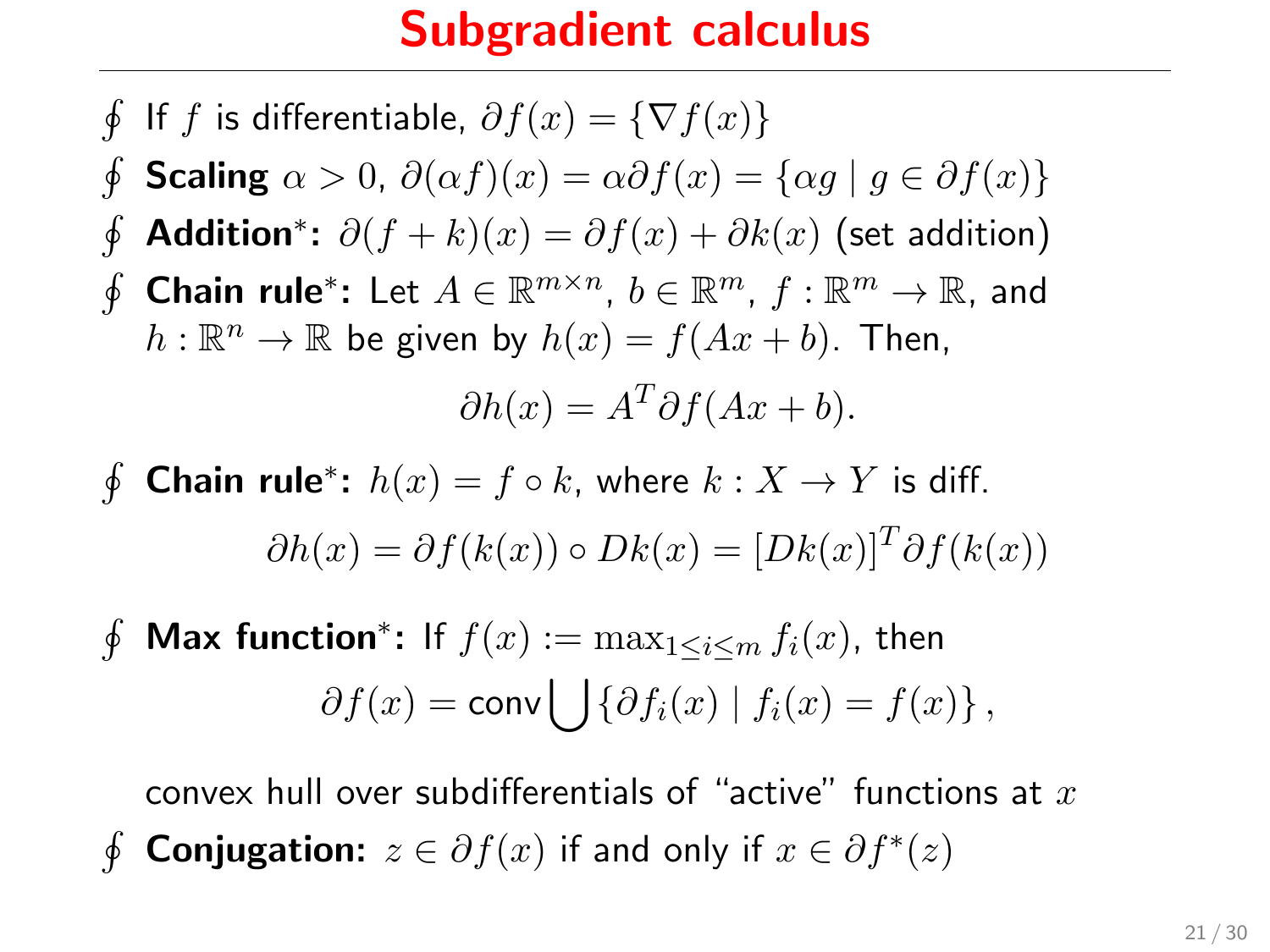## Examples

# It can happen that  $\partial (f_1 + f_2) \neq \partial f_1 + \partial f_2$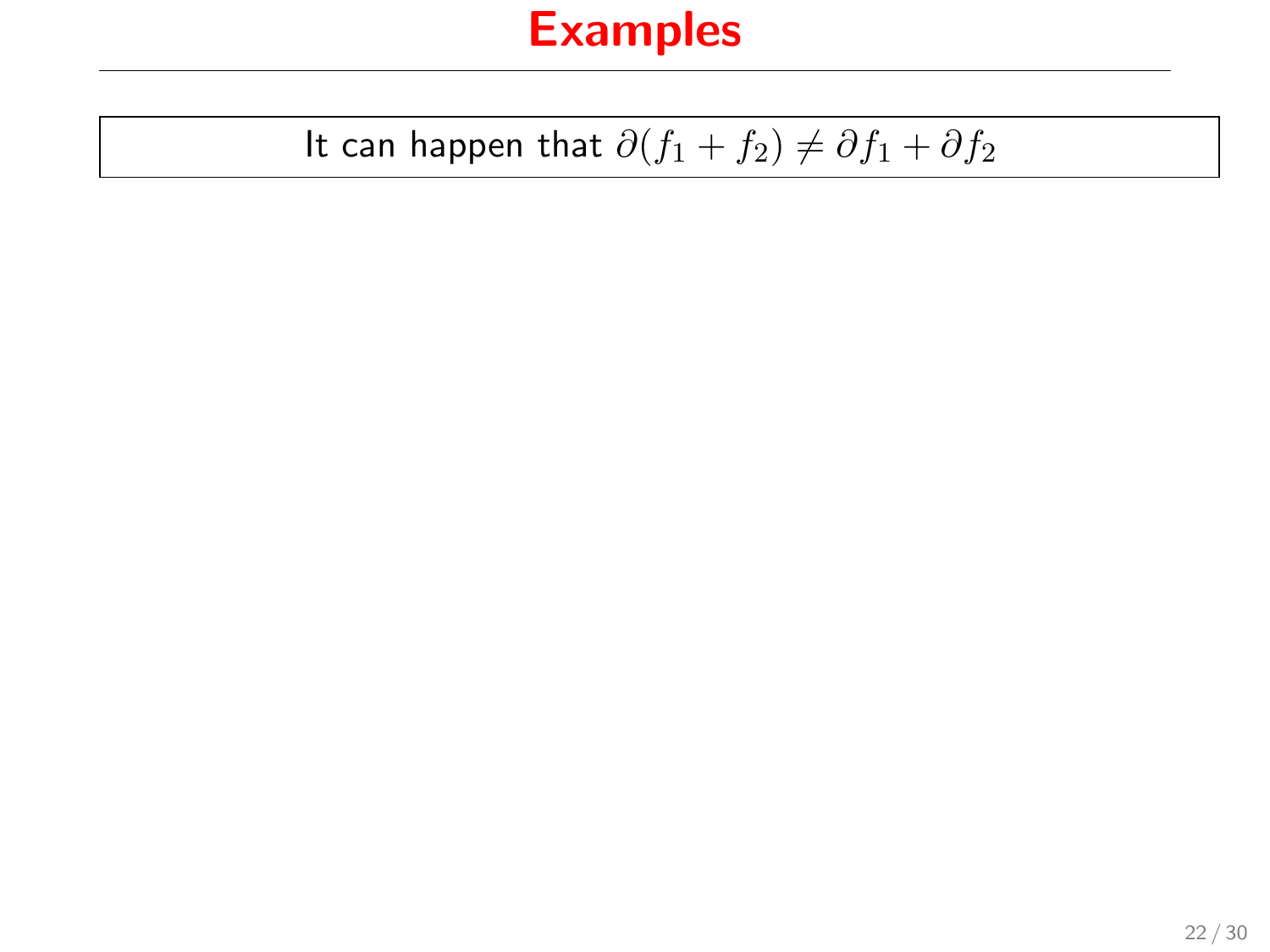It can happen that 
$$
\partial(f_1 + f_2) \neq \partial f_1 + \partial f_2
$$

**Example** Define  $f_1$  and  $f_2$  by

$$
f_1(x) := \begin{cases} -2\sqrt{x} & \text{if } x \ge 0, \\ +\infty & \text{if } x < 0, \end{cases} \text{ and } f_2(x) := \begin{cases} +\infty & \text{if } x > 0, \\ -2\sqrt{-x} & \text{if } x \le 0. \end{cases}
$$
  
Then,  $f = \max\{f_1, f_2\} = \mathbb{I}_0$ , whereby  $\partial f(0) = \mathbb{R}$   
But  $\partial f_1(0) = \partial f_2(0) = \emptyset$ .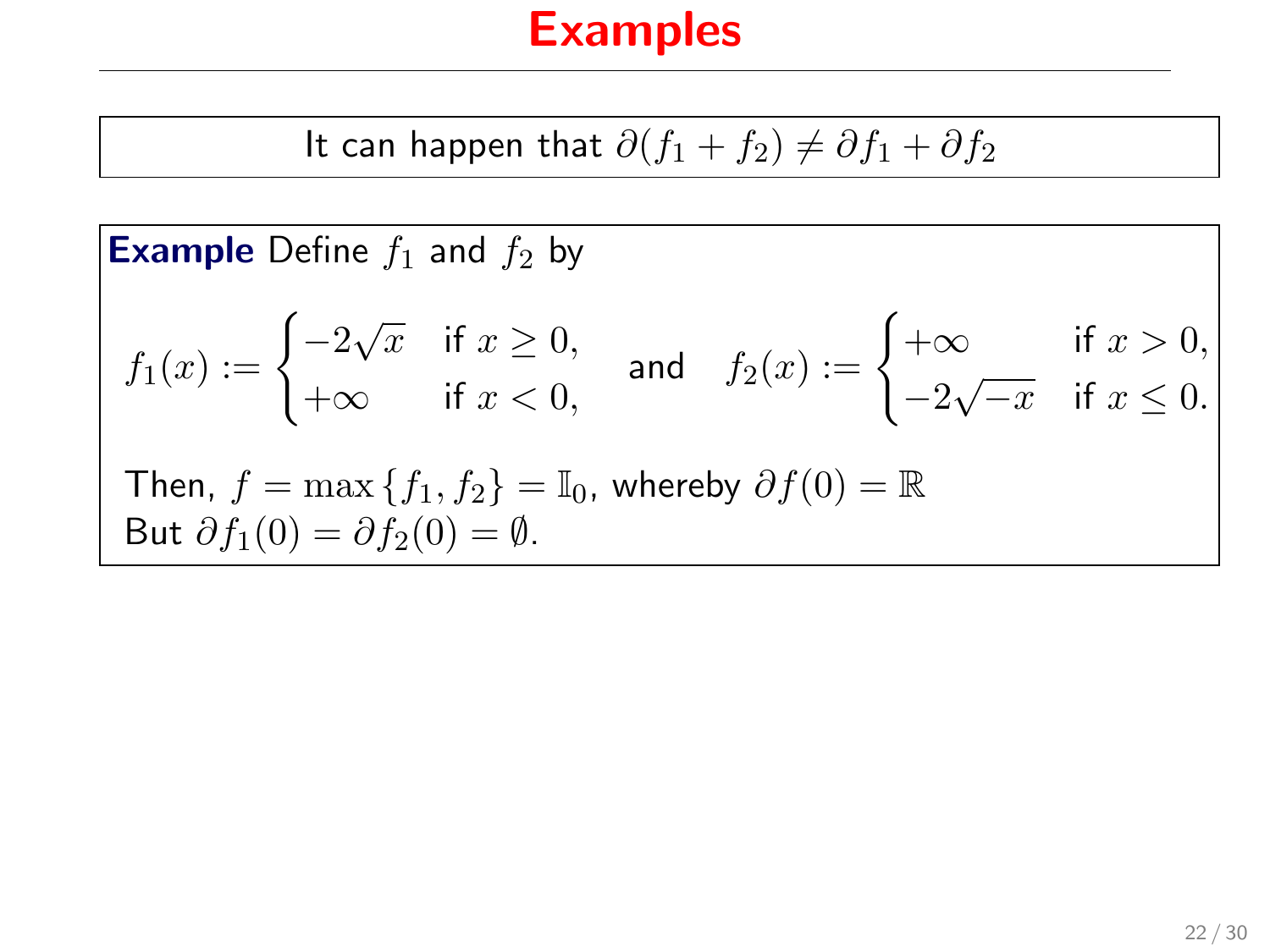It can happen that 
$$
\partial(f_1 + f_2) \neq \partial f_1 + \partial f_2
$$

**Example** Define  $f_1$  and  $f_2$  by

$$
f_1(x) := \begin{cases} -2\sqrt{x} & \text{if } x \ge 0, \\ +\infty & \text{if } x < 0, \end{cases} \text{ and } f_2(x) := \begin{cases} +\infty & \text{if } x > 0, \\ -2\sqrt{-x} & \text{if } x \le 0. \end{cases}
$$
  
Then,  $f = \max\{f_1, f_2\} = \mathbb{I}_0$ , whereby  $\partial f(0) = \mathbb{R}$   
But  $\partial f_1(0) = \partial f_2(0) = \emptyset$ .

However,  $\partial f_1(x)+\partial f_2(x)\subset \partial (f_1+f_2)(x)$  always holds.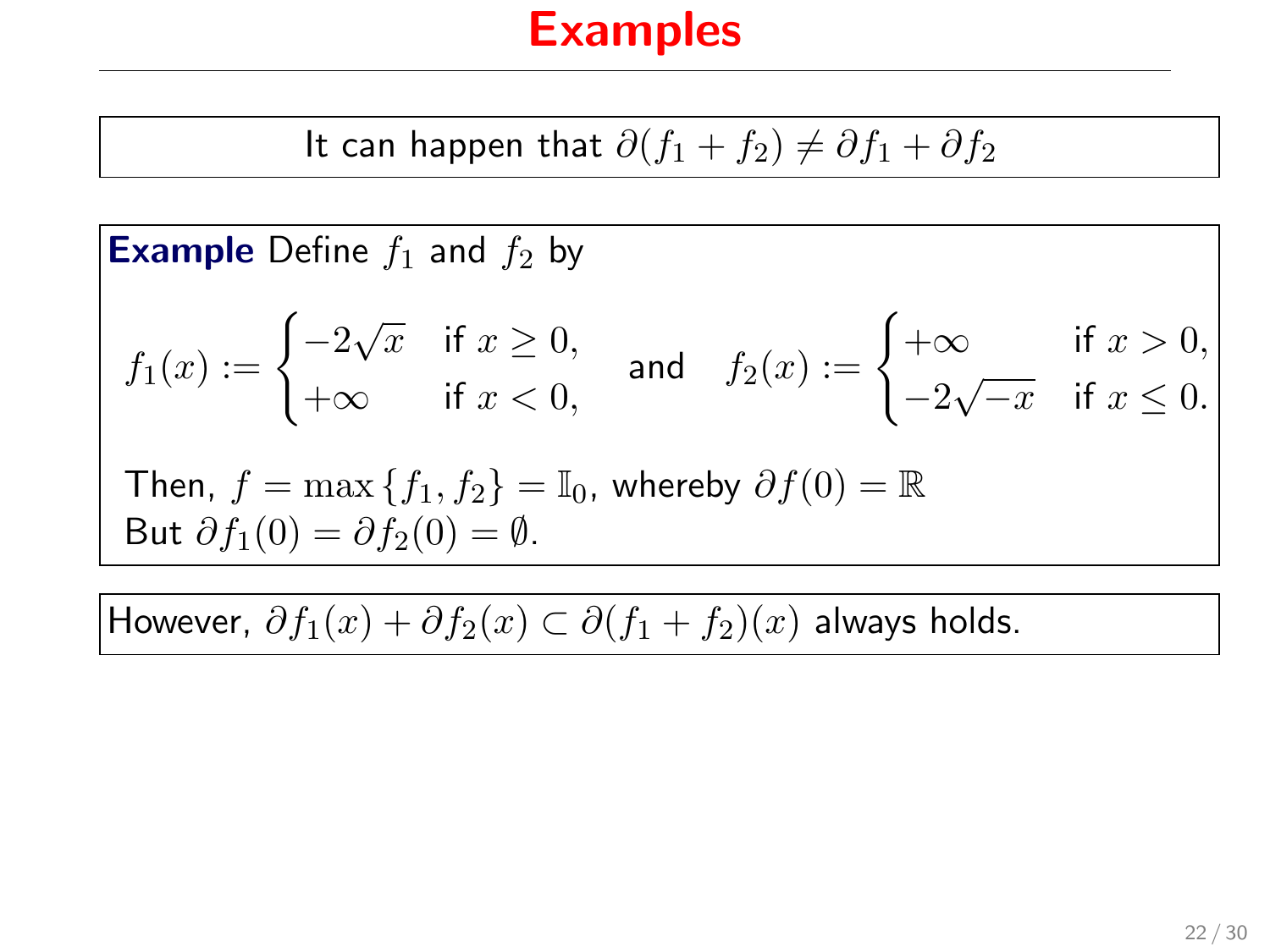**Example**  $f(x) = ||x||_{\infty}$ . Then,  $\partial f(0) = \text{conv} \{ \pm e_1, \ldots, \pm e_n \},$ where  $e_i$  is  $i\text{-th}$  canonical basis vector (column of identity matrix).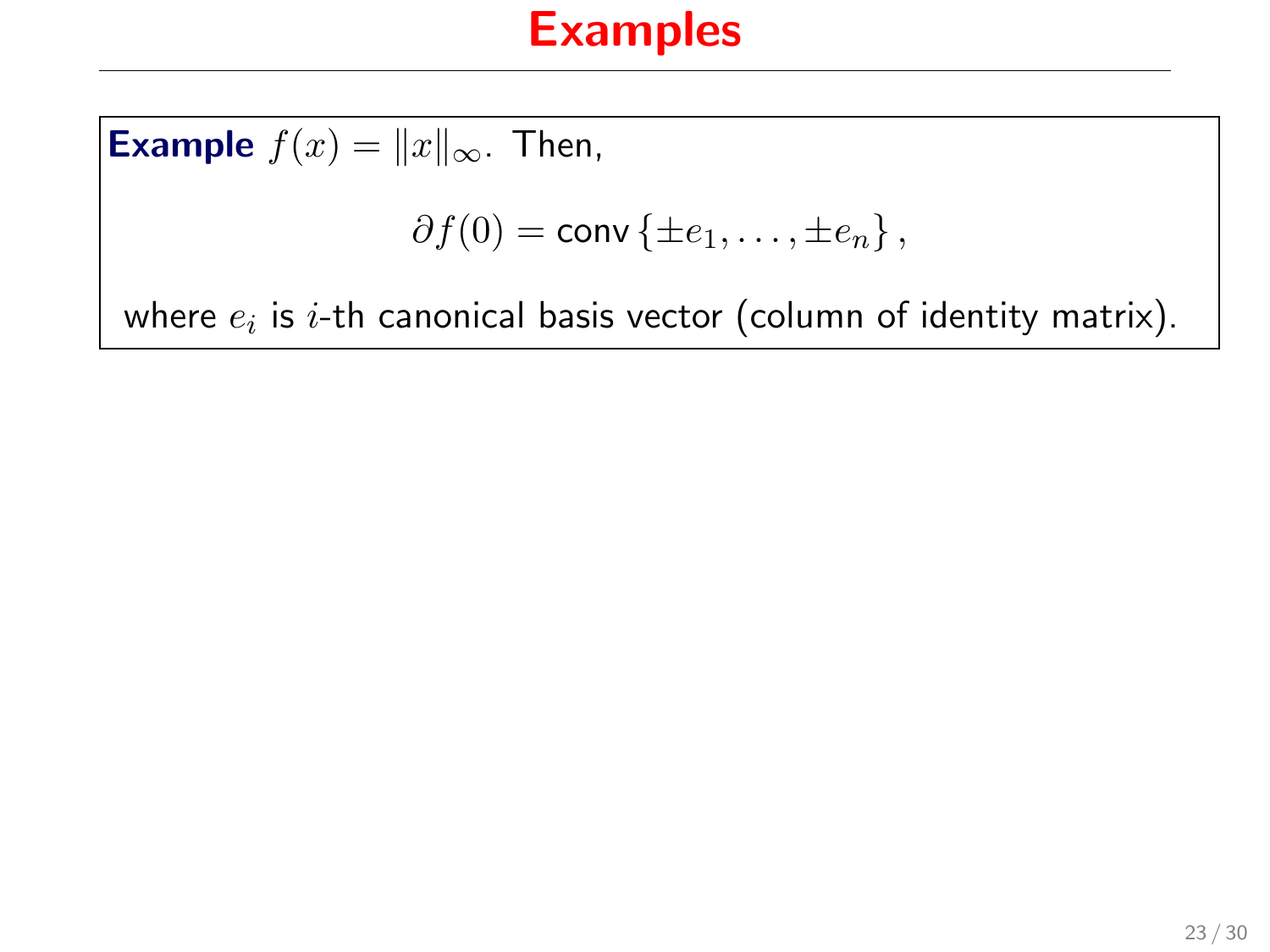**Example**  $f(x) = ||x||_{\infty}$ . Then,  $\partial f(0) = \text{conv} \{ \pm e_1, \ldots, \pm e_n \},$ where  $e_i$  is  $i\text{-th}$  canonical basis vector (column of identity matrix).

To prove, notice that  $f(x) = \max_{1 \leq i \leq n} \left\{ |e_i^T x| \right\}$ .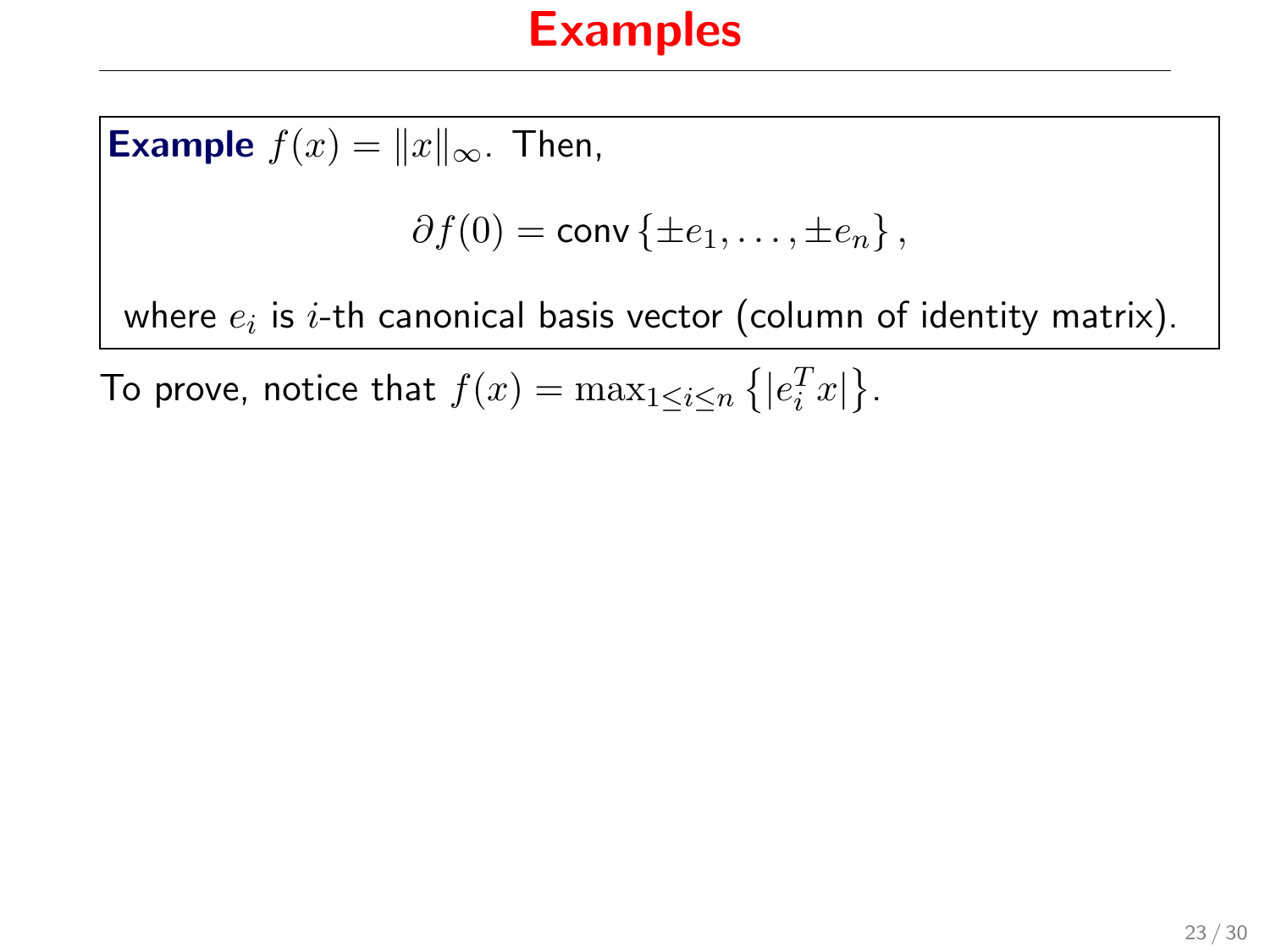## **Example** Let  $f(x) = \max\{s^T x \mid s_i \in \{-1, 1\}\}\ (2^n \text{ members})$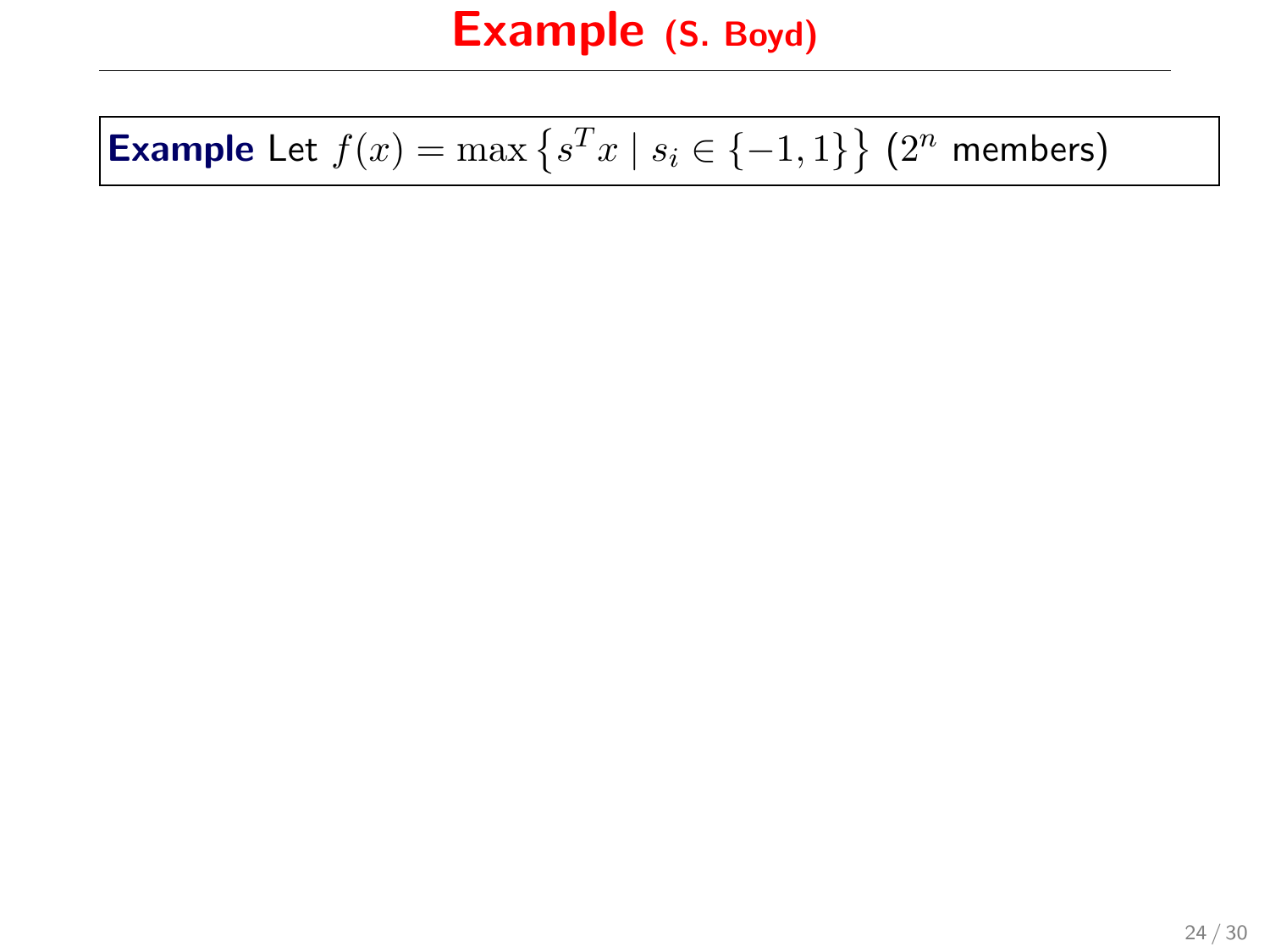**Example** Let 
$$
f(x) = \max \{ s^T x \mid s_i \in \{-1, 1\} \}
$$
 (2<sup>n</sup> members)

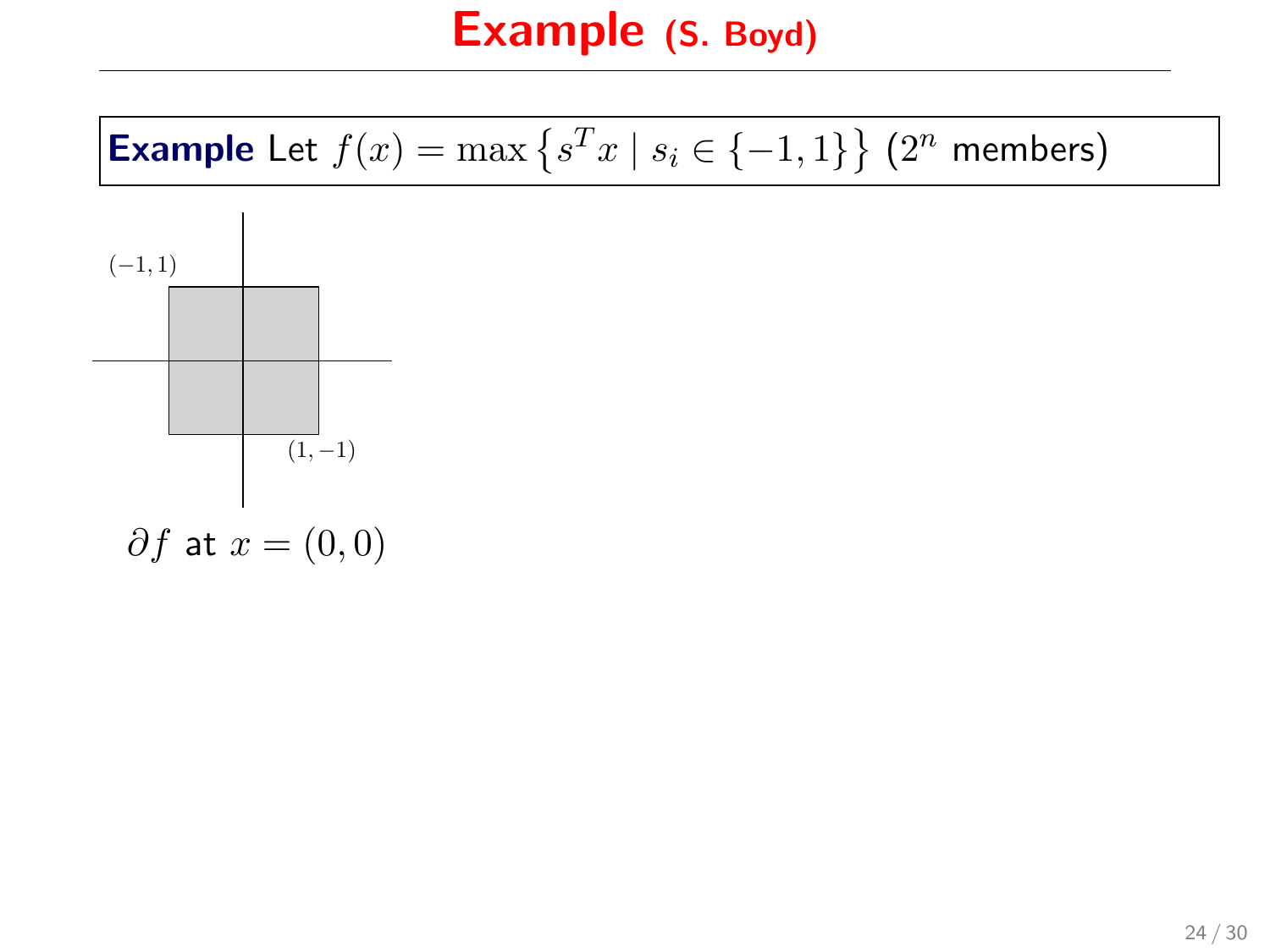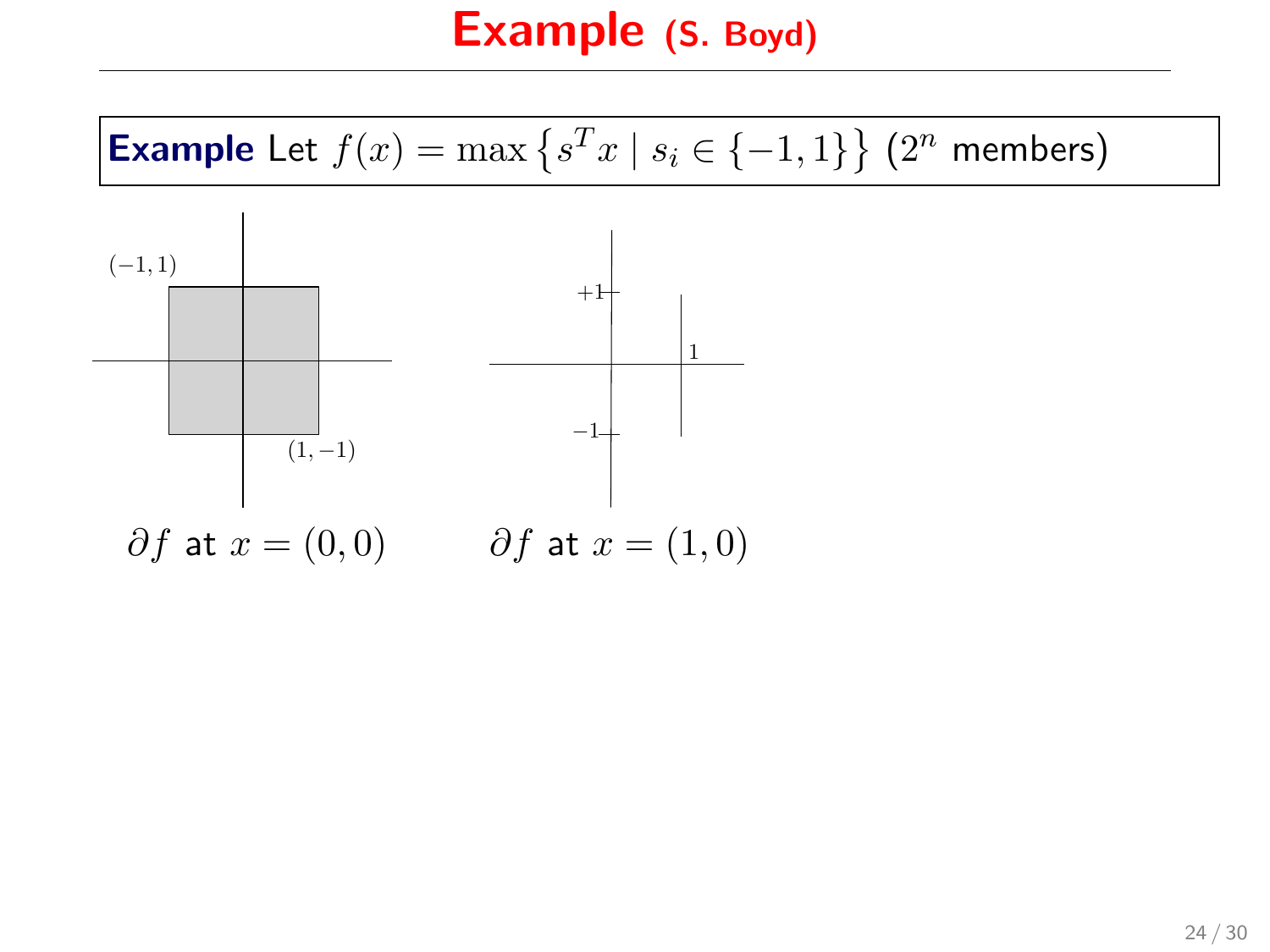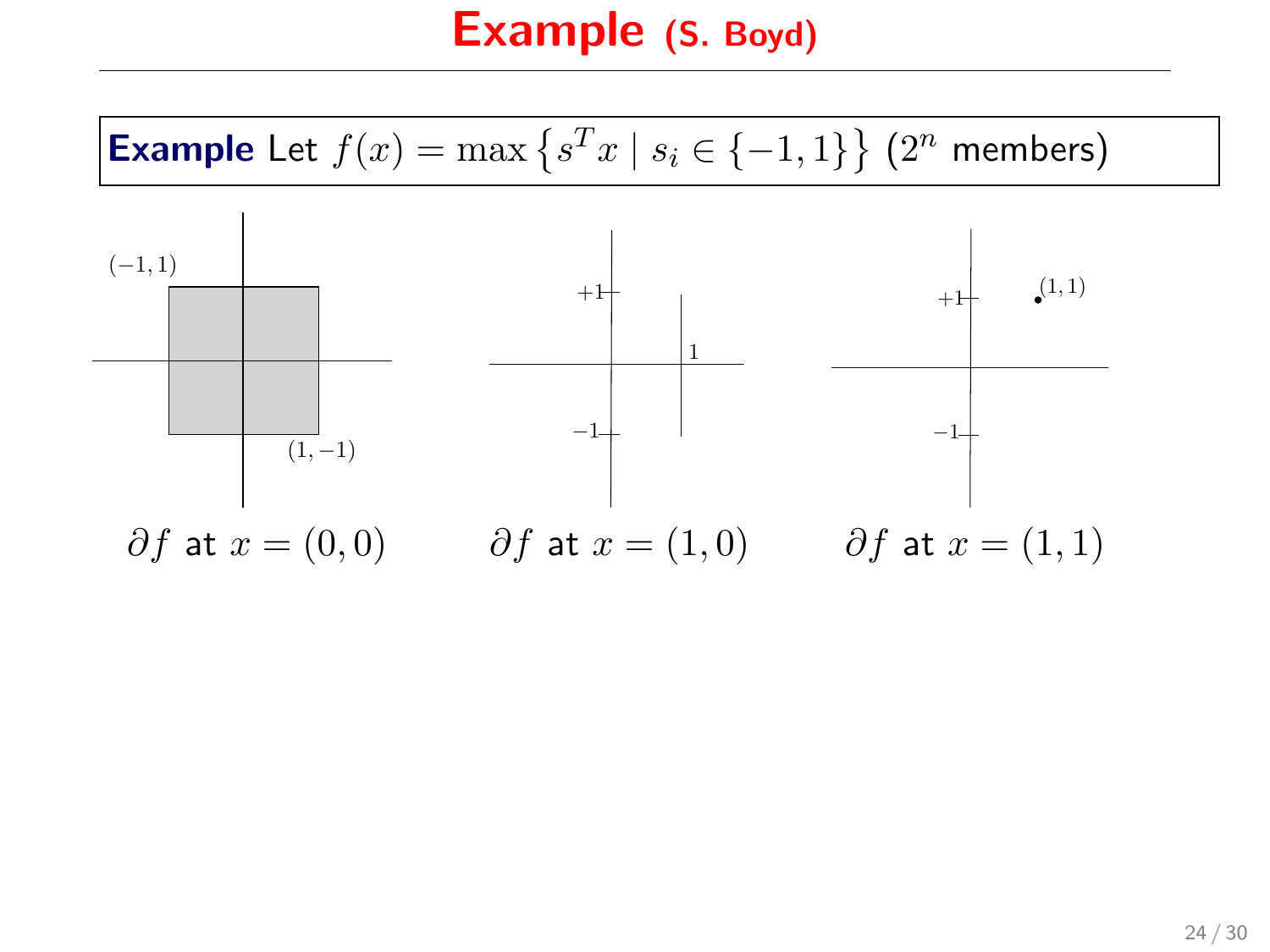# Rules for subgradients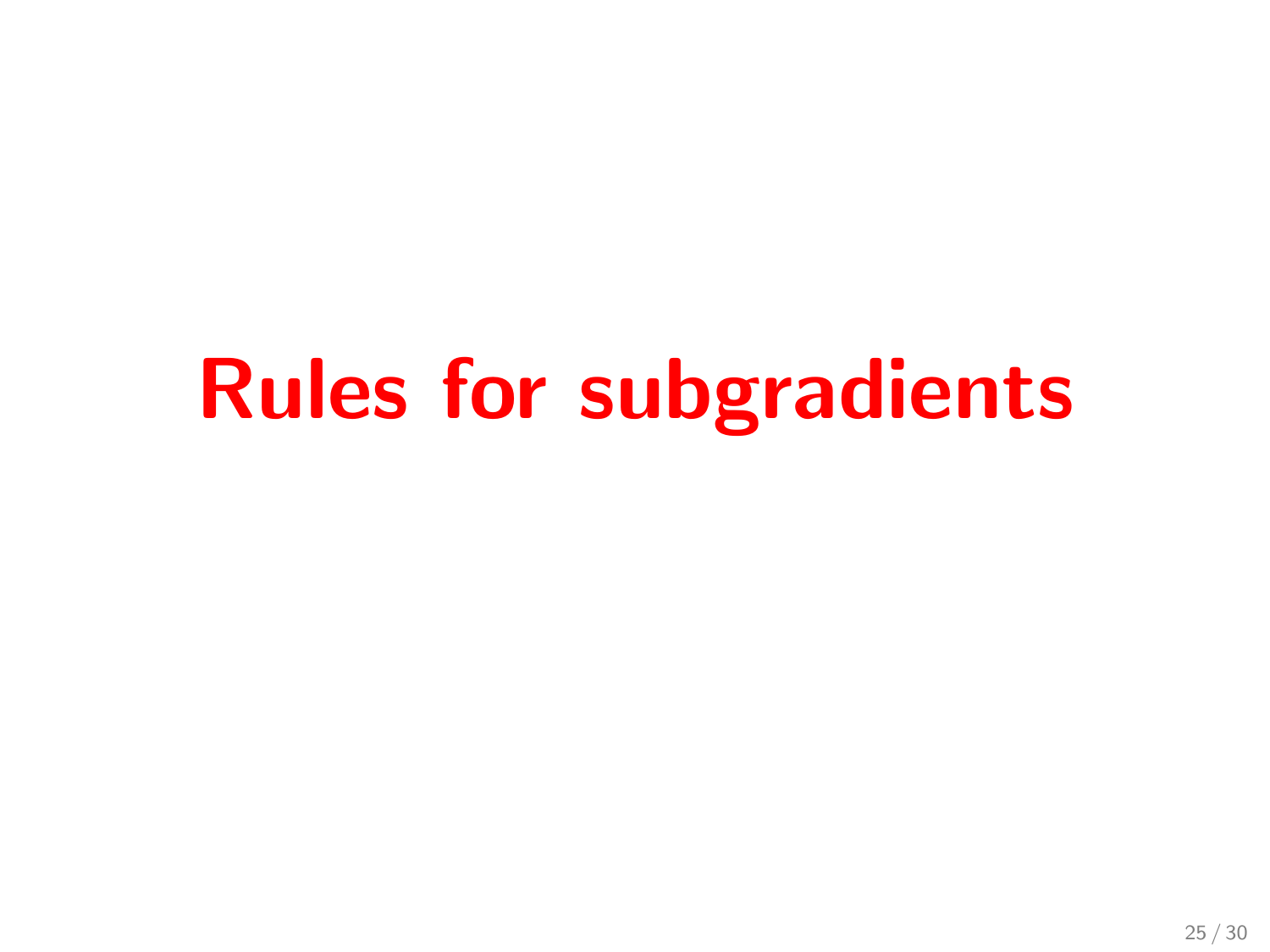$$
f(x) := \sup_{y \in \mathcal{Y}} \quad h(x, y)
$$

Getting  $\partial f(x)$  is complicated!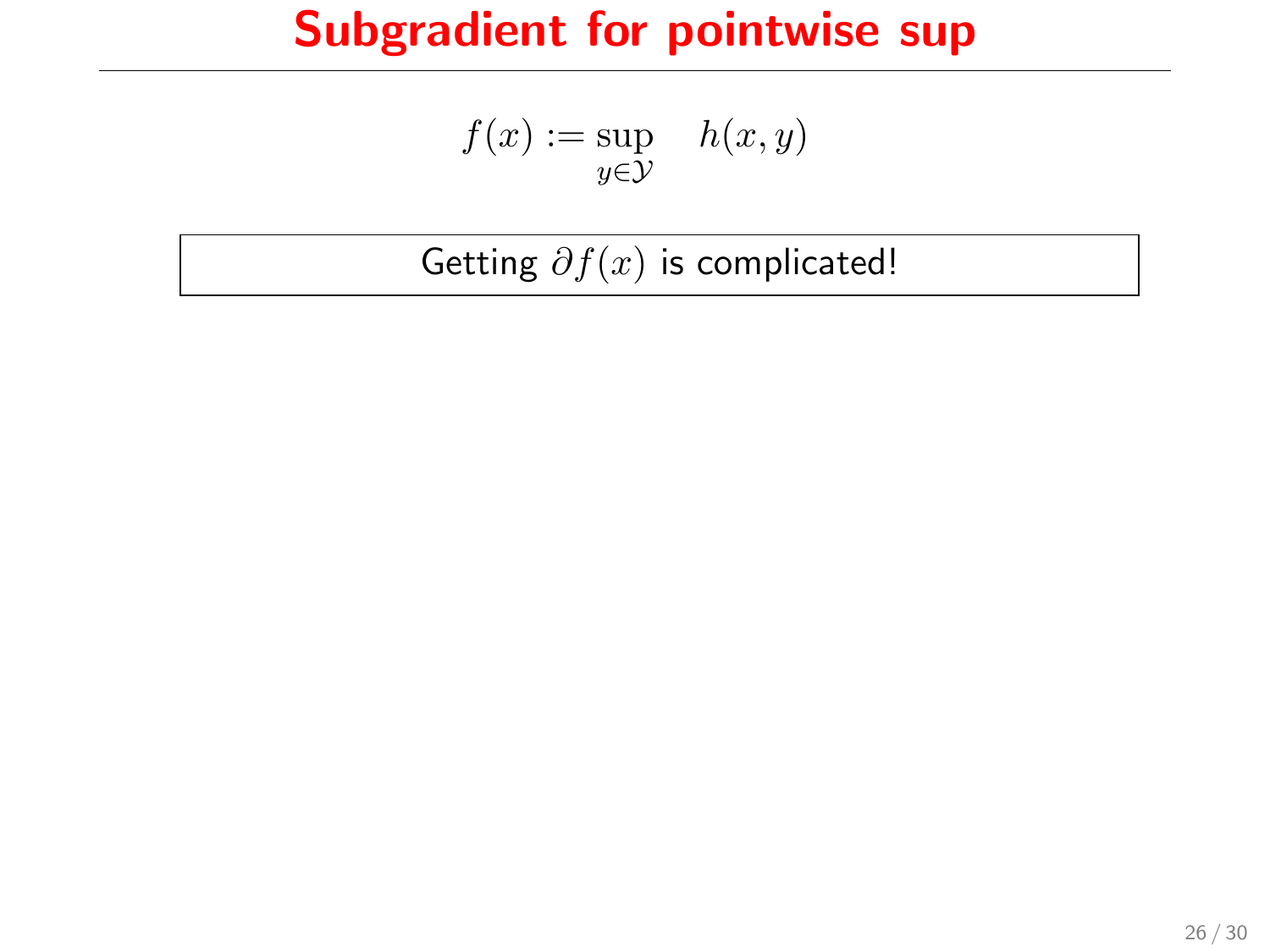$$
f(x) := \sup_{y \in \mathcal{Y}} \quad h(x, y)
$$

Getting  $\partial f(x)$  is complicated!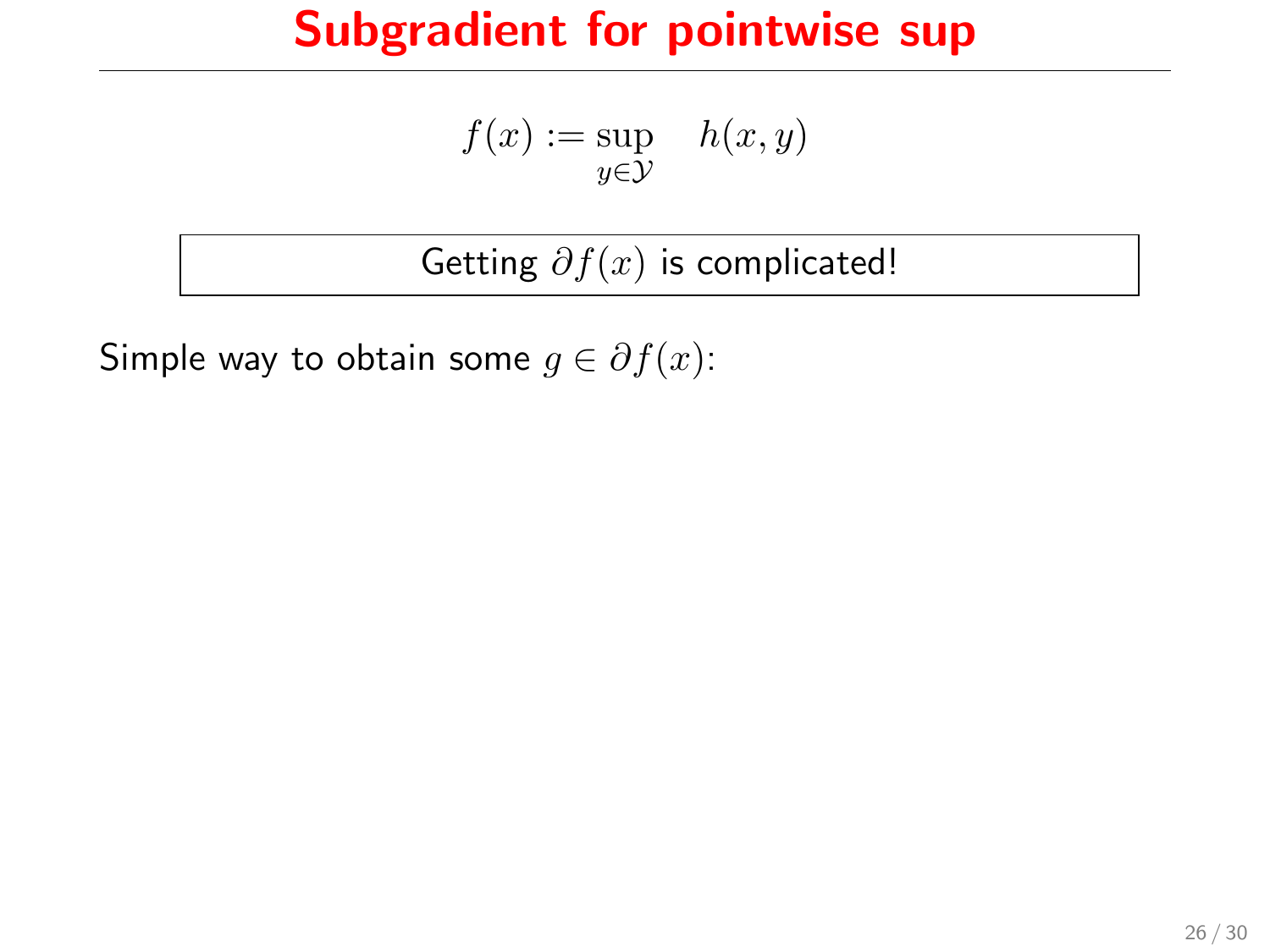$$
f(x) := \sup_{y \in \mathcal{Y}} \quad h(x, y)
$$

Getting  $\partial f(x)$  is complicated!

Simple way to obtain some  $g \in \partial f(x)$ :

► Pick any  $y^*$  for which  $h(x, y^*) = f(x)$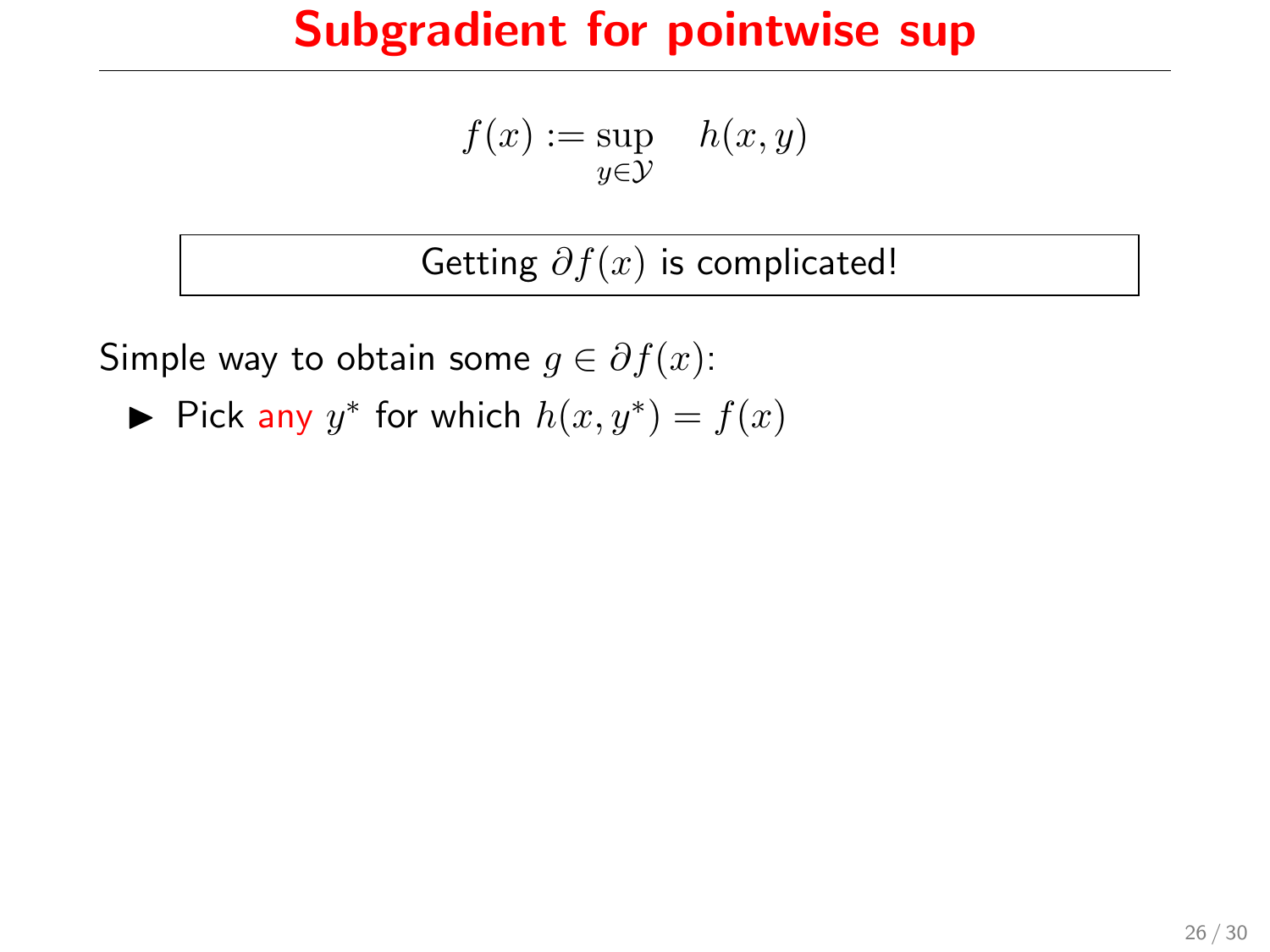$$
f(x) := \sup_{y \in \mathcal{Y}} \quad h(x, y)
$$

Getting  $\partial f(x)$  is complicated!

- ► Pick any  $y^*$  for which  $h(x, y^*) = f(x)$
- ► Pick any subgradient  $g \in \partial h(x, y^*)$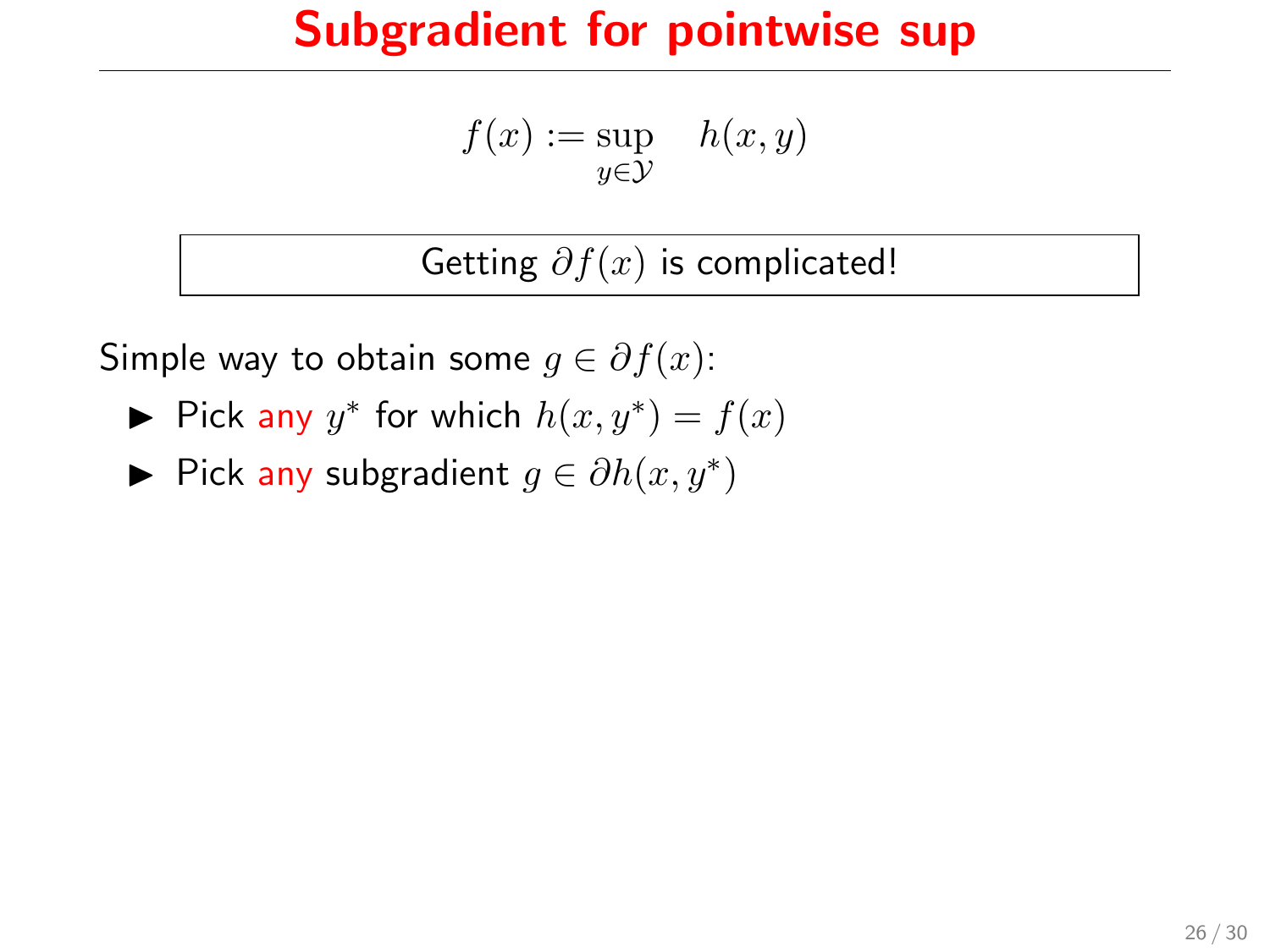$$
f(x) := \sup_{y \in \mathcal{Y}} \quad h(x, y)
$$

Getting  $\partial f(x)$  is complicated!

- ► Pick any  $y^*$  for which  $h(x, y^*) = f(x)$
- ► Pick any subgradient  $g \in \partial h(x, y^*)$
- $\blacktriangleright$  This  $q \in \partial f(x)$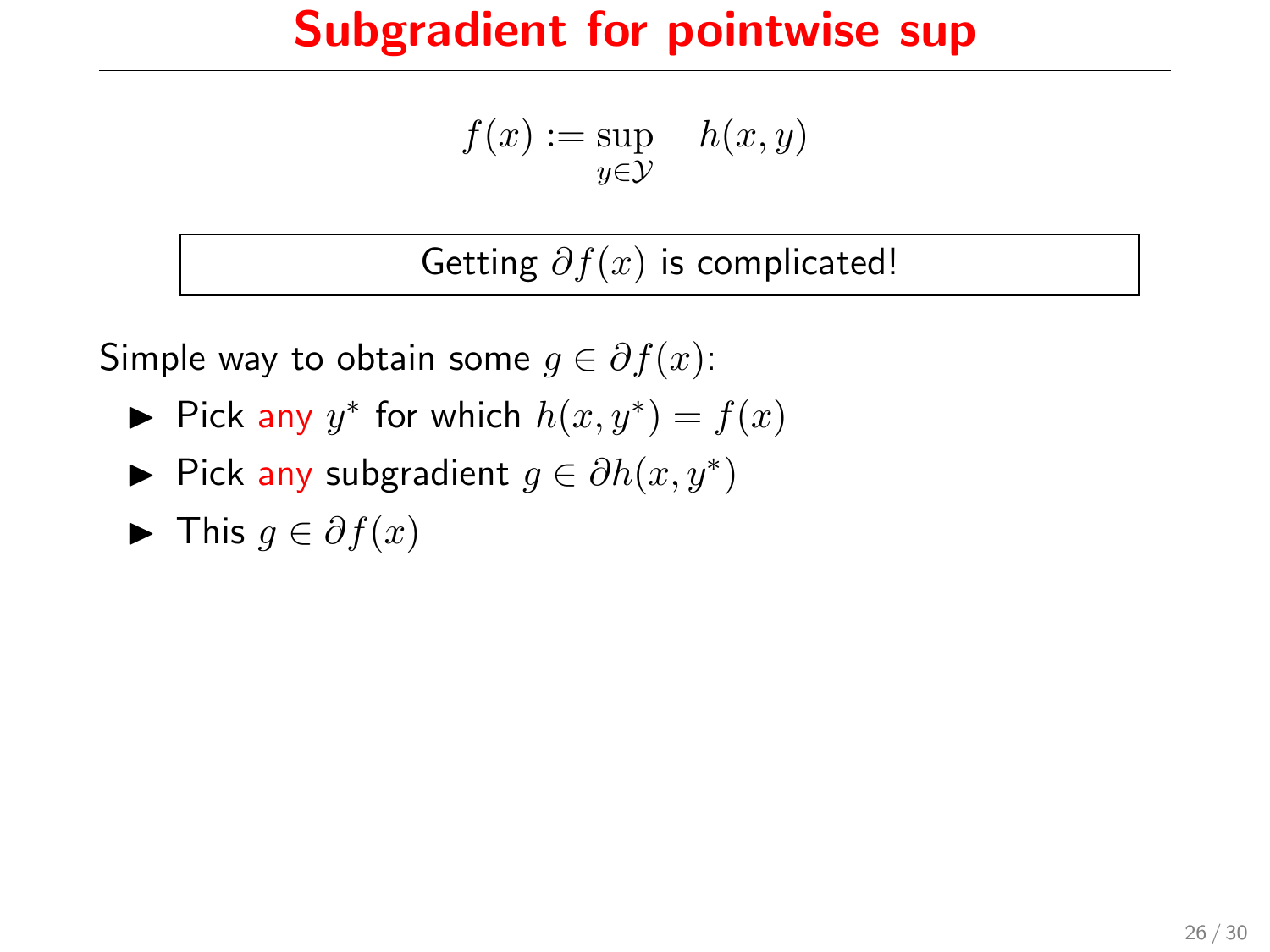$$
f(x) := \sup_{y \in \mathcal{Y}} \quad h(x, y)
$$

Getting  $\partial f(x)$  is complicated!

- ► Pick any  $y^*$  for which  $h(x, y^*) = f(x)$
- ► Pick any subgradient  $g \in \partial h(x, y^*)$
- $\blacktriangleright$  This  $q \in \partial f(x)$

$$
h(z, y^*) \geq h(x, y^*) + g^T(z - x) h(z, y^*) \geq f(x) + g^T(z - x)
$$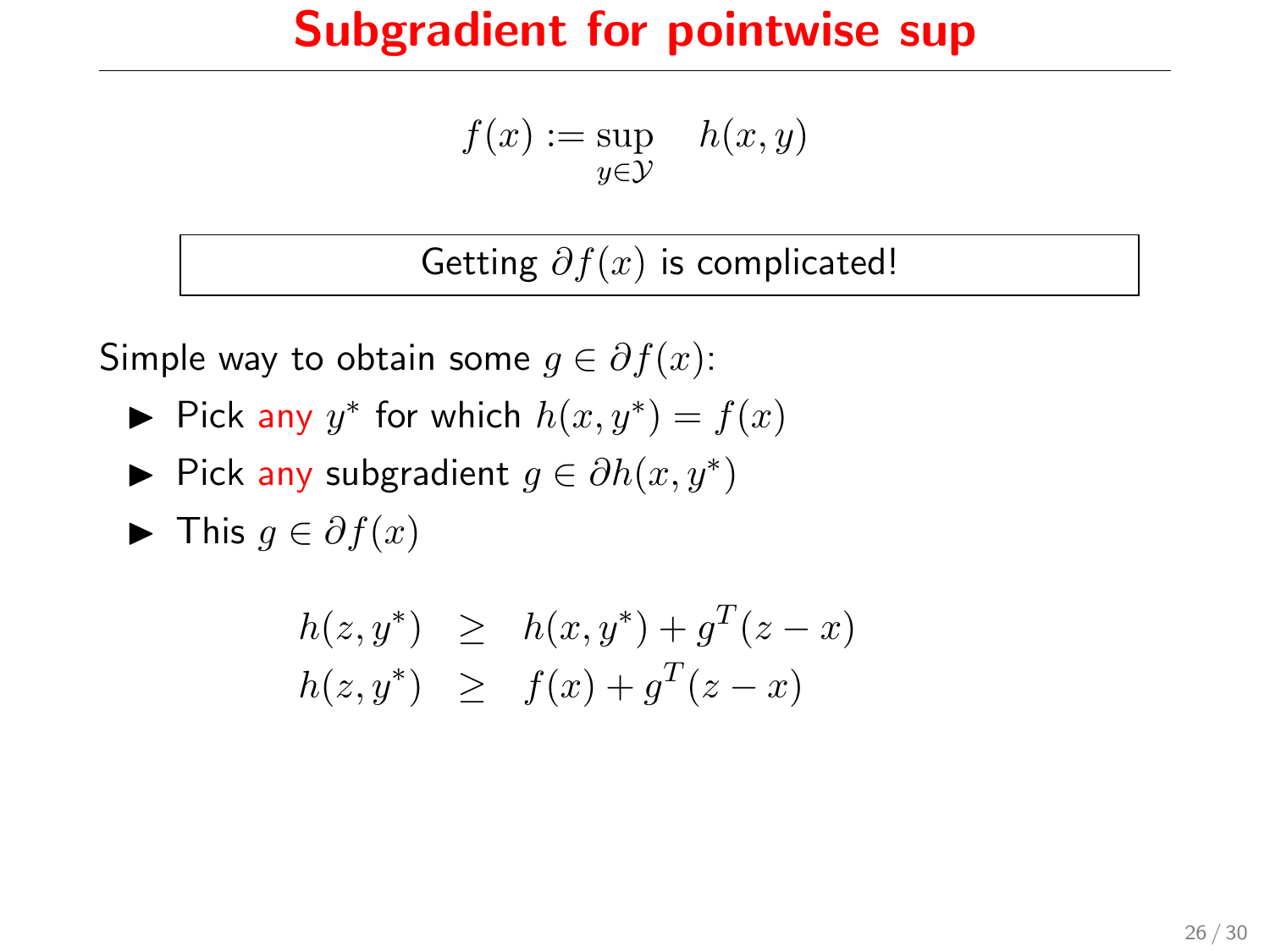$$
f(x) := \sup_{y \in \mathcal{Y}} \quad h(x, y)
$$

Getting  $\partial f(x)$  is complicated!

- ► Pick any  $y^*$  for which  $h(x, y^*) = f(x)$
- ► Pick any subgradient  $g \in \partial h(x, y^*)$
- $\blacktriangleright$  This  $q \in \partial f(x)$

$$
h(z, y^*) \geq h(x, y^*) + g^T(z - x)
$$
  
\n
$$
h(z, y^*) \geq f(x) + g^T(z - x)
$$
  
\n
$$
f(z) \geq h(z, y)
$$
 (because of sup)  
\n
$$
f(z) \geq f(x) + g^T(z - x).
$$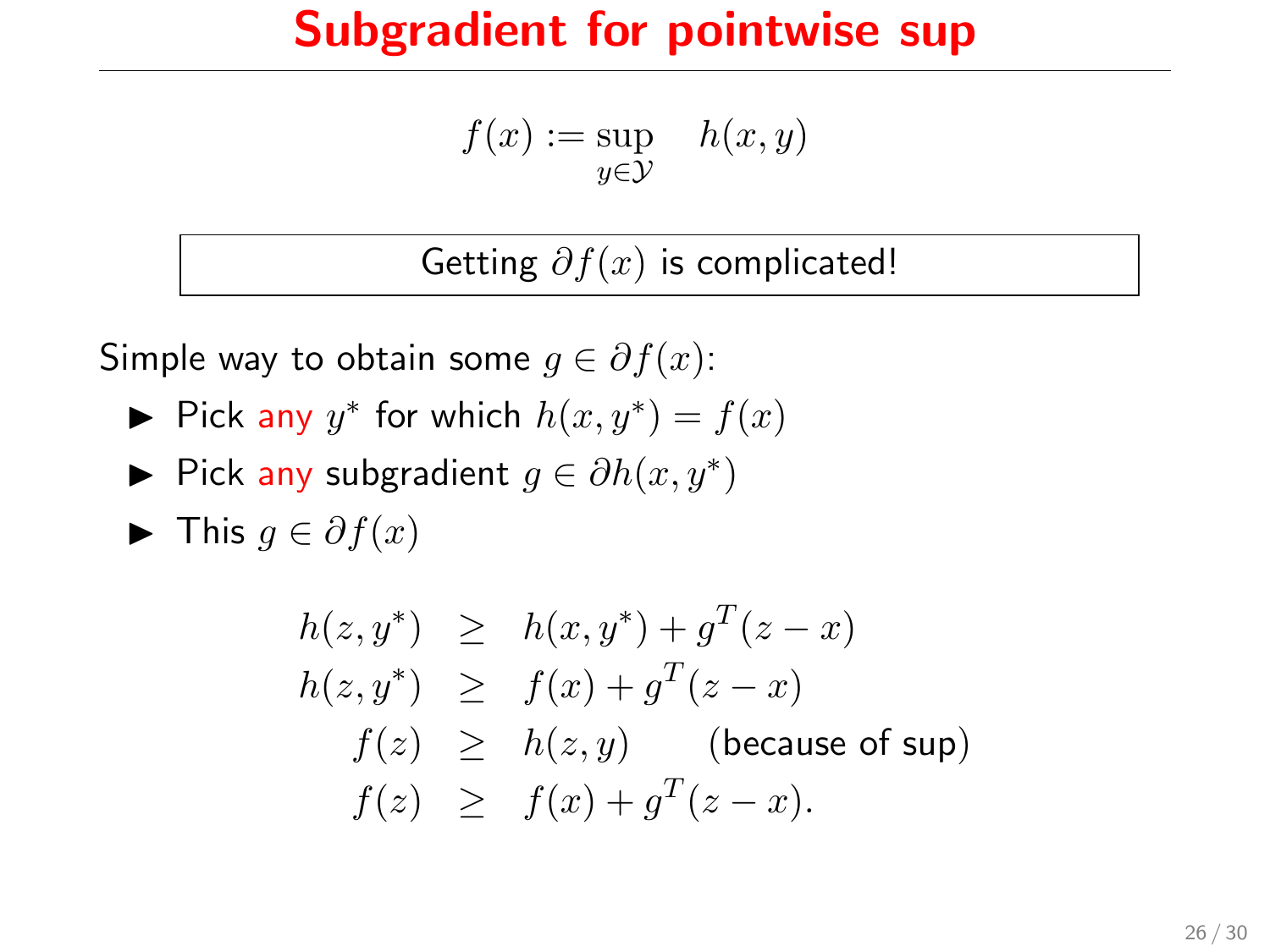Suppose  $a_i \in \mathbb{R}^n$  and  $b_i \in \mathbb{R}$ . And

$$
f(x) := \max_{1 \le i \le n} (a_i^T x + b_i).
$$

This  $f$  a max (in fact, over a finite number of terms)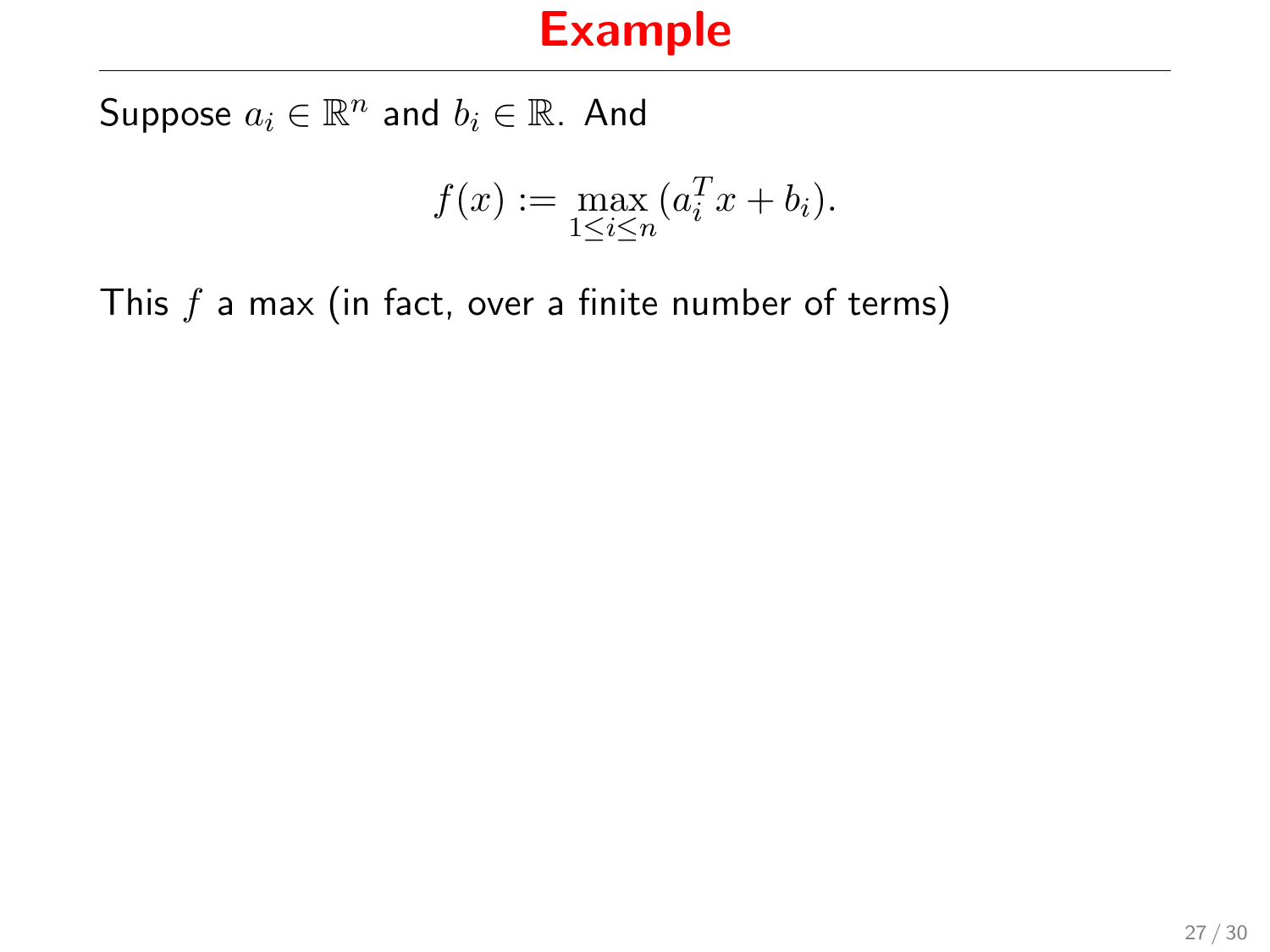Suppose  $a_i \in \mathbb{R}^n$  and  $b_i \in \mathbb{R}$ . And

$$
f(x) := \max_{1 \le i \le n} (a_i^T x + b_i).
$$

This  $f$  a max (in fact, over a finite number of terms)

Suppose  $f(x) = a_k^T x + b_k$  for some index k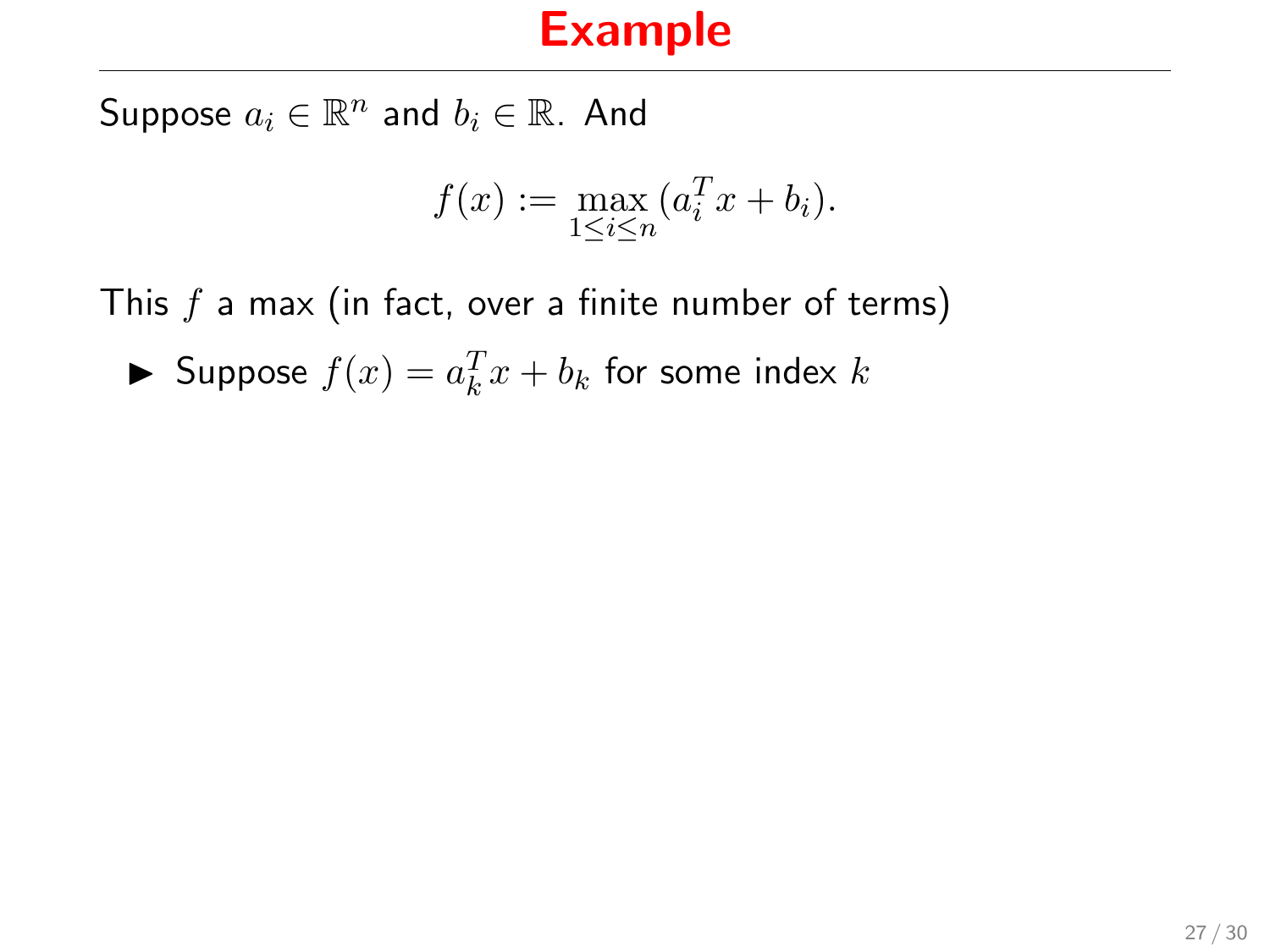Suppose  $a_i \in \mathbb{R}^n$  and  $b_i \in \mathbb{R}$ . And

$$
f(x) := \max_{1 \le i \le n} (a_i^T x + b_i).
$$

This  $f$  a max (in fact, over a finite number of terms)

Suppose  $f(x) = a_k^T x + b_k$  for some index k

$$
\blacktriangleright \text{ Here } f(x; y) = f_k(x) = a_k^T x + b_k \text{, and } \partial f_k(x) = \{ \nabla f_k(x) \}
$$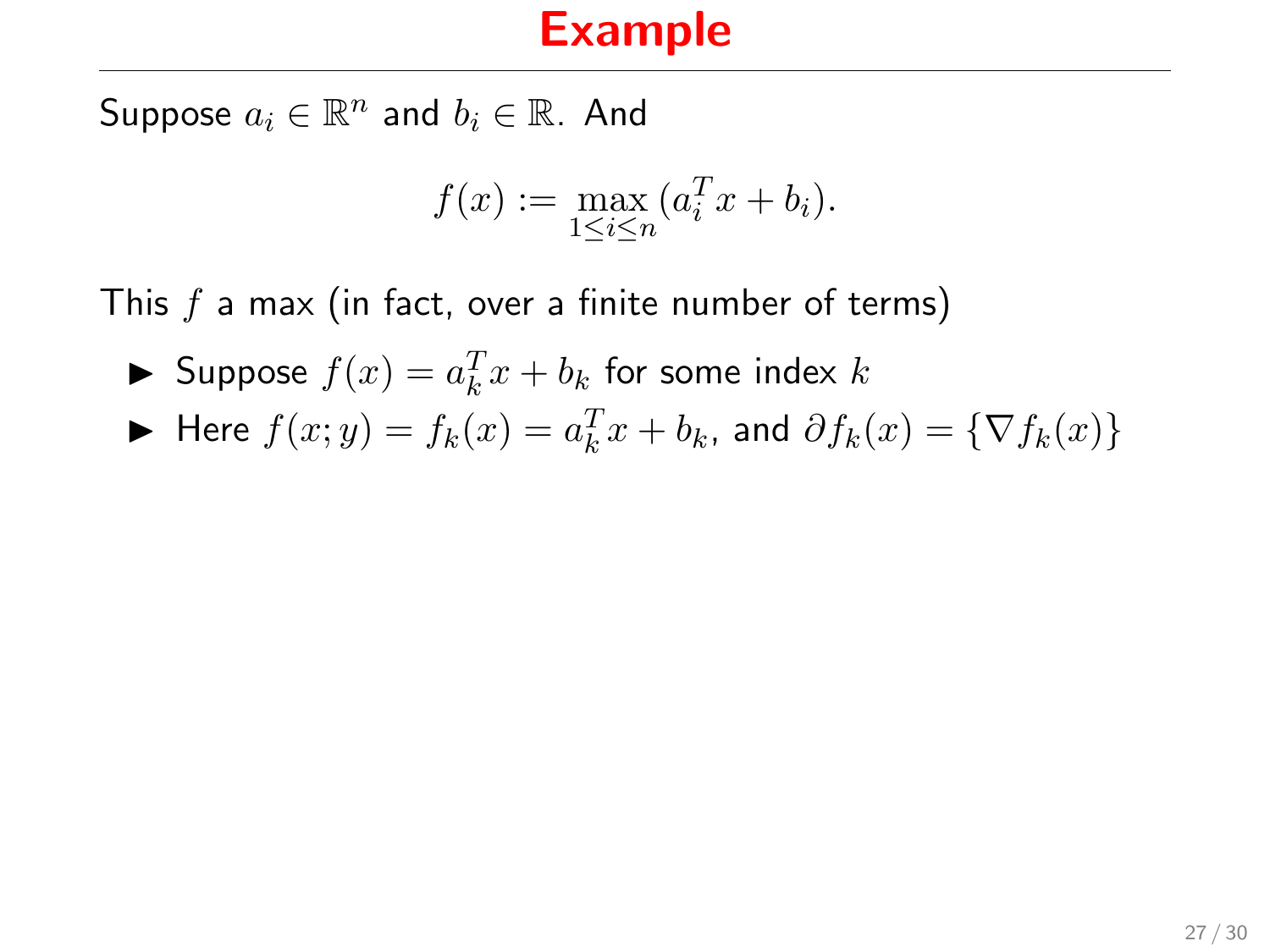Suppose  $a_i \in \mathbb{R}^n$  and  $b_i \in \mathbb{R}$ . And

$$
f(x) := \max_{1 \le i \le n} (a_i^T x + b_i).
$$

This  $f$  a max (in fact, over a finite number of terms)

Suppose  $f(x) = a_k^T x + b_k$  for some index k

$$
\blacktriangleright \text{ Here } f(x; y) = f_k(x) = a_k^T x + b_k \text{, and } \partial f_k(x) = \{ \nabla f_k(x) \}
$$

$$
\blacktriangleright \text{ Hence, } a_k \in \partial f(x) \text{ works!}
$$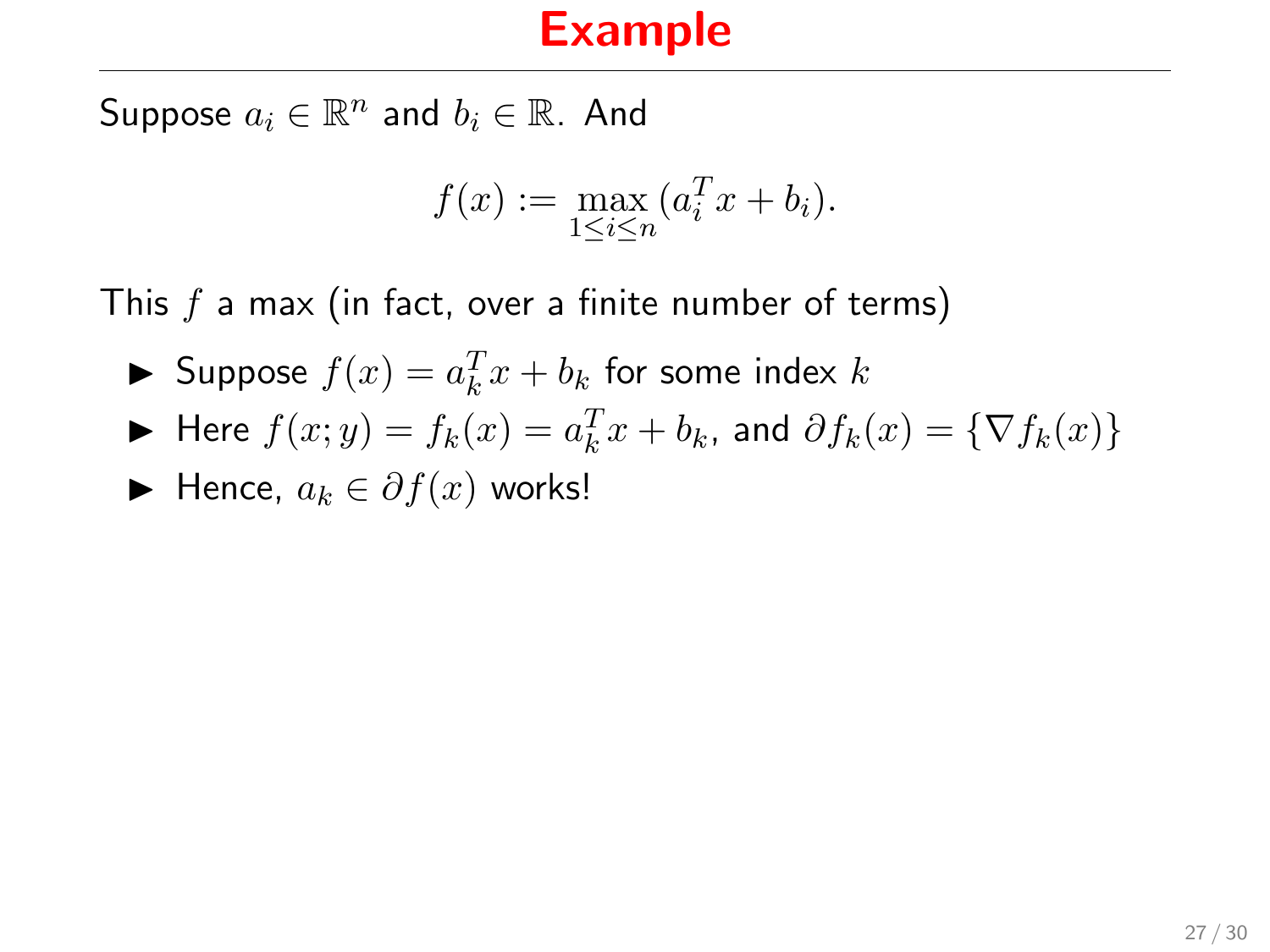## Subgradient of expectation

Suppose  $f = \mathbf{E} f(x, u)$ , where f is convex in x for each u (an r.v.)

$$
f(x):=\int f(x,u)p(u)du
$$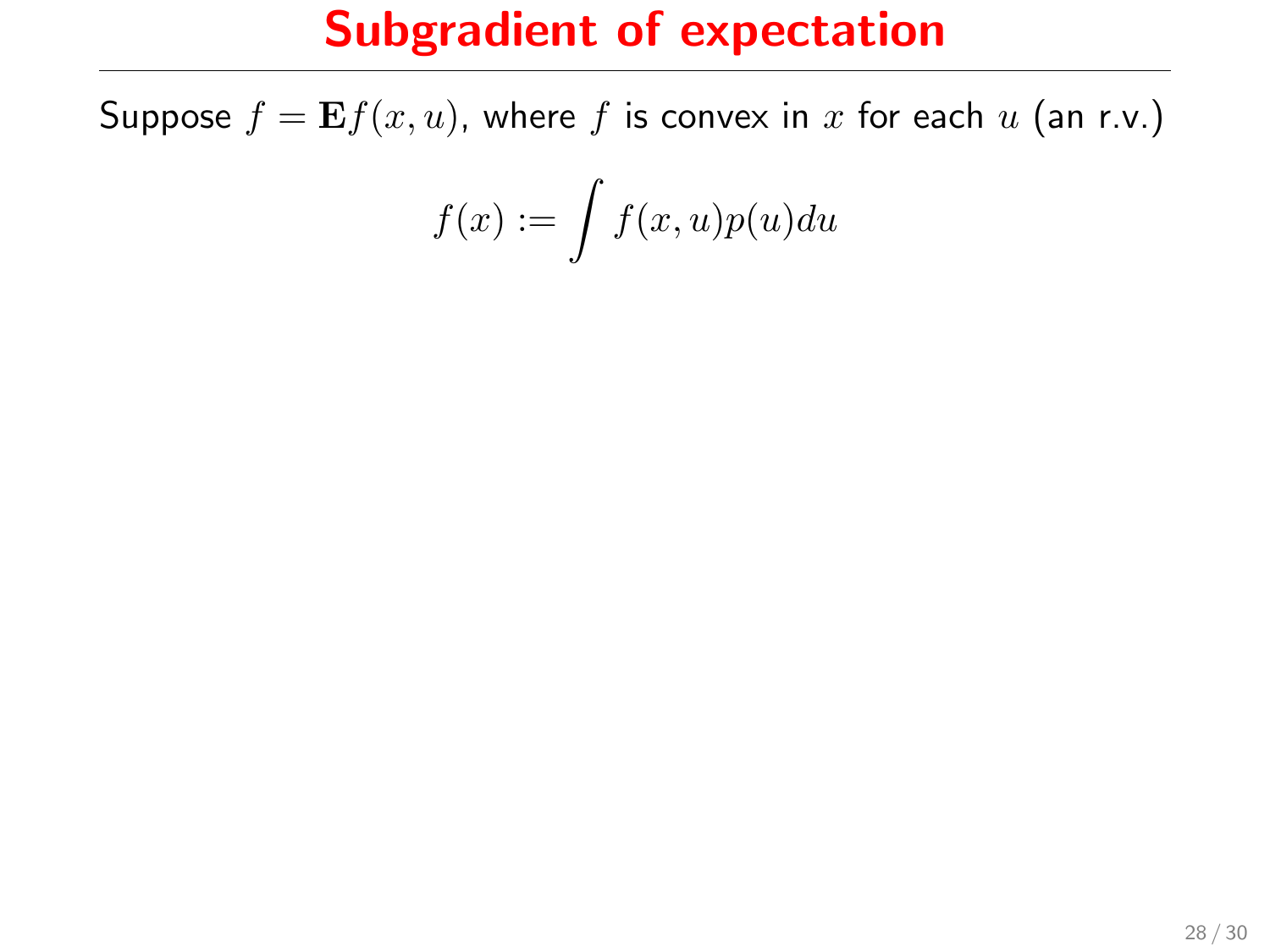## Subgradient of expectation

Suppose  $f = \mathbf{E} f(x, u)$ , where f is convex in x for each u (an r.v.)

$$
f(x):=\int f(x,u)p(u)du
$$

► For each u choose any  $g(x, u) \in \partial_x f(x, u)$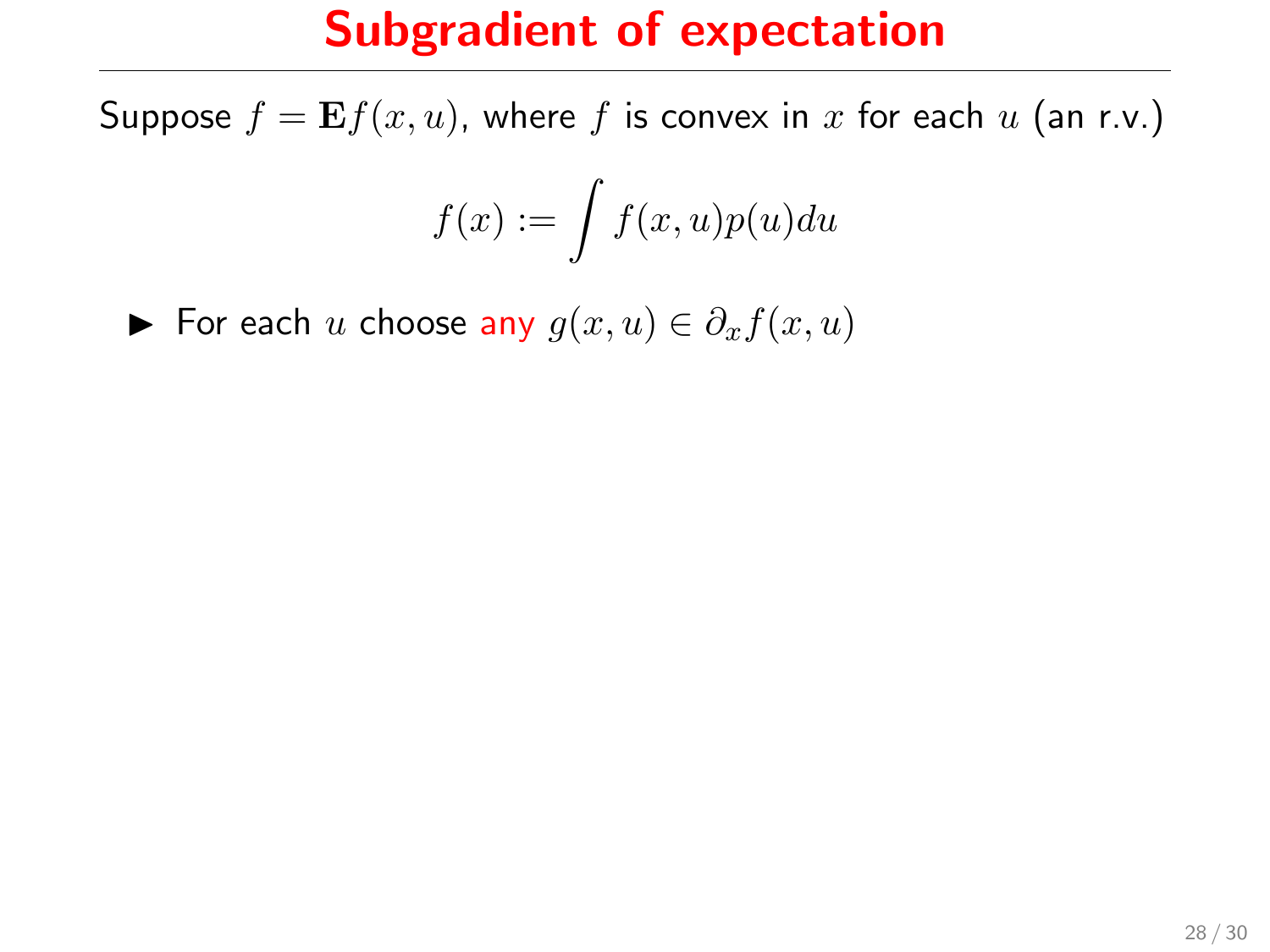## Subgradient of expectation

Suppose  $f = \mathbf{E} f(x, u)$ , where f is convex in x for each u (an r.v.)

$$
f(x):=\int f(x,u)p(u)du
$$

► For each u choose any  $g(x, u) \in \partial_x f(x, u)$ 

► Then,  $g = \int g(x, u)p(u)du = \mathbf{E}g(x, u) \in \partial f(x)$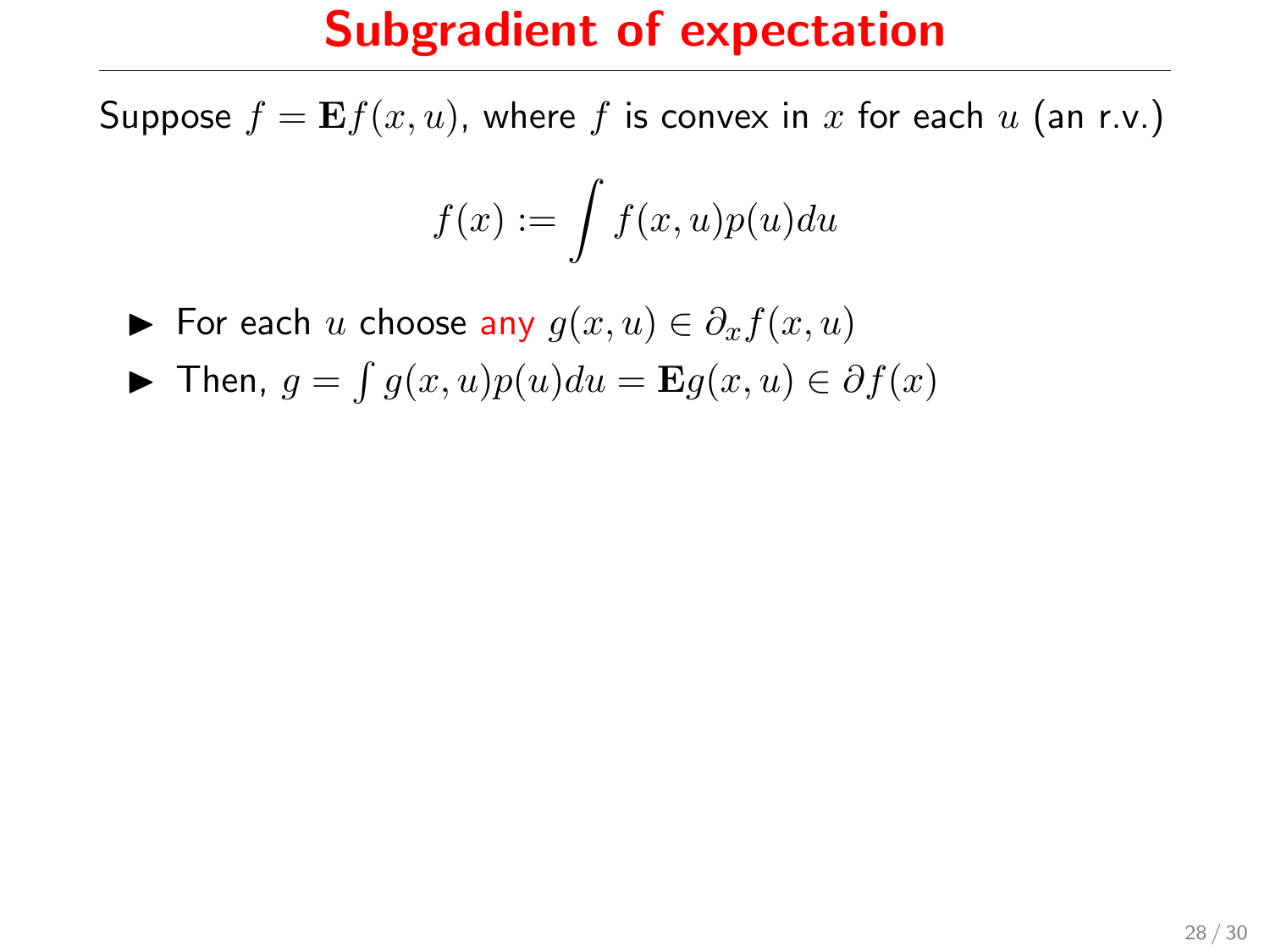Suppose  $h:\mathbb{R}^n\rightarrow\mathbb{R}$  cvx and nondecreasing; each  $f_i$  cvx

$$
f(x) := h(f_1(x), f_2(x), \dots, f_n(x)).
$$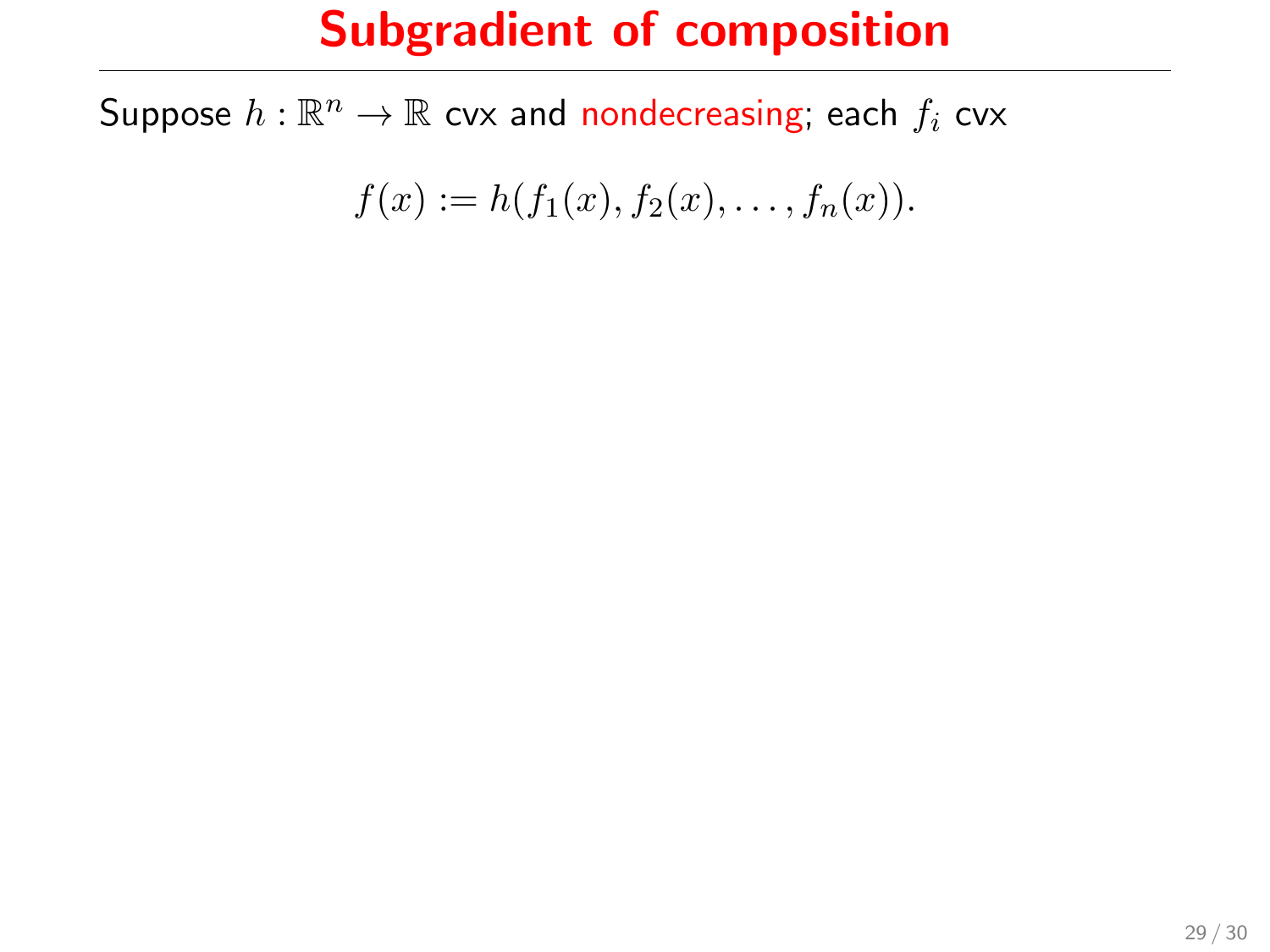Suppose  $h:\mathbb{R}^n\rightarrow\mathbb{R}$  cvx and nondecreasing; each  $f_i$  cvx

$$
f(x) := h(f_1(x), f_2(x), \dots, f_n(x)).
$$

To find a vector  $g \in \partial f(x)$ , we may: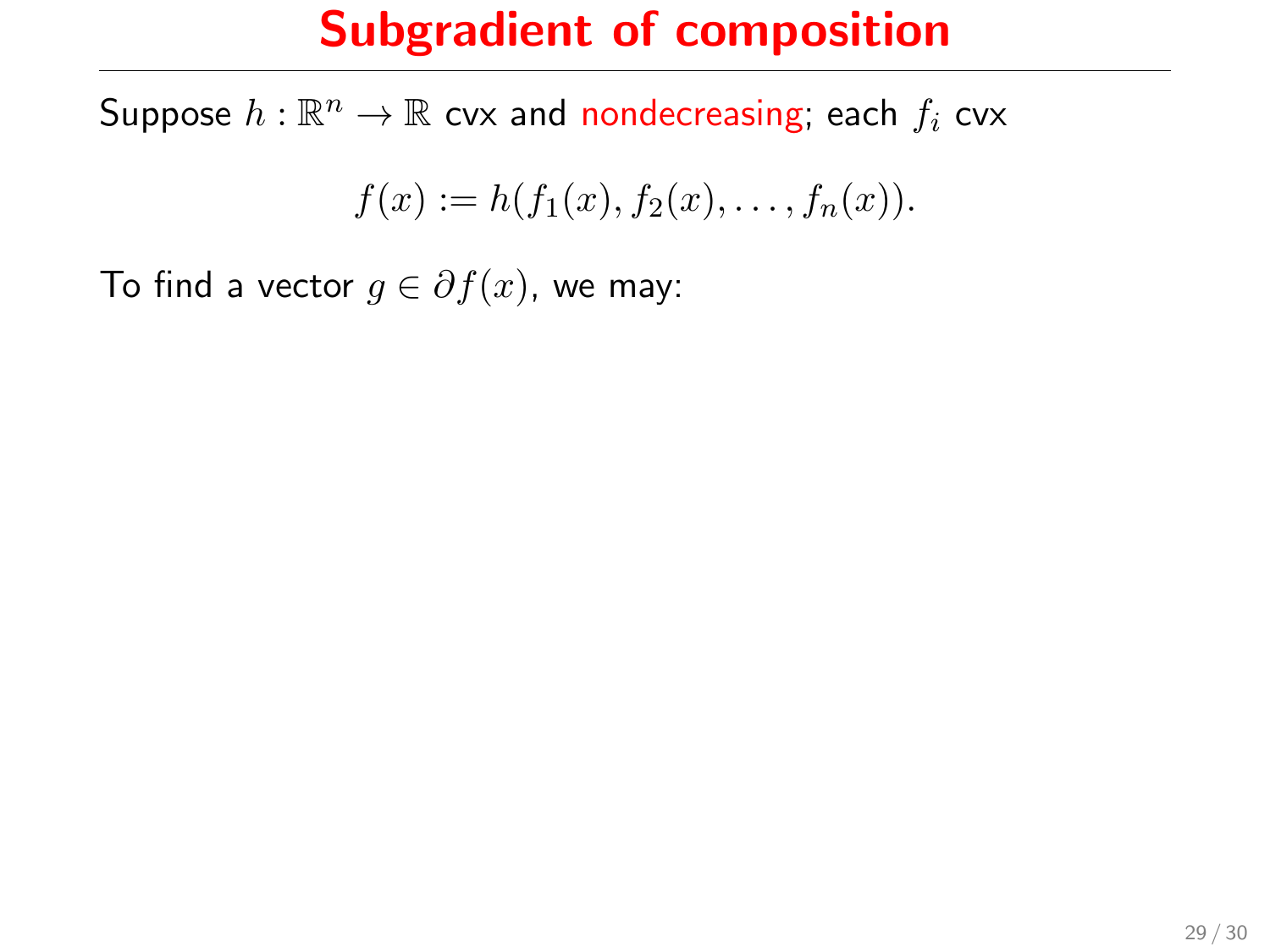Suppose  $h:\mathbb{R}^n\rightarrow\mathbb{R}$  cvx and nondecreasing; each  $f_i$  cvx

$$
f(x) := h(f_1(x), f_2(x), \dots, f_n(x)).
$$

To find a vector  $q \in \partial f(x)$ , we may:

 $\triangleright$  For  $i = 1$  to *n*, compute  $q_i \in \partial f_i(x)$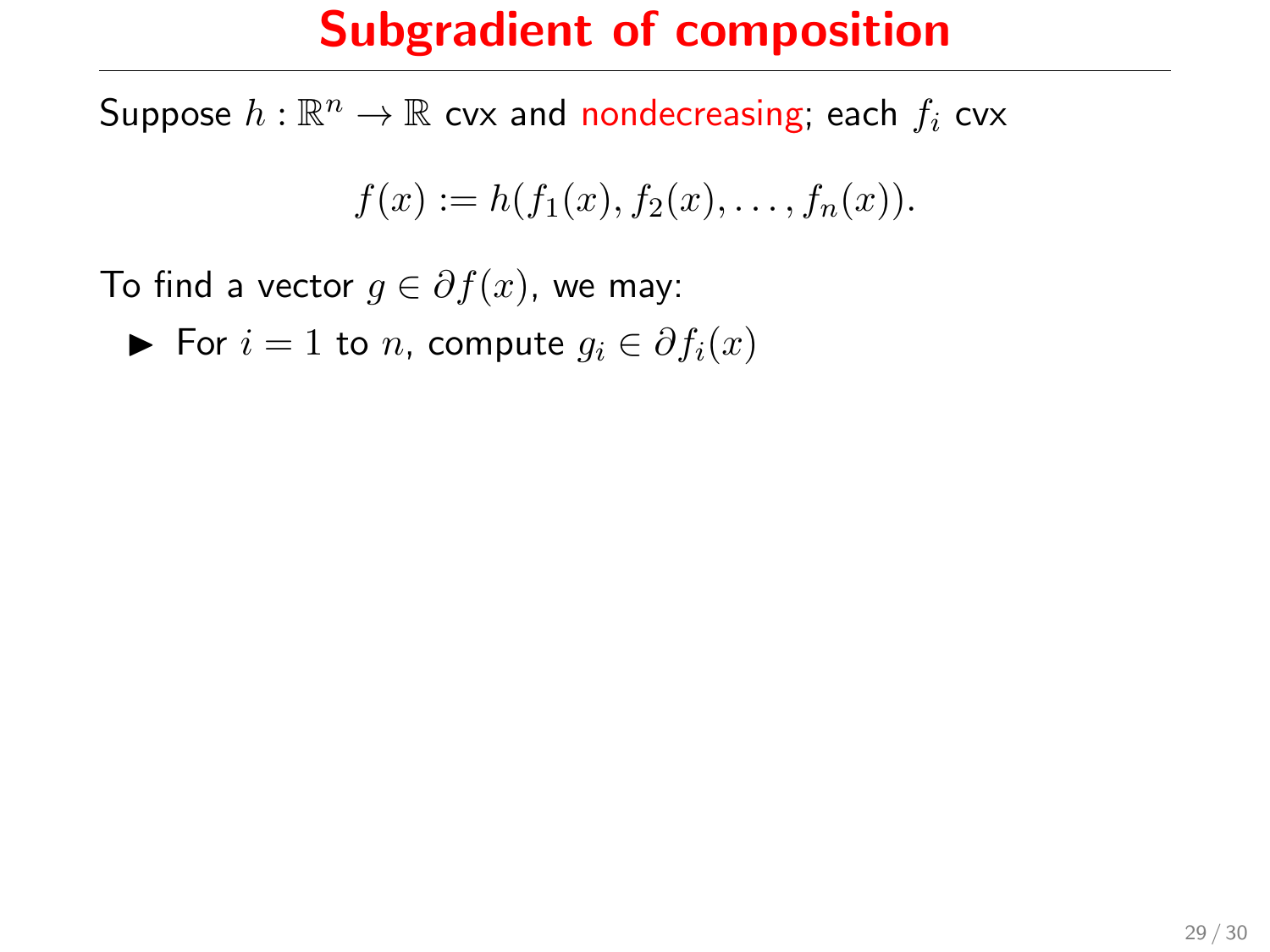Suppose  $h:\mathbb{R}^n\rightarrow\mathbb{R}$  cvx and nondecreasing; each  $f_i$  cvx

$$
f(x) := h(f_1(x), f_2(x), \dots, f_n(x)).
$$

To find a vector  $q \in \partial f(x)$ , we may:

- **►** For  $i = 1$  to *n*, compute  $q_i \in \partial f_i(x)$
- $\triangleright$  Compute  $u \in \partial h(f_1(x), \ldots, f_n(x))$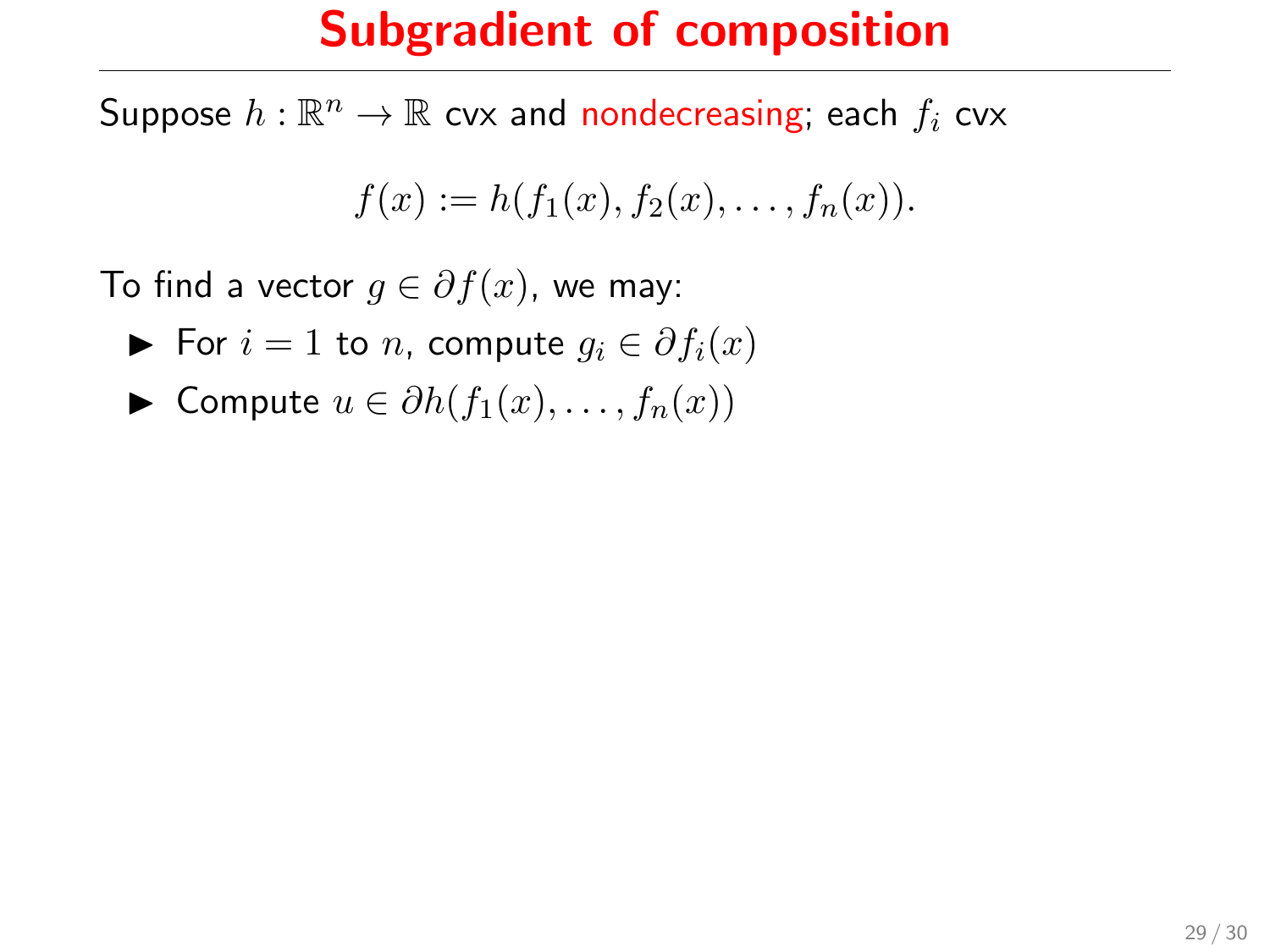Suppose  $h:\mathbb{R}^n\rightarrow\mathbb{R}$  cvx and nondecreasing; each  $f_i$  cvx

$$
f(x) := h(f_1(x), f_2(x), \dots, f_n(x)).
$$

To find a vector  $q \in \partial f(x)$ , we may:

- **►** For  $i = 1$  to *n*, compute  $q_i \in \partial f_i(x)$
- $\triangleright$  Compute  $u \in \partial h(f_1(x), \ldots, f_n(x))$

$$
\blacktriangleright \text{ Set } g = u_1g_1 + u_2g_2 + \cdots + u_ng_n; \text{ this } g \in \partial f(x)
$$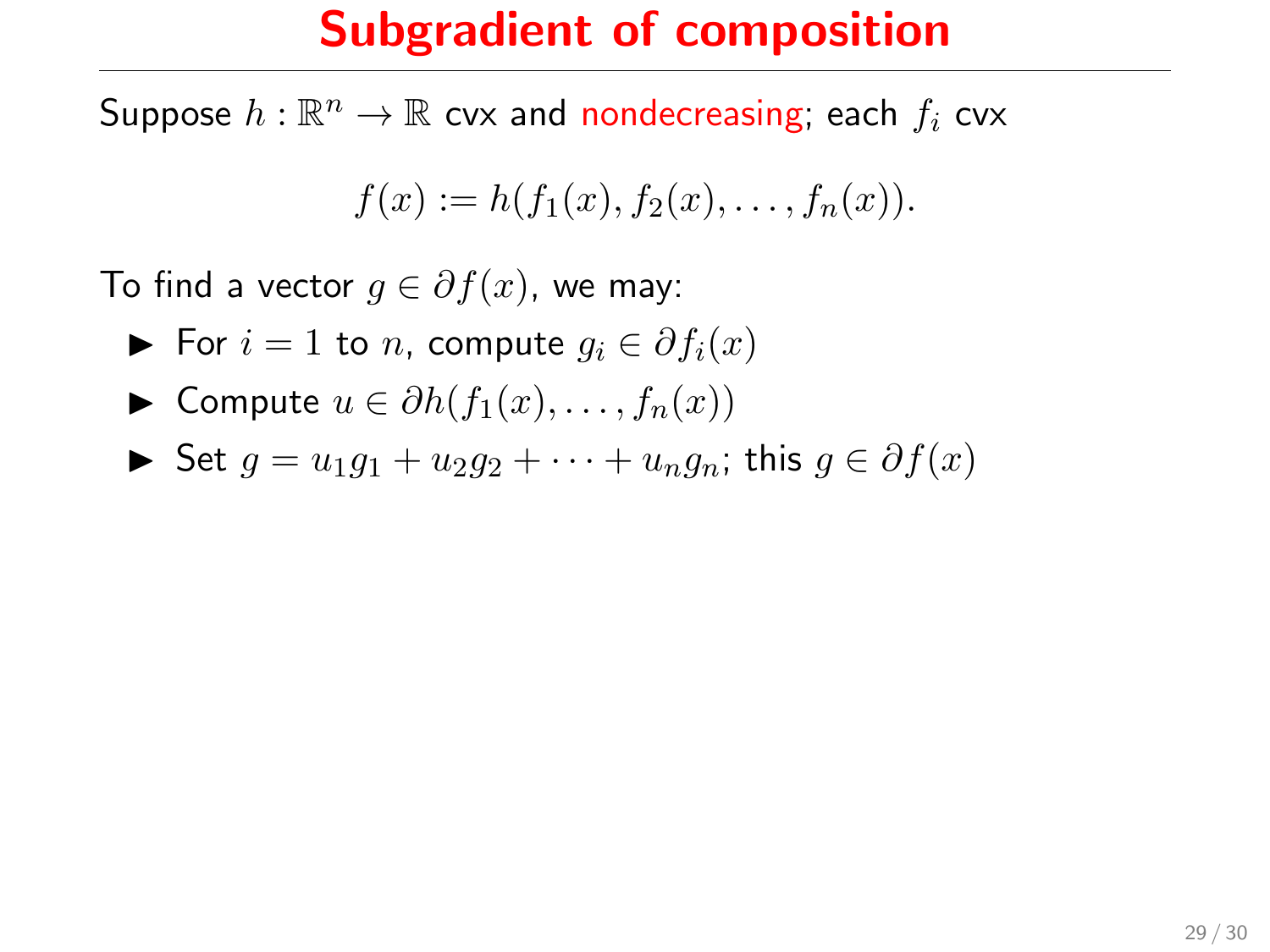Suppose  $h:\mathbb{R}^n\rightarrow\mathbb{R}$  cvx and nondecreasing; each  $f_i$  cvx

$$
f(x) := h(f_1(x), f_2(x), \dots, f_n(x)).
$$

To find a vector  $q \in \partial f(x)$ , we may:

- $\triangleright$  For  $i = 1$  to n, compute  $q_i \in \partial f_i(x)$
- $\blacktriangleright$  Compute  $u \in \partial h(f_1(x), \ldots, f_n(x))$
- $\triangleright$  Set  $g = u_1g_1 + u_2g_2 + \cdots + u_ng_n$ ; this  $g \in \partial f(x)$
- ► Compare with  $\nabla f(x) = J \nabla h(x)$ , where J matrix of  $\nabla f_i(x)$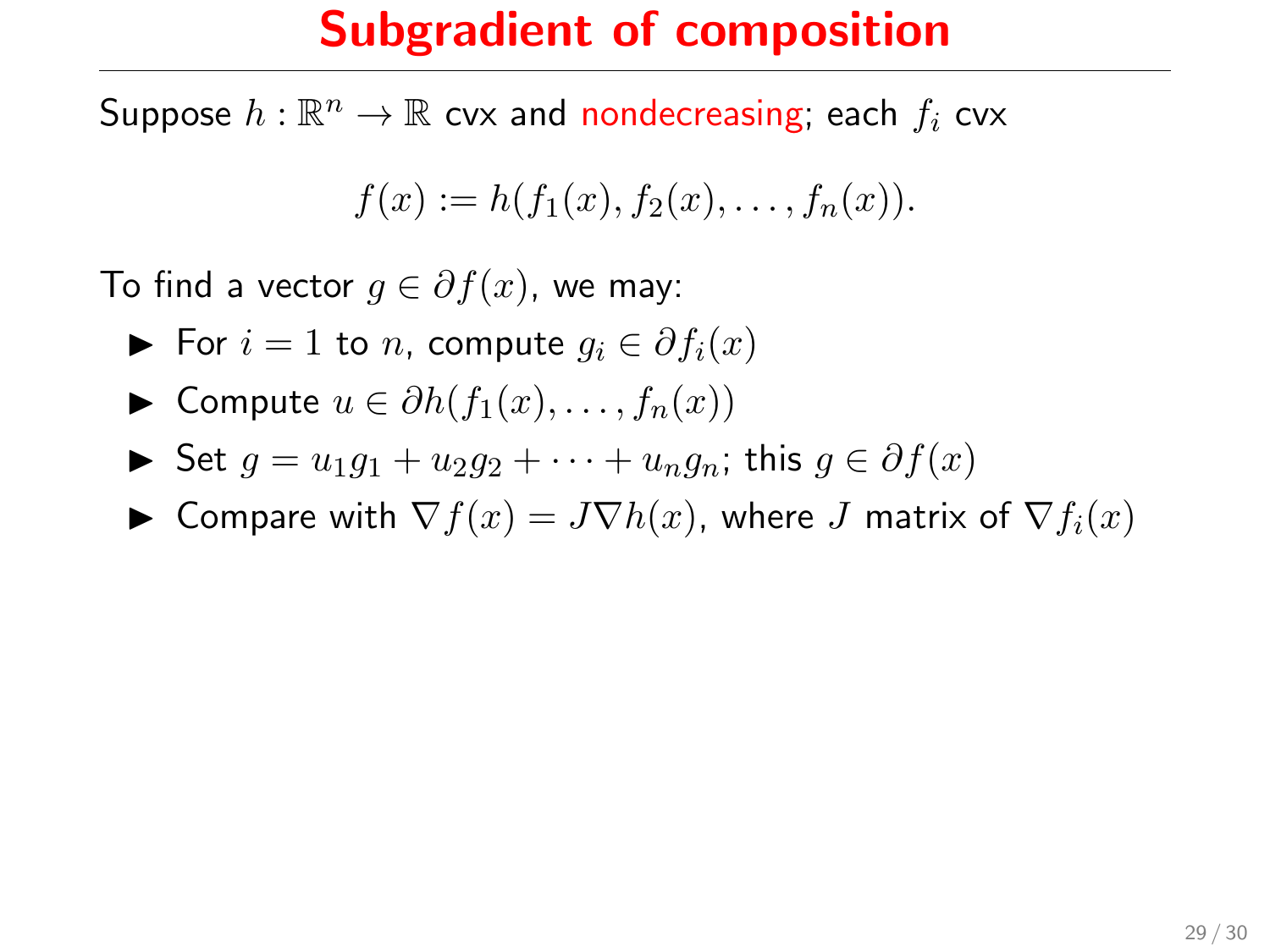Suppose  $h:\mathbb{R}^n\rightarrow\mathbb{R}$  cvx and nondecreasing; each  $f_i$  cvx

$$
f(x) := h(f_1(x), f_2(x), \dots, f_n(x)).
$$

To find a vector  $q \in \partial f(x)$ , we may:

- $\triangleright$  For  $i = 1$  to n, compute  $q_i \in \partial f_i(x)$
- $\blacktriangleright$  Compute  $u \in \partial h(f_1(x), \ldots, f_n(x))$

 $\triangleright$  Set  $g = u_1g_1 + u_2g_2 + \cdots + u_ng_n$ ; this  $g \in \partial f(x)$ 

► Compare with  $\nabla f(x) = J \nabla h(x)$ , where J matrix of  $\nabla f_i(x)$ 

**Exercise:** Verify  $g \in \partial f(x)$  by showing  $f(z) \ge f(x) + g^T(z - x)$